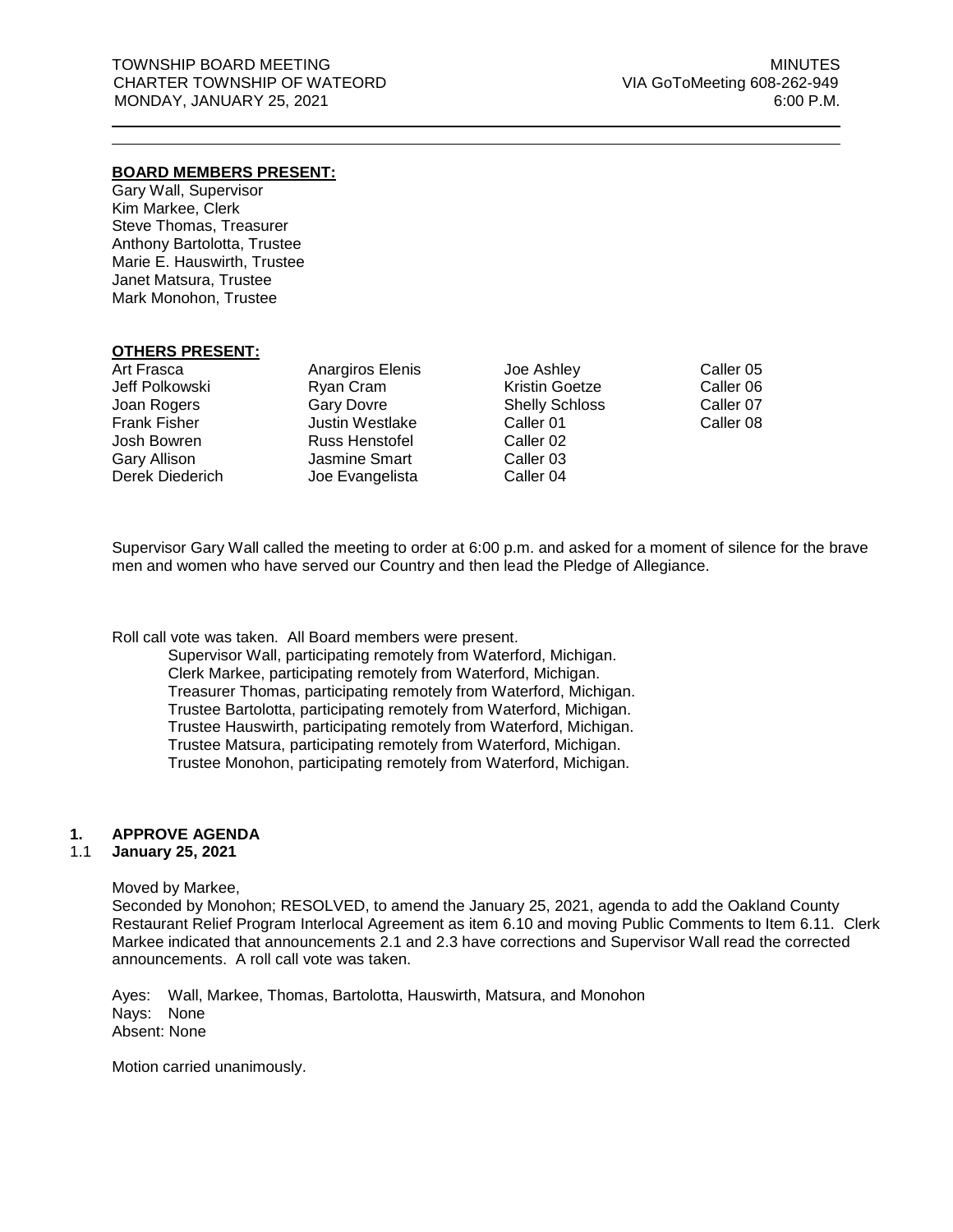Moved by Hauswirth,

Seconded by Bartolotta; RESOVLED, to approve the January 25, 2021, agenda as amended. A roll call vote was taken.

Ayes: Wall, Markee, Thomas, Bartolotta, Hauswirth, Matsura, and Monohon Nays: None Absent: None

Motion carried unanimously.

# **2. ANNOUNCEMENTS**

- 2.1 Township Administrative Offices and the Public Library will closed Monday, February 15, 2021, in observance of President's Day. All emergency services will still be available.
- 2.2 Winter Taxes are payable through February 16, 2021, without penalty. For more information please visit [www.waterfordmi.gov/taxes](http://www.waterfordmi.gov/taxes)
- 2.3 Join us for the annual State of the Township Address on Thursday, February 24th at 8:00 am. This year's meeting will be held virtually via Zoom and features special guest speakers Waterford Township Supervisor Gary Wall, Waterford School District Superintendent Scott Lindberg, and Oakland Community College Chancellor Peter Provenzano. Hear the latest and greatest for our community and schools directly from the source! Where we've been, what's in the works now, and where we're headed next. If you want to connect to the community or catch a one-stop overview and update, this is the place to be! It is free to attend, but you must sign up in advance through the Waterford Area Chamber of Commerce website [www.waterfordchamber.org.](http://www.waterfordchamber.org/) Donations are appreciated with 50% of your donation going towards the Waterford Beautification Fund.
- 2.4 Have you ever wanted a professional photo of you and your dog? Waterford Parks and Recreation along with Photography by Mari is offering a special photo session with you and your dog on Saturday, January 30th, from 10:00 a.m. to 3:00 p.m. at the Drayton Plains Nature Center. The cost is \$50.00 (no refunds) and pre-registration is required. Register online at www.waterfordmi.gov/parks or call 248-674-5441.
- 2.5 Waterford and Lake Angelus residents are eligible for a Waterford Township Public Library Card. There is no charge to register. Follow the link from the Library's homepage on the web, [www.waterfordmi.gov/library.](http://www.waterfordmi.gov/library)
- 2.6 Got homework? Get HelpNow by Brainfuse. Free live online tutoring, writing lab and so much more. A great tool for students of all ages. For more information please call 248-618-7693.
- 2.7 The Library can't do in-person storytime right now, so why not take a storytime home with you? Storytimes-in-a-Bag kits contain theme-related library books, songs, toys, and or activities geared toward specific age groups (Babies to Pre-Kindergarten). Books and toys must be returned to the library, but the songs and activities are yours to keep. Call the Children's Librarians at (248) 618-7692 to request a bag. Pickup is in the Library's entryway.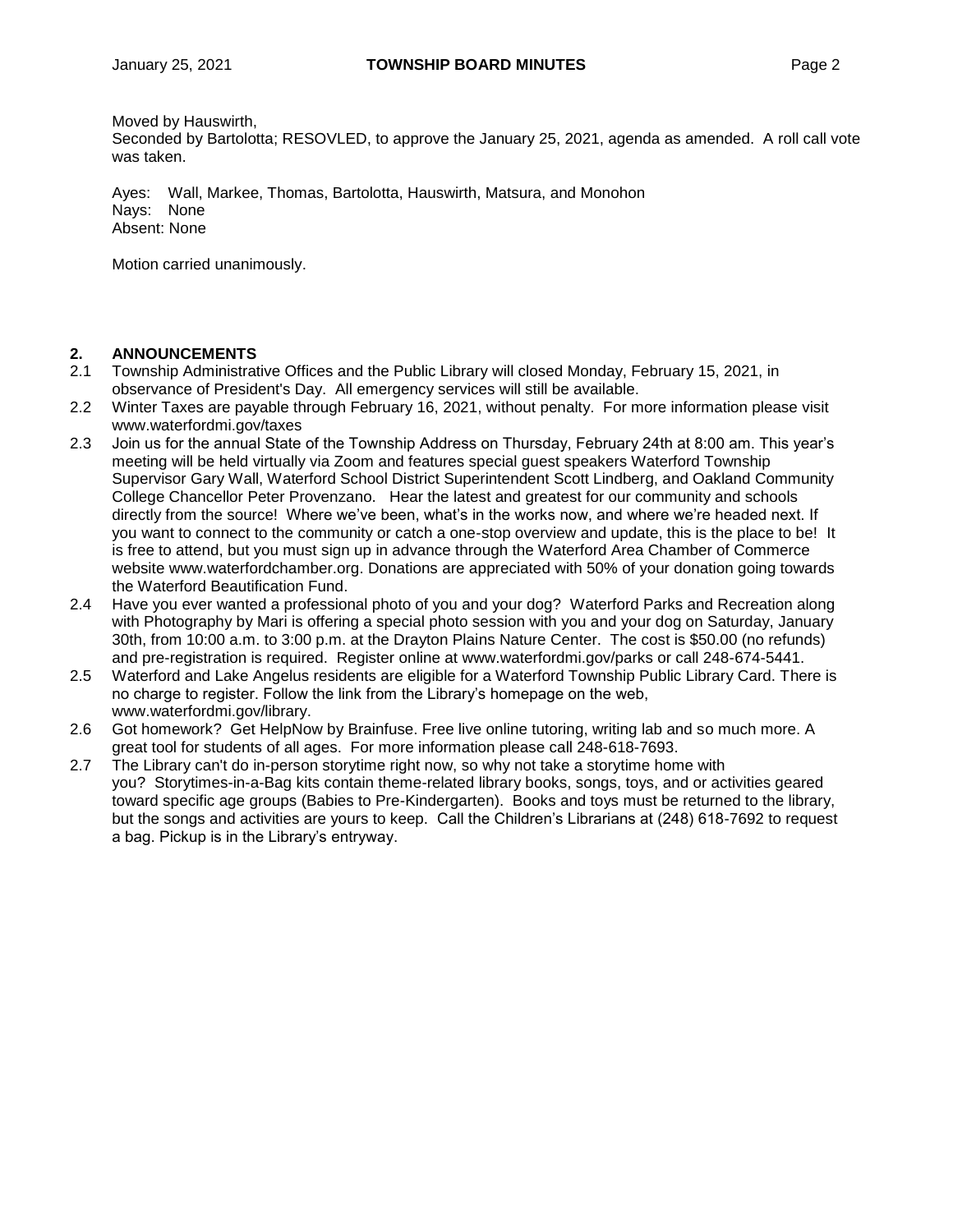### **3. Consent Agenda**

*Board Members may remove items from the Consent Agenda for discussion purposes or for the purpose of voting in opposition. Public comment for items removed from the consent agenda may be received in the same manner immediately following the Consent Agenda.*

- 3.1 January 11, 2021, Meeting Minutes
- 3.2 January 25, 2021, Bill Payment
- 3.3 Receive the 51<sup>st</sup> District Court's 2020 4<sup>th</sup> Quarter Caseload and Financial Trend Analysis

#### Moved by Bartolotta,

Seconded by Markee, RESOLVED, to approve Consent Agenda items 3.1 through 3.3. A roll call vote was taken.

Ayes: Wall, Markee, Thomas, Bartolotta, Hauswirth, Matsura, and Monohon Nays: None Absent: None

Motion carried unanimously.

# **4. Board Liaison Reports (Verbal)**

#### Trustee Hauswirth

Waterford Township Restaurants received \$101,009 through the Oakland County Weatherization Grant. Phase I – is complete. The participants were: Jerry Coney, Leo's Coney Island, Brody's on Cass, Fork n' Pint, IT, Kennedy's Irish Tavern, and Union Tap. The approved items were Heaters (DPW was a distribution center), propane tanks, sanitizer refills, sprayers, and igloos. Trustee Huaswirth thanked DPW for helping as a temporary distribution center. Phase 2 has begun, and Mexico Lindo has applied.

#### Trustee Monohon

The Waterford Youth Assistance raised about \$1400 through the shoe drive, and Trustee Monohon thanked Trustee Bartolotta for his work on the shoe drive.

#### Clerk Markee

The Recreation Center's window project is nearly complete, and the last of the windows will be installed around February 25th. The Recreation Center opened today with limited programming. All programs require pre-registration; no drop-in programs are available at this time. The office will be open Monday – Friday, 8:00 a.m. – 4:00 p.m.

#### Supervisor Wall

COVID-19 Updates

| 1/11/21             | 48327       | 48328 | 48329 |
|---------------------|-------------|-------|-------|
|                     | Cases: 1103 | 1272  | 1442  |
|                     | Deaths: 9   | 24    | 20    |
| Current Cases: 1160 |             | 1332  | 1488  |
|                     | Deaths: 10  | 26    | 20    |

COVID is spiking, please be safe, social distance, wear a mask, and use disinfectant. Supervisor Wall encouraged residents to get the vaccine so we are able to back to a normal life.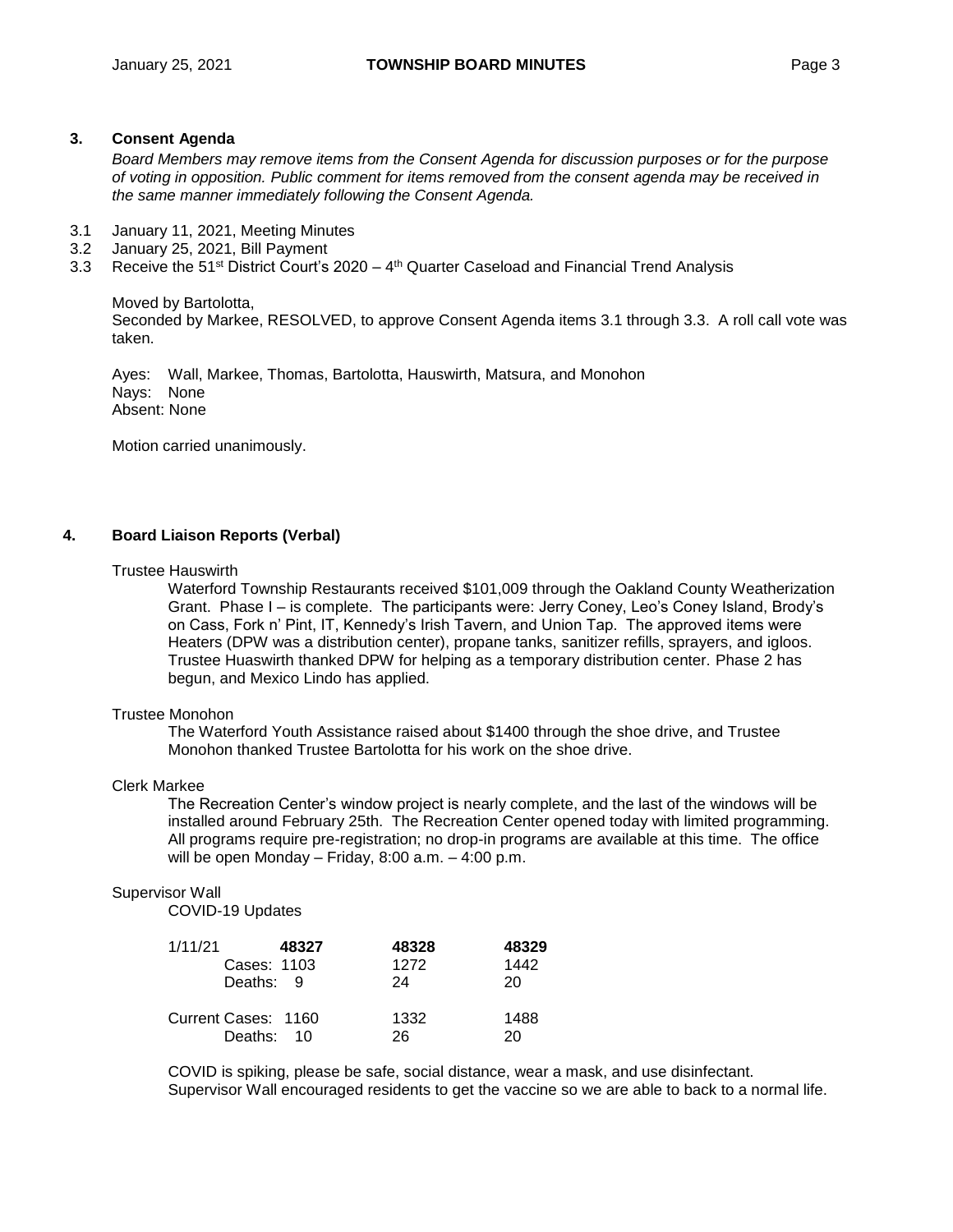# **5. Open Business**

**5.1 Possible Adoption of Ordinance 2021-Z-002; 13-13-401-031 And -033, W Side of Telegraph Rd., S of Dixie Hwy**

The following memo was received from Jeffrey Polkowski, Superintendent of Planning and Zoning.

| <b>Current Zoning:</b>  | HT-2, High-Tech Industrial and Office |
|-------------------------|---------------------------------------|
| <b>Proposed Zoning:</b> | M-1, Light Industrial                 |
| Master Plan:            | <b>High Tech Services</b>             |

The applicant is seeking to gain approval for a rezoning request from HT-2, High-Tech Industrial and Office to M-1, Light Industrial. While the applicant has submitted a conceptual site plan for review, this is not part of this rezoning review. This proposed conceptual site plan is in conjunction with Rezoning Case 2021-Z-003, a similar request to rezone another large HT-2, High-Tech Industrial and Office to M-1, Light Industrial. Both proposed rezoning would remove the HT-2 High-Tech Industrial and Office use from the area altogether.

The intent of this rezoning request is to construct a sizable Freight Hauling Establishment. The applicant for the proposed truck transfer terminal has forecasted that the proposed project would have an annual payroll of approximately \$7,100,000 per year and about 147 people employed at this location. With a projection of 80% of these employees at full time with an average wage of \$55,000 per year. The estimated construction project is estimated to be between 16 and 19 million dollars. The site is expected to have truck departures from 8:00 a.m. to 10:00 a.m. and returns from 9:00 p.m. to 10:00 p.m. on weekdays and will be closed on the weekends.

Because this site is entirely vacant, any development at all would require being granted Site Plan Approval by the Planning Commission. If the Board of Trustees approves this rezoning, the Planning Commission is expected to review the final site plan for the proposed Freight Hauling Establishment mentioned above.

#### **Master Plan Designation**

The Master Plan indicates that these parcels are designated as High Tech Services: The High Tech Services land use designation was created by Waterford Township staff to allow for the mixture of land uses including office, commercial, and clean industrial uses. This district would be performance based, meaning that the flexibility of mixed zoning\ classifications and regulations would be dependent upon the design of the project and the amenities offered for public use. These land uses should occur on large assemblages of parcels.

The requested change is consistent with the current Master Plan for the location and the surrounding properties. The general region for this area has been designated General Industrial and High Tech Services. Since the culmination of the High Tech Services Master Plan Designation in 2003, Township staff have found it to be an underperforming Future Land Use designation. The limited range of uses offered by the High-Tech zoning districts have caused many parcels in prime locations to be left vacant. With the increase in state and federal regulations over the past two decades, light industrial and technological oriented uses now function differently since the original creation of the 2003 Master Plan.

Township staff feels that a priority of the next Master Plan set to be drafted within the following two years would be to overhaul the HT-1 and HT-2 Zoning Districts in order to establish a zoning district that better fits the industrial fabric of Waterford Township while serving the needs of the community in a safe and unobtrusive manner.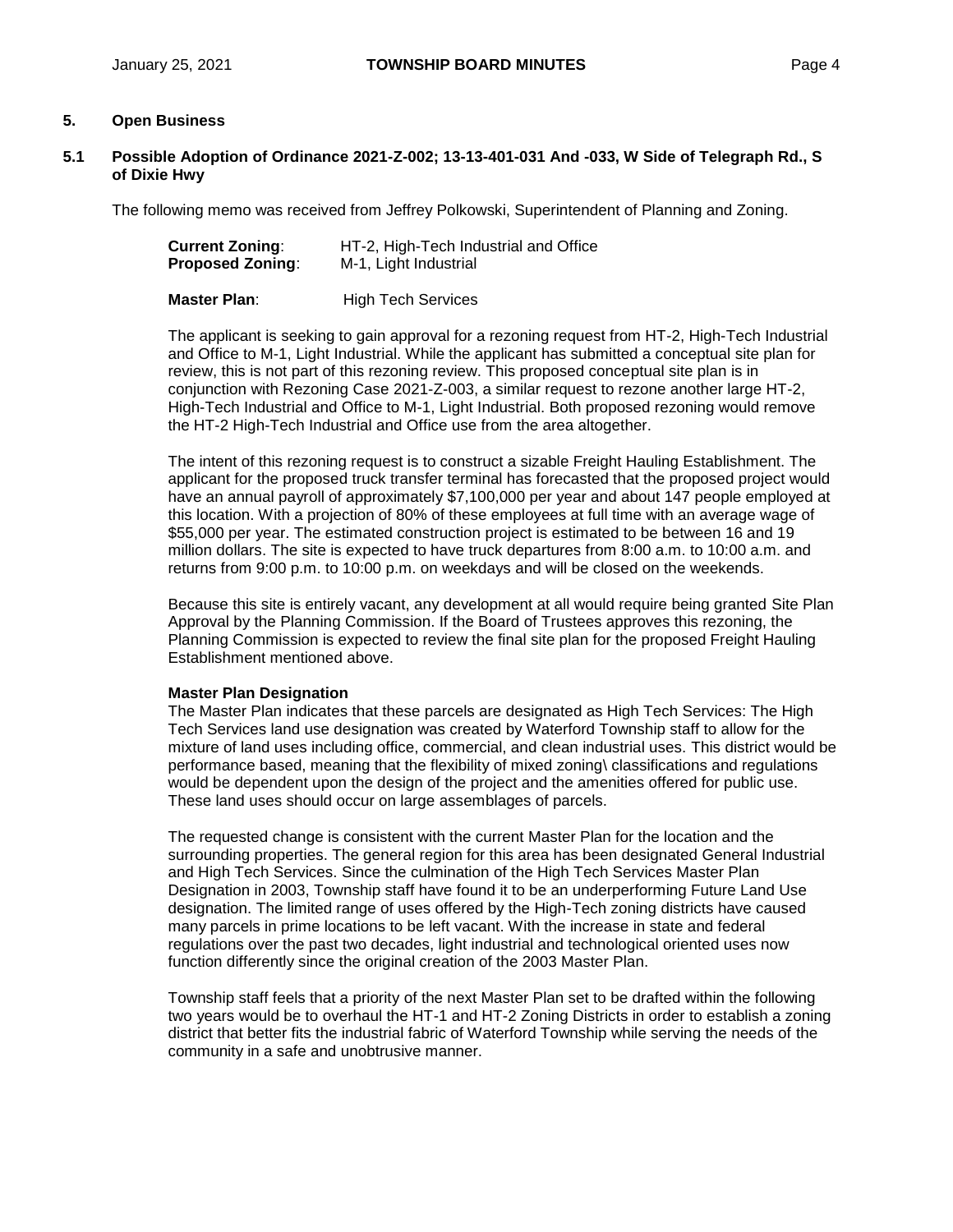Possible Adoption of Ordinance 2021-Z-002; 13-13-401-031 And -033, W Side of Telegraph Rd., S of Dixie Hwy Continued.

#### **Planning Commission Recommendation and Findings**

The Planning Commission reviewed this proposed Rezoning at the regularly scheduled meeting on December 15, 2020 and resolved unanimously, to forward a favorable recommendation to the Township Board.

# **Motions**

Based upon the Planning Commission's favorable recommendation at the December 15, 2020 regular meeting for this rezoning case, should the Board want to consider adopting the requested rezoning to M-1, Light Industrial, the appropriate motion would be to introduce the attached Ordinance and schedule it for possible adoption at the January 25, 2021 meeting.

However, if the Board does not want to adopt the requested rezoning, the appropriate motion would be to not introduce the Ordinance and deny the rezoning.

Staff will be available at Monday's meeting for any questions on this case. However, if you have any questions in advance of the meeting, please contact this office.

#### STATE OF MICHIGAN COUNTY OF OAKLAND ORDINANCE NO. 2020-Z-002 **ZONING ORDINANCE MAP AMENDMENT**

An ordinance to amend the Waterford Township Zoning Ordinance by rezoning a parcel of property and amending the Zoning Map.

THE CHARTER TOWNSHIP OF WATERFORD ORDAINS:

#### *Section 1 of Ordinance*

The parcels of property that are assigned tax parcel number 13-13-401-031 & 13-13-401-033 are **Rezoned from HT-2, High-Tech to M-1, light Industrial,** with the Zoning Map that is adopted by and made part of the Waterford Township Zoning Ordinance in Section 3-101, to be changed and amended to reflect this rezoning.

#### *Section 2 of Ordinance*

The effective date of this ordinance shall be on the  $8<sup>th</sup>$  day after publication, or a later date as provided in the Michigan Zoning Enabling Act for when a petition for voter referendum on this Ordinance and/or a notice of intent to submit such a petition is timely filed with the Township Clerk.

#### **CERTIFICATION**

I certify that this Zoning Ordinance Map Amendment Ordinance was adopted by a majority vote of the members of the Board of Trustees of the charter Township of Waterford at a meeting duly called and held on

CHARTER TOWNSHIP OF WATERFORD

\_\_\_\_\_\_\_\_\_\_\_\_\_\_\_\_\_\_ \_\_\_\_\_\_\_\_\_\_\_\_\_\_\_\_\_\_\_\_\_\_\_\_\_\_\_\_\_\_\_ Date **Date Contract Contract Contract Contract Contract Contract Contract Contract Contract Contract Contract Contract Contract Contract Contract Contract Contract Contract Contract Contract Contract Contract Contract Co** 

### **Property Descriptions**

#### **PARCEL 13-13-401-031**

IS DESCRIBED AS T3N, R9E, SEC 13 PART OF SE 1/4 BEG AT PT DIST N 00-18-30 W 16.85 FT & N 89-53-30 W 888.59 FT & S 34-31-25 W 670.85 FT & S 45-53-00 W 98.13 FT FROM E 1/4 COR, TH S 46-35- 12 W 302.59 FT, TH N 44-00-57 W 341.58 FT, TH S 45-56-40 W 597.45 FT, TH S 43-26-00 E 588.24 FT, TH N 45-57-00 E 667.45 FT, TH N 00-18-50 E 340.36 FT TO BEG 9.14 A 5/18/87 FR 021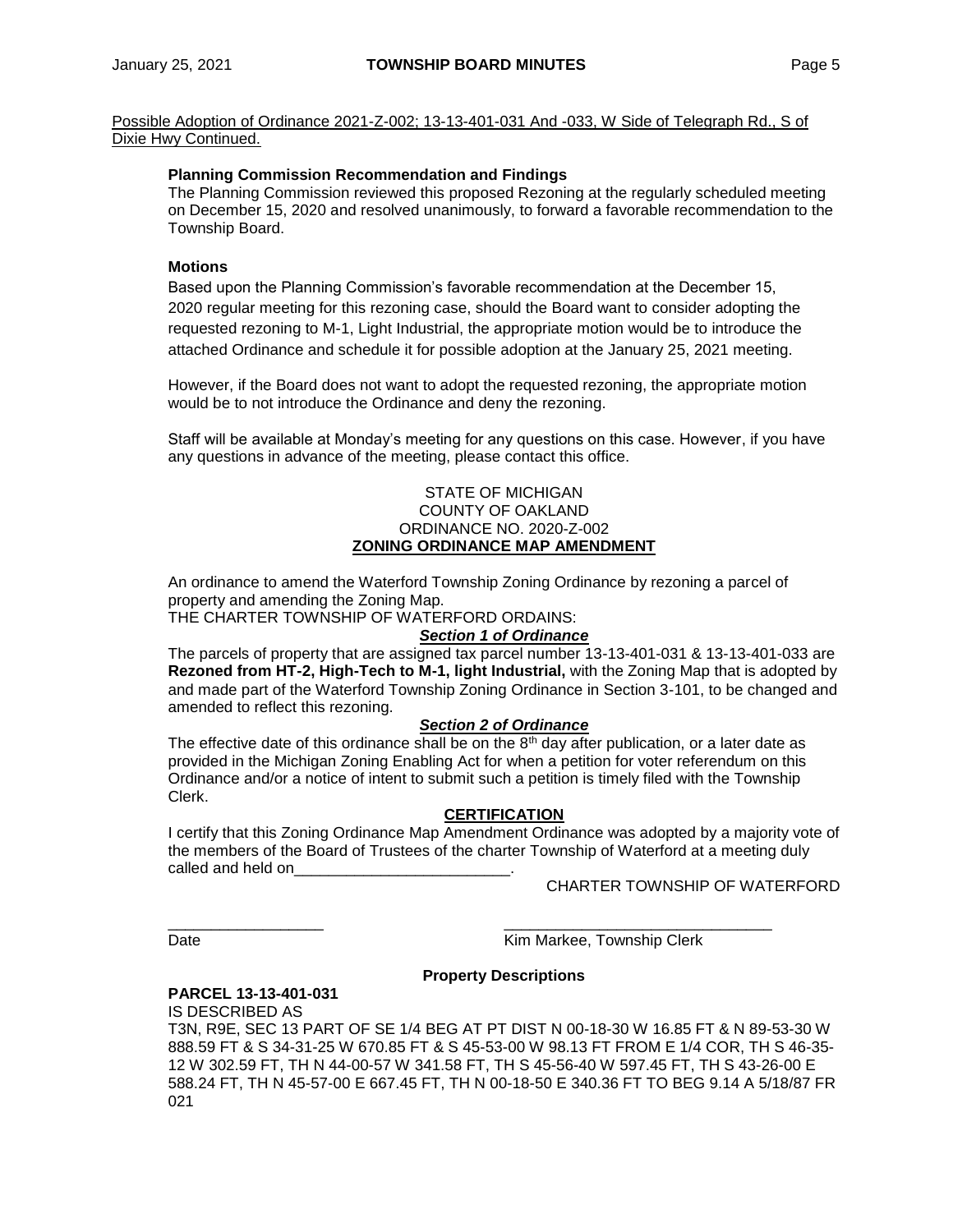# **Possible Adoption of Ordinance 2021-Z-002; 13-13-401-031 And -033, W Side of Telegraph Rd., S of Dixie Hwy Continued.**

## **PARCEL 13-13-401-033**

#### IS DESCRIBED AS

T3N, R9E, SEC 13 PART OF SE 1/4 BEG AT PT DIST S 89-35-00 W 1328.10 FT & S 00-18-00 W 1504.75 FT FROM E 1/4 COR, TH S 45-57-00 W 104.70 FT, TH N 43-34-00 W 245 FT, TH S 45-57-00 W 175 FT, TH NWLY 155 FT ALG NELY LI OF GTW RR R/W, TH N 45-57-00 E 279.78 FT, TH S 43-34-00 E 400.03 FT TO BEG 1.55 A 5/18/87 FR 019

Trustee Bartolotta stated that the Planning Commission recommended a favorable recommendation to the Township Board.

Mr. Polkowski stated that he spoke with the Developers, who heard the Board of Trustee's conversation, and they feel very welcome here.

Moved by Bartolotta,

Seconded by Thomas; RESOLVED, to adopt Ordinance 2021-Z-002, Rezoning of 13-13-401-031 & 13-13-401- 033 from HT-2, High-Tech to M-1, light Industrial. A roll call vote was taken.

Ayes: Wall, Markee, Thomas, Bartolotta, Hauswirth, Matsura, and Monohon Nays: None Absent: None

Motion carried unanimously.

#### **5.2 Possible Adoption of Ordinance 2021-Z-003 - Rezoning 13-13-255-003, 13-13-255-004, and 13-13- 401-001, West Side of Telegraph Rd., S of Dixie Hwy**

The following memo was received from Jeffrey Polkowski, Superintendent of Planning and Zoning.

| <b>Current Zoning:</b>  | HT-2, High-Tech Industrial and Office |
|-------------------------|---------------------------------------|
| <b>Proposed Zoning:</b> | M-1, Light Industrial                 |

**Master Plan:** High Tech Services

The applicant is seeking to gain approval for a rezoning request from HT-2, High-Tech Industrial and Office to M-1, Light Industrial. While the applicant has submitted a conceptual site plan for review, this is not part of this rezoning review. This proposed conceptual site plan is in conjunction with Rezoning Case 2021-Z-002, a similar request to rezone another large HT-2, High-Tech Industrial and Office to M-1, Light Industrial. Both proposed rezoning would remove the HT-2 High-Tech Industrial and Office use from the area altogether.

The intent of this rezoning request is to construct a sizable Freight Hauling Establishment. The applicant for the proposed truck transfer terminal has forecasted that the proposed project would have an annual payroll of approximately \$7,100,000 per year and about 147 people employed at this location. With a projection of 80% of these employees at full time with an average wage of \$55,000 per year. The estimated construction project is estimated to be between 16 and 19 million dollars. The site is expected to have truck departures from 8:00 a.m. to 10:00 a.m. and returns from 9:00 p.m. to 10:00 p.m. on weekdays and will be closed on the weekends.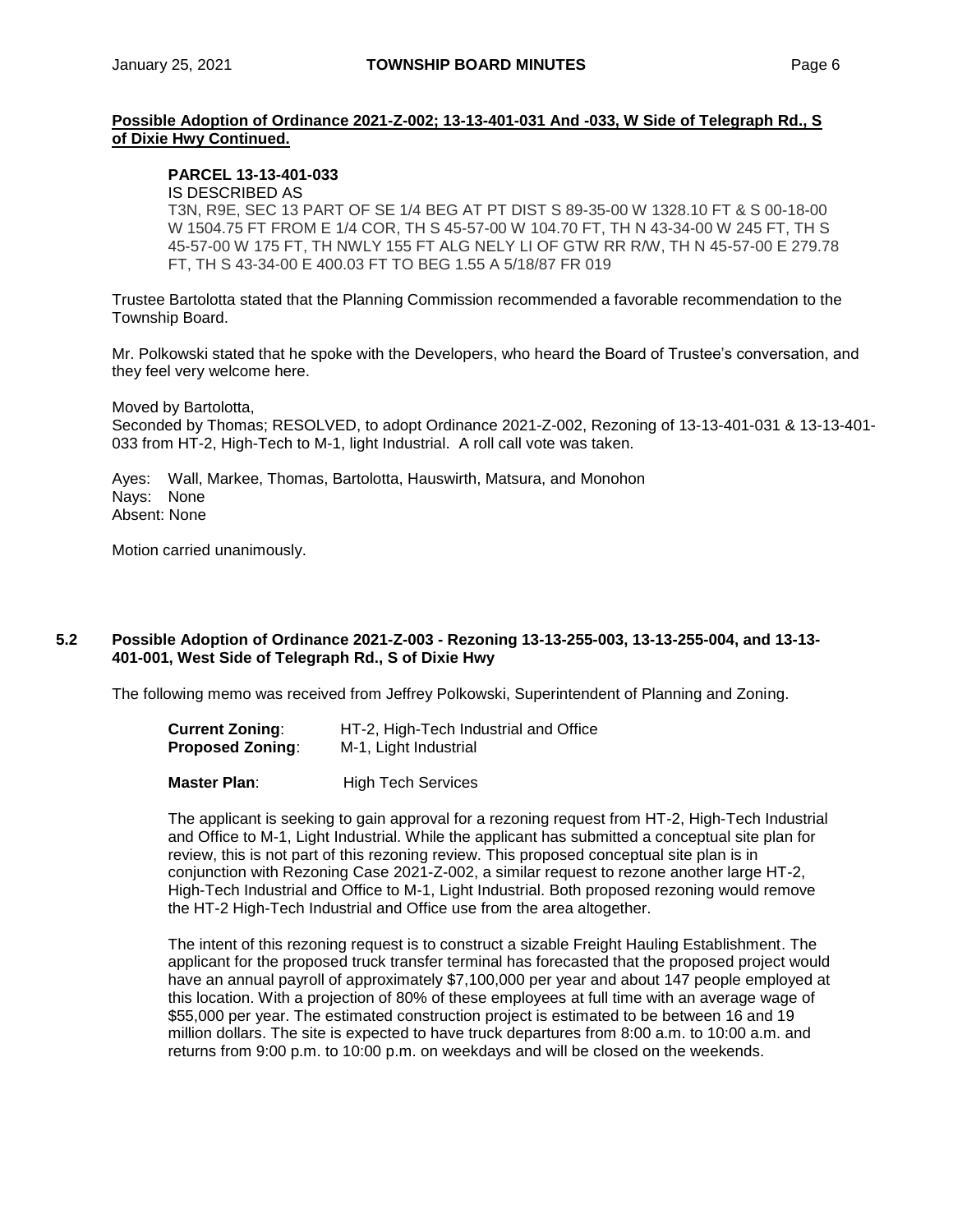Possible Adoption of Ordinance 2021-Z-003 - Rezoning 13-13-255-003, 13-13-255-004, and 13-13-401- 001, West Side of Telegraph Rd., S of Dixie Hwy Continued.

Because this site is entirely vacant, any development at all would require being granted Site Plan Approval by the Planning Commission. If the Board of Trustees approves this rezoning, the Planning Commission is expected to review the final site plan for the proposed Freight Hauling Establishment mentioned above.

#### **Master Plan Designation**

The Master Plan indicates that these parcels are designated as High Tech Services: The High Tech Services land use designation was created by Waterford Township staff to allow for the mixture of land uses including office, commercial, and clean industrial uses. This district would be performance based, meaning that the flexibility of mixed zoning\ classifications and regulations would be dependent upon the design of the project and the amenities offered for public use. These land uses should occur on large assemblages of parcels.

The requested change is consistent with the current Master Plan for the location and the surrounding properties. The general region for this area has been designated General Industrial and High Tech Services. Since the culmination of the High Tech Services Master Plan Designation in 2003, Township staff have found it to be an underperforming Future Land Use designation. The limited range of uses offered by the High-Tech zoning districts have caused many parcels in prime locations to be left vacant. With the increase in state and federal regulations over the past two decades, light industrial and technological oriented uses now function differently since the original creation of the 2003 Master Plan.

Township staff feels that a priority of the next Master Plan set to be drafted within the following two years would be to overhaul the HT-1 and HT-2 Zoning Districts in order to establish a zoning district that better fits the industrial fabric of Waterford Township while serving the needs of the community in a safe and unobtrusive manner.

#### **Planning Commission Recommendation and Findings**

The Planning Commission reviewed this proposed Rezoning at the regularly scheduled meeting on December 15, 2020 and resolved unanimously, to forward a favorable recommendation to the Township Board.

#### **Motions**

Based upon the Planning Commission's favorable recommendation at the December 15, 2020 regular meeting for this rezoning case, should the Board want to consider adopting the requested rezoning to M-1, Light Industrial, the appropriate motion would be to introduce the attached Ordinance and schedule it for possible adoption at the January 25, 2021 meeting.

However, if the Board does not want to adopt the requested rezoning, the appropriate motion would be to not introduce the Ordinance and deny the rezoning.

Staff will be available at Monday's meeting for any questions on this case. However, if you have any questions in advance of the meeting, please contact this office.

#### STATE OF MICHIGAN COUNTY OF OAKLAND ORDINANCE NO. 2020-Z-003 **ZONING ORDINANCE MAP AMENDMENT**

An ordinance to amend the Waterford Township Zoning Ordinance by rezoning a parcel of property and amending the Zoning Map.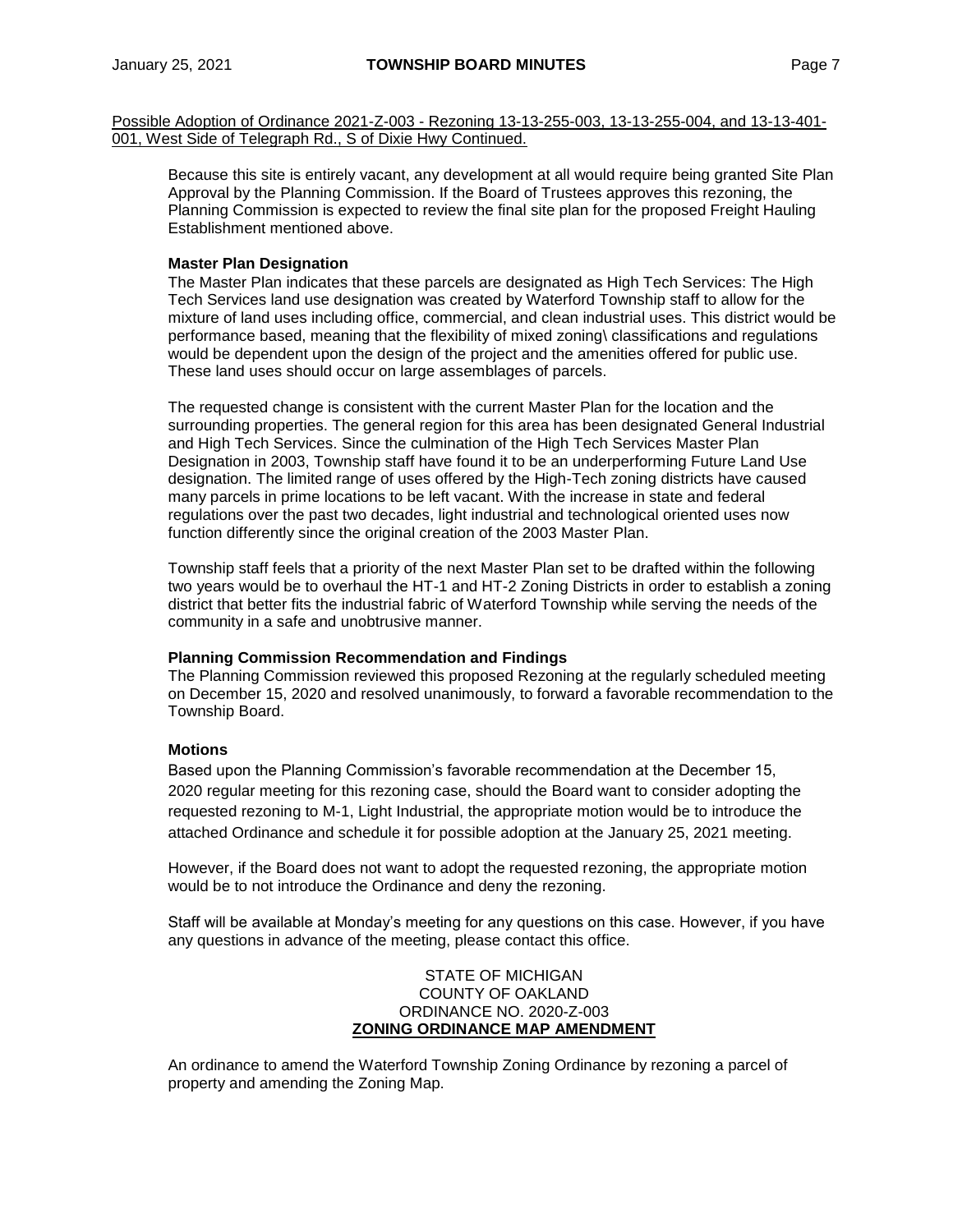Possible Adoption of Ordinance 2021-Z-003 - Rezoning 13-13-255-003, 13-13-255-004, and 13-13-401- 001, West Side of Telegraph Rd., S of Dixie Hwy Continued.

THE CHARTER TOWNSHIP OF WATERFORD ORDAINS:

### *Section 1 of Ordinance*

The parcels of property that are assigned tax parcel number 13-13-255-003, 13-13-255-004, & 13-13-401-001 are **Rezoned from HT-2, High-Tech to M-1, light Industrial,** with the Zoning Map that is adopted by and made part of the Waterford Township Zoning Ordinance in Section 3- 101, to be changed and amended to reflect this rezoning.

#### *Section 2 of Ordinance*

The effective date of this ordinance shall be on the  $8<sup>th</sup>$  day after publication, or a later date as provided in the Michigan Zoning Enabling Act for when a petition for voter referendum on this Ordinance and/or a notice of intent to submit such a petition is timely filed with the Township Clerk.

# **CERTIFICATION**

I certify that this Zoning Ordinance Map Amendment Ordinance was adopted by a majority vote of the members of the Board of Trustees of the charter Township of Waterford at a meeting duly called and held on

CHARTER TOWNSHIP OF WATERFORD

Date **Contract Contract Contract Contract Contract Contract Contract Contract Contract Contract Contract Contract Contract Contract Contract Contract Contract Contract Contract Contract Contract Contract Contract Contract** 

# **Property Descriptions**

\_\_\_\_\_\_\_\_\_\_\_\_\_\_\_\_\_\_ \_\_\_\_\_\_\_\_\_\_\_\_\_\_\_\_\_\_\_\_\_\_\_\_\_\_\_\_\_\_\_

**PARCEL 13-13-255-003** IS DESCRIBED AS T3N, R9E, SEC 13 SUPERVISOR'S PLAT NO 14 E 1/2 OF LOT 42 **PARCEL 13-13-255-004** IS DESCRIBED AS T3N, R9E, SEC 13 SUPERVISOR'S PLAT NO 14 LOT 43 **PARCEL 13-13-401-001** IS DESCRIBED AS T3N, R9E, SEC 13 PART OF S 1/2 OF SEC BEG AT PT ON E&W 1/4 LINE DIST N 89-32-00 W 467.42 FT FROM INTER WITH SLY LINE OF US-10 HWY, TH S 36-06-00 E 482.30 FT, TH S 44-07-00 E 254.75 FT, TH S 45-27-00 W 597.10 FT, TH N 43-26-00 W ALG RR R/W 1370.63 FT, TH S 89-32-00 E ALG 1/4 LINE 909.57 FT TO BEG 15.11 A W215

Trustee Bartolotta stated that the Planning Commission recommended a favorable recommendation to the Township Board.

Moved by Bartolotta, Seconded by Markee, RESOLVED, to adopt Ordinance 2021-Z-003 to rezone 13-13-255-003, 13-13-255-004, & 13-13-401-001 are from HT-2, High-Tech to M-1, light Industrial**.** A roll call vote was taken.

Ayes: Wall, Markee, Thomas, Bartolotta, Hauswirth, Matsura, and Monohon Nays: None Absent: None

Motion carried unanimously.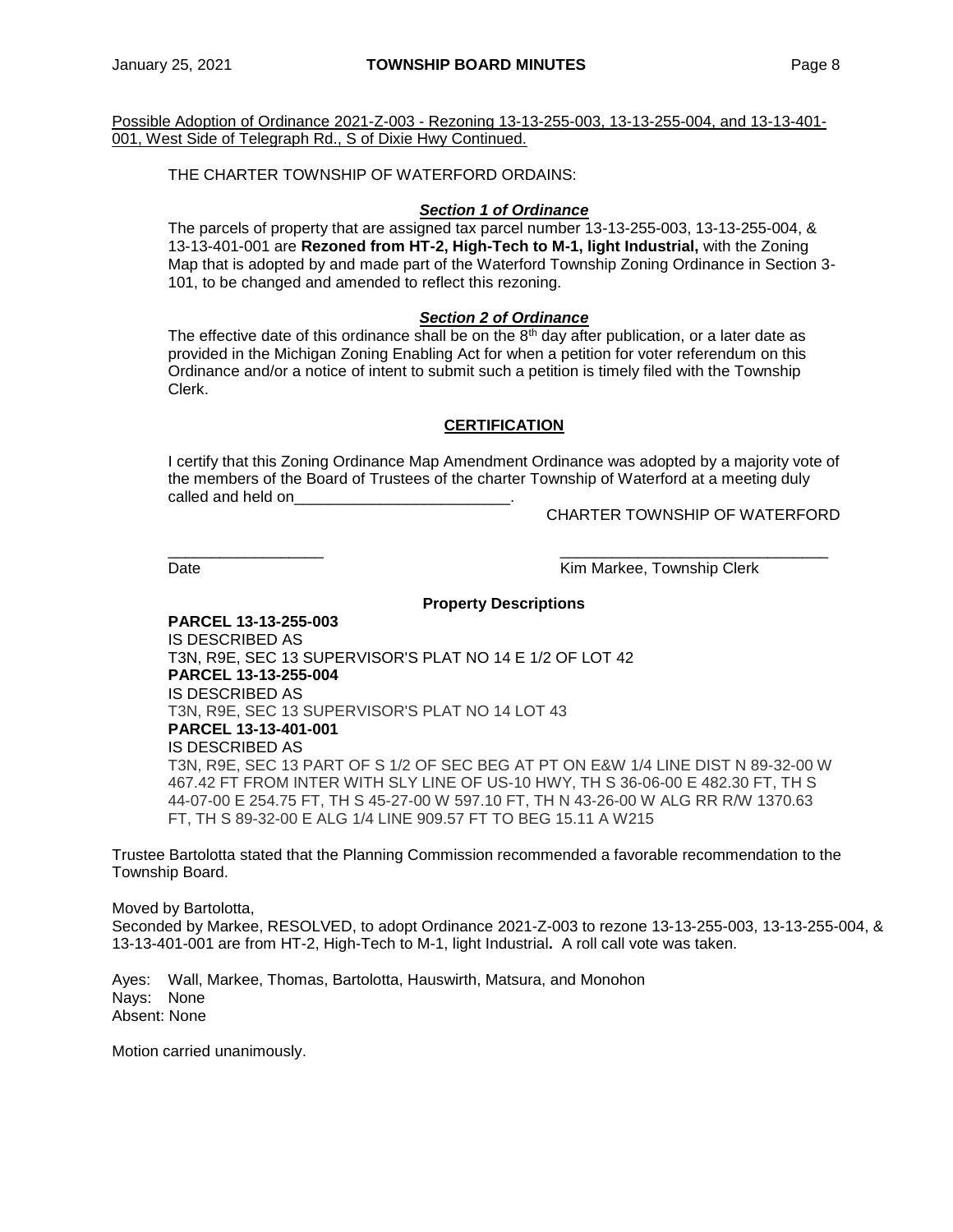# **5.3 Rezoning Ordinance 2021-Z-004 - 13-04-151-002, East Side of Airport Rd., South of Andersonville Rd.**

The following memo was received from Jeffrey Polkowski, Superintendent of Planning and Zoning.

| <b>Current Zoning:</b>  | C-1, Neighborhood Business |
|-------------------------|----------------------------|
| <b>Proposed Zoning:</b> | O-1, Local Office          |
|                         |                            |

**Master Plan**: Local Business

The applicant is seeking to rezone this property from commercial to office with the intent to open a funeral home within the site. Though built as a single unit building, the structure has since been subdivided into 3 units with a variety of retail and service operators.

The purpose of this request is to permit a use that is not allowed in either C-1 or C-2 but is permitted by right in C-3, C-4, and O-2, and is a special approval use within the O-1 district. As with much of the Zoning Ordinance, this distinction is driven primarily by property land area as a concern over the suitability of a given use on limit land area.

While the intent to operate as a Funeral Home Establishment has been expressed by the applicant, it is not specifically tied to this application If the Board of Trustees approves this rezoning, the Planning Commission is expected to review a Special Approval for a funeral home.

# **Master Plan Designation**

The Master Plan indicates that these parcels are designated as Local Business: The original intent for local business land use designations included serving the daily commercial needs of residents within walking distance of the use itself. This land use has been forced to accommodate larger numbers of users based on the increase in population and the change in the character of the commercial market over the last 50 years. Issues such as the inability of pedestrians to gain access to these uses because of the presence of barriers such as traffic and lack of nonmotorized infrastructure, the increased emphasis placed on the automobile, and the market for small specialty stores being replaced by the one-stop shopping centers and corporations, have created the need for these small commercial centers to accommodate larger uses, in comparison to previously developed sites, and increased level of service and amenities.

An example of the deficiency of this designation is probably best demonstrated by the prohibition of small sit-down restaurants within this district but allow for destination-type uses such as banks, beauty parlors/barber shops, and tailor shops.

It is important to consider the scale of a development proposed within the local business category. The developments that should be encouraged within the local business designation should incorporate smaller parcels than larger more intense developments, while primarily providing a level of daily service to the immediate residential area, with occasional service to other residential areas within the Township.

#### **Planning Commission Recommendation and Findings**

The Planning Commission reviewed this proposed Rezoning at the regularly scheduled meeting on December 15, 2020 and resolved unanimously, to forward a favorable recommendation to the Township Board.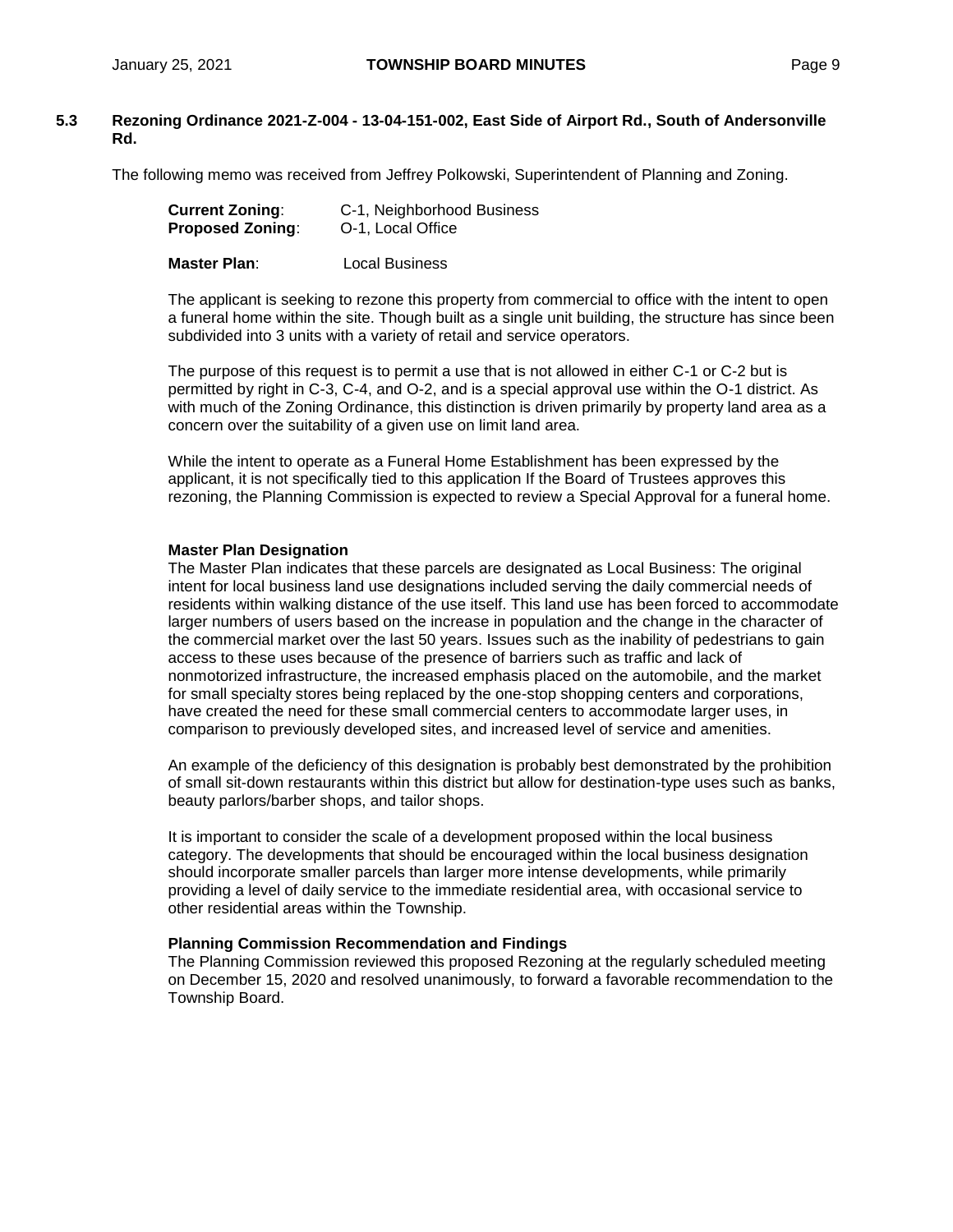Rezoning Ordinance 2021-Z-004 - 13-04-151-002, East Side of Airport Rd., South of Andersonville Rd. Continued.

# **Motions**

Based upon the Planning Commission's favorable recommendation at the December 15, 2020 regular meeting for this rezoning case, should the Board want to consider adopting the requested rezoning to O-1, Local Office, the appropriate motion would be to introduce the attached Ordinance and schedule it for possible adoption at the January 25, 2021 meeting.

However, if the Board does not want to adopt the requested rezoning, the appropriate motion would be to not introduce the Ordinance and deny the rezoning.

Staff will be available at Monday's meeting for any questions on this case. However, if you have any questions in advance of the meeting, please contact this office.

#### STATE OF MICHIGAN COUNTY OF OAKLAND ORDINANCE NO. 2020-Z-004 **ZONING ORDINANCE MAP AMENDMENT**

An ordinance to amend the Waterford Township Zoning Ordinance by rezoning a parcel of property and amending the Zoning Map. THE CHARTER TOWNSHIP OF WATERFORD ORDAINS:

# *Section 1 of Ordinance*

The parcels of property that are assigned tax parcel number 13-04-151-002, legally described below, with current addresses of 4194 Airport Road are rezoned from **C-1, Neighborhood Business to O-1, Local Office,** with the Zoning Map that is adopted by and made part of the Waterford Township Zoning Ordinance in Section 3-101, to be changed and amended to reflect this rezoning.

#### *Section 2 of Ordinance*

The effective date of this ordinance shall be on the  $8<sup>th</sup>$  day after publication, or a later date as provided in the Michigan Zoning Enabling Act for when a petition for voter referendum on this Ordinance and/or a notice of intent to submit such a petition is timely filed with the Township Clerk.

# **CERTIFICATION**

I certify that this Zoning Ordinance Map Amendment Ordinance was adopted by a majority vote of the members of the Board of Trustees of the charter Township of Waterford at a meeting duly called and held on

CHARTER TOWNSHIP OF WATERFORD

Date **Communist Communist Communist Communist Communist Communist Communist Communist Communist Communist Communist Communist Communist Communist Communist Communist Communist Communist Communist Communist Communist Commun** 

# **Property Descriptions**

\_\_\_\_\_\_\_\_\_\_\_\_\_\_\_\_\_\_ \_\_\_\_\_\_\_\_\_\_\_\_\_\_\_\_\_\_\_\_\_\_\_\_\_\_\_\_\_\_\_

# **PARCEL 13-04-151-002**

IS DESCRIBED AS T3N, R9E, SEC 4 SUPERVISOR'S PLAT NO 19 LOT 6 EXC BEG AT SW LOT COR, TH N 01- 46-30 W 249.58 FT, TH N 87-55-48 E 242.90 FT, TH S 02-10-30 E 249.58 FT, TH S 87-55-48 W 244.64 FT TO BEG, ALSO EXC BEG AT NW LOT COR, TH N 59-33-30 E 120.19 FT, TH S 30- 16-40 E 202.14 FT, TH S 88-13-30 W 201.90 FT, TH N 01-46-30 W 120 FT TO BEG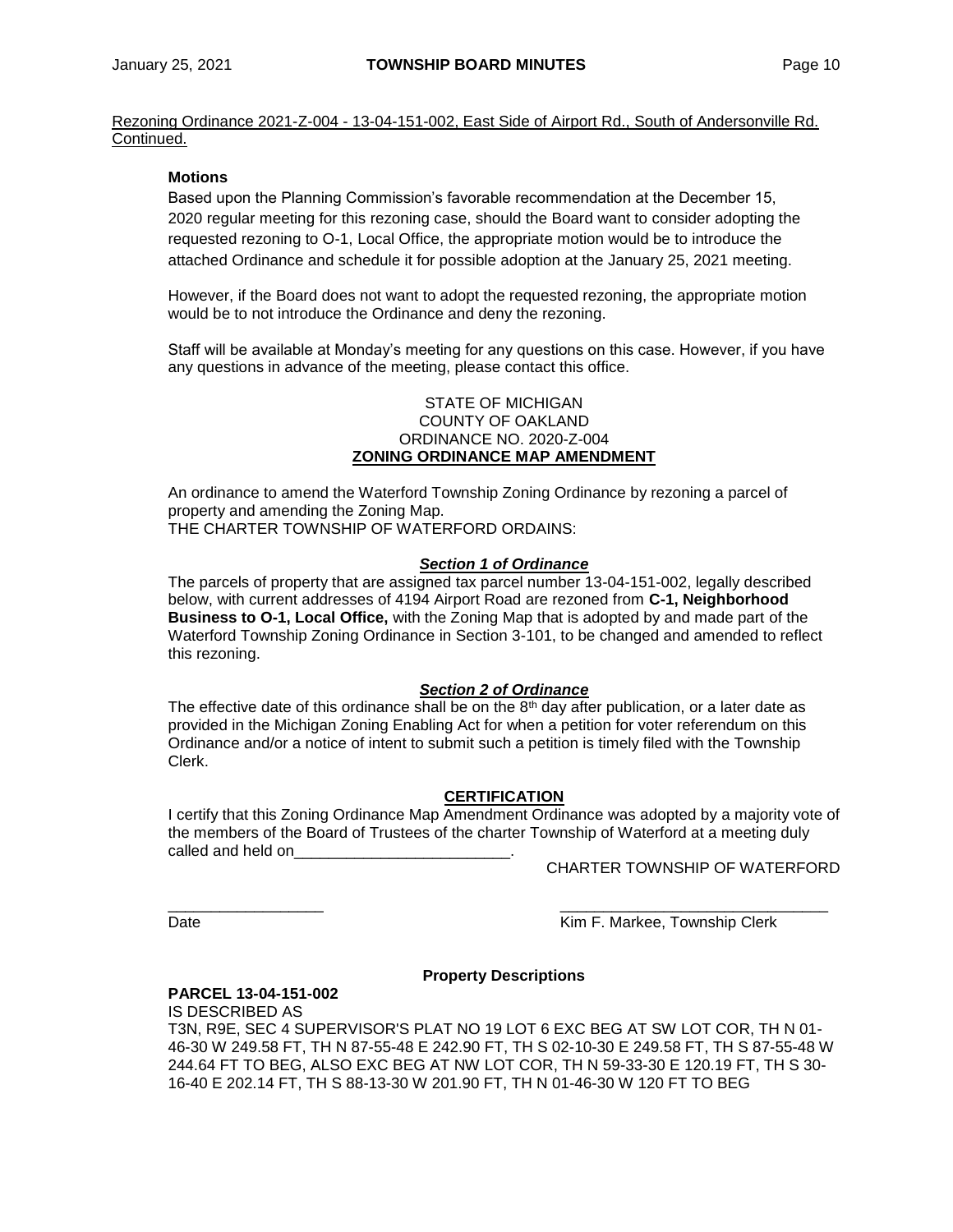Rezoning Ordinance 2021-Z-004 - 13-04-151-002, East Side of Airport Rd., South of Andersonville Rd. Continued.

Trustee Bartolotta stated that the Planning Commission recommended a favorable recommendation to the Township Board.

Moved by Bartolotta,

Seconded by Monohon, RESOLVED, to adopt Ordinance 2021-Z-004, and rezone parcel number 13-04-151- 002, legally described below, with current addresses of 4194 Airport Road are rezoned from C-1, Neighborhood Business to O-1, Local Office A roll call vote was taken.

Ayes: Wall, Markee, Thomas, Bartolotta, Hauswirth, Matsura, and Monohon Nays: None Absent: None

Motion carried unanimously.

#### **6. New Business**

## 6.1 **Consider Approving Township Joining PFAS Class Action Litigation by National Rural Water Association**

The following agreement was presented by Township Attorney Gary Dovre.

Attached is a letter Mr. Williams received from the Michigan Rural Water Association (MRWA), advising of a pending Class Action lawsuit against PFAS manufacturers. A copy of the Complaint in that lawsuit which is Case No. 1:20-cv-00546 in the United States District Court for the District of Columbia is also being provided as a separate document.

According to Mr. Williams, EPA testing has detected PFAS in one Township well at a level of 4 parts per trillion (PPT), less than the current State maximum level of 70 PPT. However, information Ms. Goetze obtained from the law firm handling the lawsuit was that the trend is for reduction of maximum levels, with 20 PPT being the standard in some States.

From my review, and as outlined in the MRWA letter, there does not appear to be any downside to joining the lawsuit. Mr. Williams has expressed his belief that the Township should join this Class Action and if you agree, the appropriate motion would be:

Motion to join the Michigan Rural Water Association as a Plaintiff in the Class Action lawsuit against PFAS manufacturers that is pending in the U.S. District Court for the District of Columbia in Case No. 1:20-cv-00546, and authorize the Supervisor to sign the necessary documents to implement this decision.

#### Moved by Hauswirth,

Seconded by Bartolotta; RESOLVED, to join the Michigan Rural Water Association as a Plaintiff in the Class Action lawsuit against PFAS manufacturers that is pending in the U.S. District Court for the District of Columbia in Case No. 1:20-cv-00546, and authorize the Supervisor to sign the necessary documents to implement this decision. A roll call vote was taken.

Ayes: Wall, Markee, Thomas, Bartolotta, Hauswirth, Matsura, and Monohon Nays: None Absent: None

Motion carried unanimously.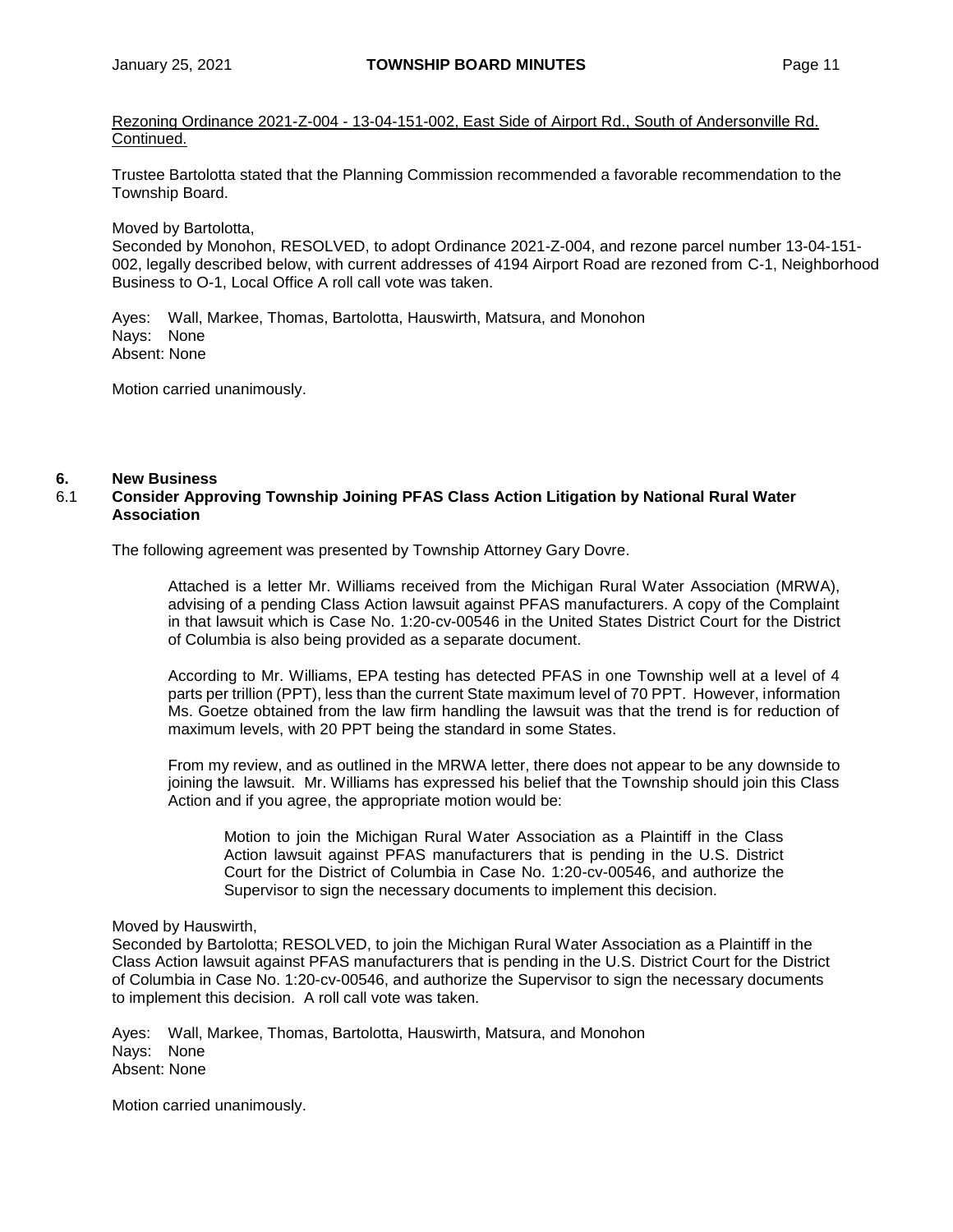# 6.2 **North Oakland Household Hazardous Waste Consortium Resolution and Interlocal Agreement**

The following agreement was presented by Stacy St. James, Environmental Housing Rehab Coordinator.

In 2003, Waterford Township joined several northern Oakland County communities to create the North Oakland Household Hazardous Waste Consortium (NO HAZ). Through this cooperative effort, NO HAZ was able to provide residents of the participating communities a safe, reliable, environmentally responsible way to dispose of their household hazardous waste (HHW). We consistently receive calls and emails from residents wanting to know where to dispose of their HHW. There are no convenient, local locations which provide the same level of service that can be found at a NO HAZ organized collection event. Partnering with our neighboring communities to hold various HHW collection events throughout northern Oakland County is a great service to offer our residents. In addition, the goals of this program strongly correlate with other ongoing efforts we have in the Township, which include the Wellhead Protection program.

For 2021, our estimated obligation is \$27,303.47, which is based upon a 6% increase in participation from the 2020 program year. As in previous years, it is being proposed to have the program costs funded through the following accounts:

59044-84500 - DPW Professional Services (\$13,651.73) 17470-96410 - Environmental Projects (\$13,651.74)

Attached you will find the 2021 Interlocal Agreement and associated Resolution.

#### **THE NORTH OAKLAND HOUSEHOLD HAZARDOUS WASTE CONSORTIUM**

*WHEREAS*, the northern cities, villages, and townships in Oakland County are committed to protection of the natural environment and preventing toxic materials from entering our waterways and landfill resources; and

*WHEREAS*, the improper handling and disposal of toxic and poisonous household chemicals also poses a health risk to our citizens; and

*WHEREAS*, recognizing there is a need to provide regular and easily accessible household hazardous waste collection services to North Oakland County residents; and

*WHEREAS*, collection events for household hazardous waste have become widely accepted as the best way to provide citizens with a safe method of disposal of these toxic and poisonous household chemicals, and for the communities to realize the economies of scale, and

*WHEREAS*, Oakland County, through its Planning and Local Business Development Division, has joined these northern Oakland County communities in creating the North Oakland Household Hazardous Waste Consortium (NoHaz), and

*WHEREAS*, the NoHaz Consortium has developed a household hazardous waste collection program, and

*WHEREAS*, a NoHaz Interlocal Agreement has been drafted to address necessary legal, liability, and responsibility issues for both the County and the participating communities, and identifies Oakland County's role in administering and managing the NoHaz program, and,

*WHEREAS,* the NoHaz Interlocal agreement establishes a NoHaz advisory board to assist and advise Oakland County in the development of the NoHaz program.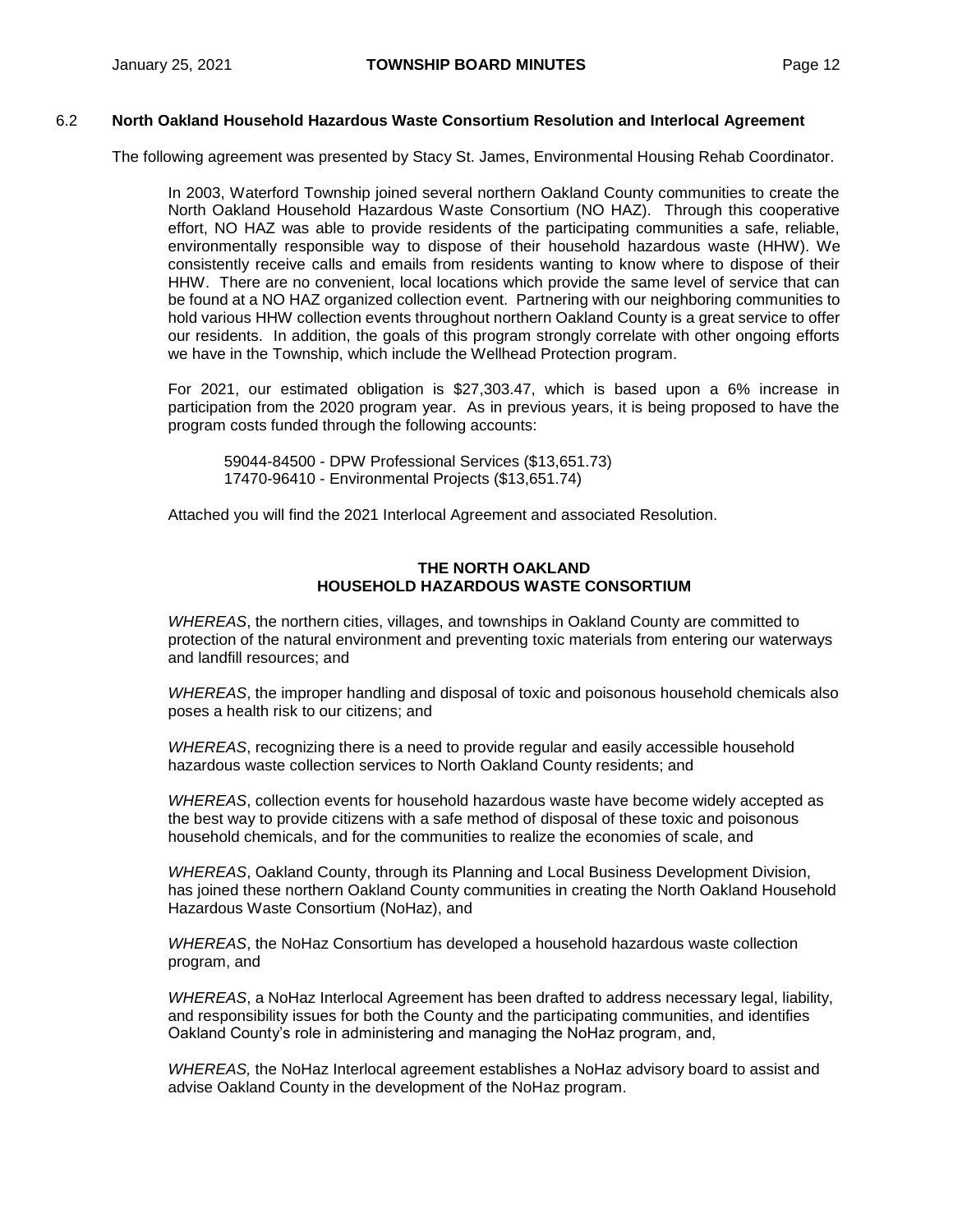#### North Oakland Household Hazardous Waste Consortium Resolution and Interlocal Agreement Continued.

*Now Therefore be it Resolved:* That our community, Waterford Township, hereby approves the attached NoHaz Interlocal Agreement and authorizes its signature, and

*Be it Further Resolved:* That we will charge residents \$15 to participate in NoHaz events in 2021, and

*Be it Further Resolved:* That we hereby appoint Stacy St. James as our official representative to the NoHaz Advisory Board, to work with the Oakland County Planning and Local Business Development Division as needed to plan the NoHaz program for 2021.

I hereby certify that the foregoing is a true and complete copy of a resolution duly adopted by the Waterford Township Board, at a regular meeting held on January 25<sup>th</sup>, 2021.

> $\overline{\phantom{a}}$  ,  $\overline{\phantom{a}}$  ,  $\overline{\phantom{a}}$  ,  $\overline{\phantom{a}}$  ,  $\overline{\phantom{a}}$  ,  $\overline{\phantom{a}}$  ,  $\overline{\phantom{a}}$  ,  $\overline{\phantom{a}}$  ,  $\overline{\phantom{a}}$  ,  $\overline{\phantom{a}}$  ,  $\overline{\phantom{a}}$  ,  $\overline{\phantom{a}}$  ,  $\overline{\phantom{a}}$  ,  $\overline{\phantom{a}}$  ,  $\overline{\phantom{a}}$  ,  $\overline{\phantom{a}}$ Kim Markee, Clerk The Charter Township of Waterford

Moved by Markee,

Seconded by Bartolotta; RESOLVED, to join the North Oakland Household Hazardous Waste Consortium, approve the Interlocal Agreement, and adopt the associated Resolution with a total cost of \$27,303.47; furthermore to utilize funds from account 59044-84500 – DPW Professional Funds in the amount of 13,651.73 and funds from account 17470-96410 in the amount of \$13,651.74. A roll call vote was taken.

Ayes: Wall, Markee, Thomas, Bartolotta, Hauswirth, Matsura, and Monohon Nays: None Absent: None

Motion carried unanimously.

#### 6.3 **Consideration of Lot Split of 13-21-201-022 (Pro Built Investments)**

The following memo was received by Rob Merinsky, Director of Building and Engineering.

The proposed lot split request involves an approximate 2.98 acre vacant parent parcel located on the southerly side of Jeffwood Drive and Emburke Boulevard. The property is bound by these to public streets to the north, the Clinton River and wetlands abutting the river to the south and east, and residential property to the west. The proposal essentially splits the parent parcel into three resultant parcels, A, B and C as shown on the survey prepared by DeKeyser Surveying (see enclosed).

Due to the fact that resultant Parcel B fails to meet the maximum depth to width ratio per *Sec. 15- 082(c)(4) The depth to width ratio of any parcel created by the proposed division(s) does not exceed three (3) to one (1),* the Development Services Department is obligated to administratively deny the request*.*

That said, an administrative denial of a land division request can be appealed to the Township Board per *Section 15-006* of the ordinance.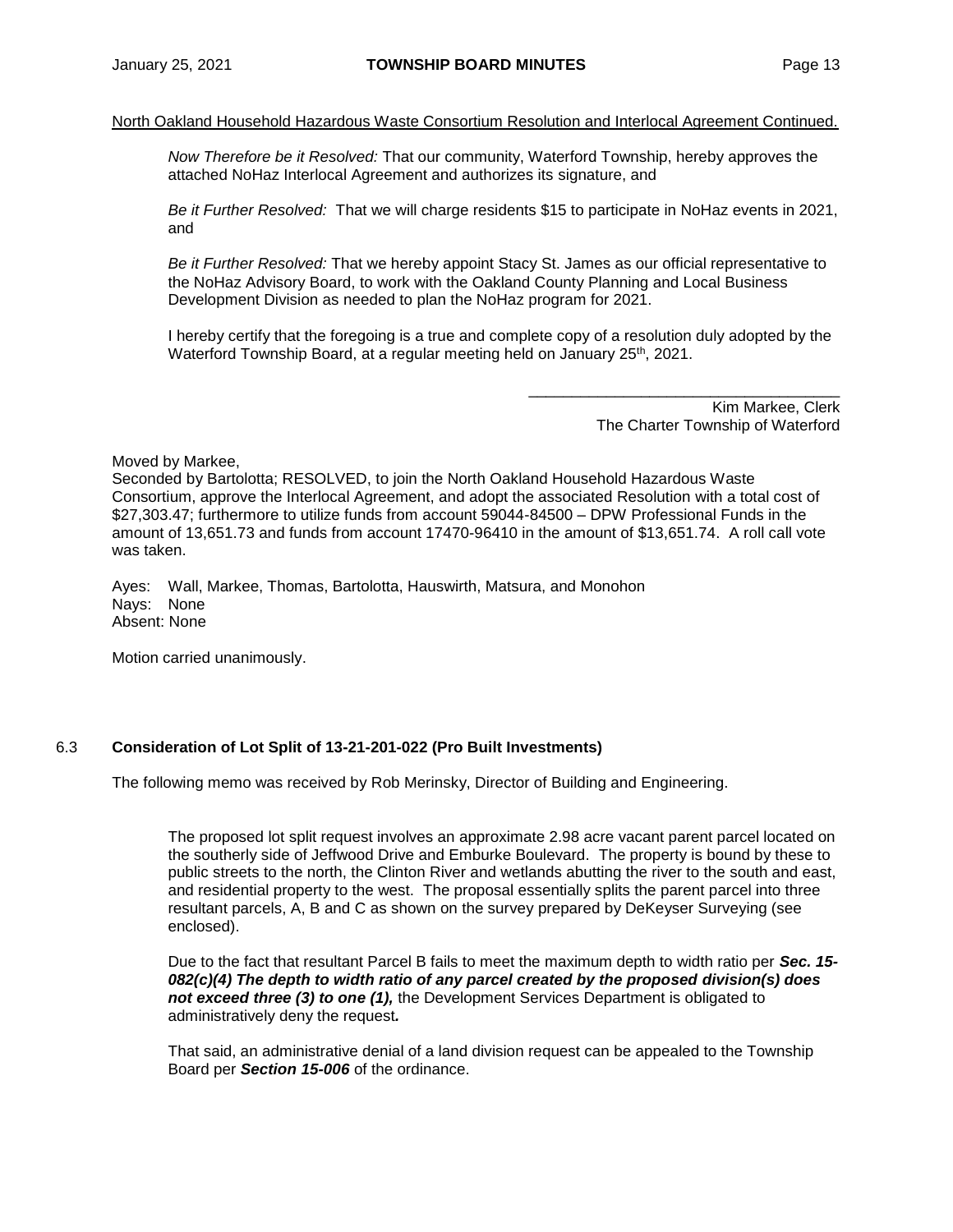#### Consideration of Lot Split of 13-21-201-022 (Pro Built Investments) Continued.

The Township Board shall have the power to fully or conditionally vary or modify one or more regulations in this Chapter upon finding practical difficulties or unnecessary hardships in the way of carrying out the strict letter of this Chapter, such as topographical and other physical characteristics of a parcel or other difficulties which are not selfcreated or financial in nature, and:

(a) The granting of the specified variance will not be detrimental to the public welfare or injurious to other property in the area in which such property is situated.

(b) Such variance will not violate the provisions of the Act.

(c) Such variance will not have the effect of nullifying the interest and purpose of this Chapter, the Master Plan, or the Zoning Ordinance.

Given the fact that the configuration of the upland area of the resultant parcel(s) would technically comply with the depth-to-width ratio and the request would meet all other standards set forth in section 15-006, staff has no objection recommending the Board consider approving the request as presented. Therefore, the following draft motion of approval has been prepared for consideration:

#### *Draft Motion of Approval*

*To grant the request for the lot split of parcel 13-21-201-022 and permit a total of three (3) resulting parcels per the survey and resulting legal descriptions prepared by DeKeyser Surveying with the findings that:*

- *(a) The granting of the specified variance will not be detrimental to the public welfare or injurious to other property in the area in which such property is situated.*
- *(b) Such variance will not violate the provisions of the Act.*
- *(c) Such variance will not have the effect of nullifying the interest and purpose of this Chapter, the Master Plan, or the Zoning Ordinance.*

Moved by Bartolotta,

Seconded by Markee; RESOLVED, To grant the request for the lot split of parcel 13-21-201-022 and permit a total of three (3) resulting parcels per the survey and resulting legal descriptions prepared by DeKeyser Surveying with the findings that:

- (a) The granting of the specified variance will not be detrimental to the public welfare or injurious to other property in the area in which such property is situated.
- (b) Such variance will not violate the provisions of the Act.
- (c) Such variance will not have the effect of nullifying the interest and purpose of this Chapter, the Master Plan, or the Zoning Ordinance.

A roll call vote was taken.

Ayes: Wall, Markee, Thomas, Bartolotta, Hauswirth, Matsura, and Monohon Nays: None Absent: None

Motion carried unanimously.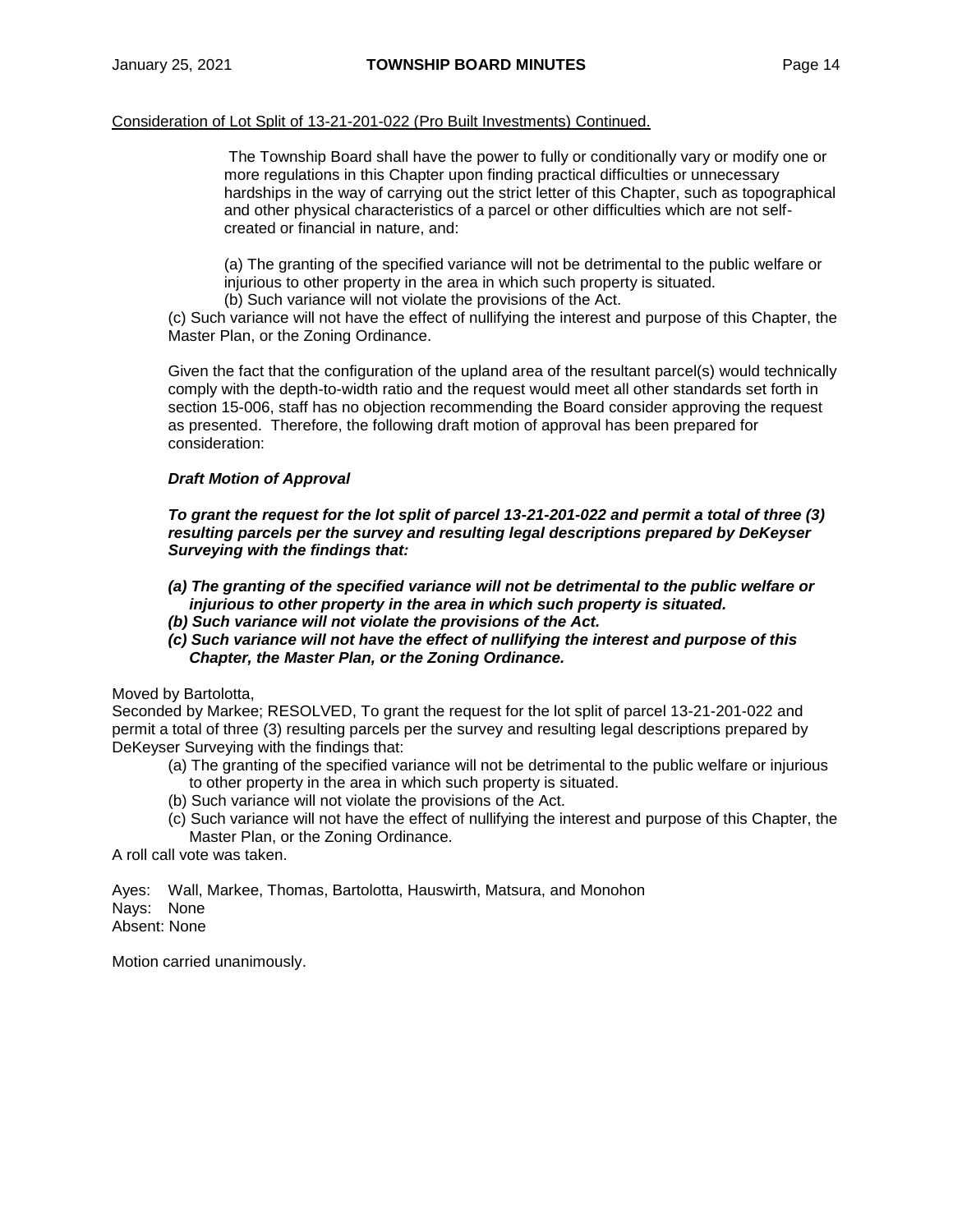#### 6.4 **Township Lawn Maintenance Contract for Fiscal Year 2021**

The following memo was received from

The Waterford Township Board approved the contract of Green Meadows Landscaping, Inc. to perform lawn care maintenance services at the various campus grounds for the years of 2018 thru 2020.

Green Meadows has provided exceptional service, and they kept their pricing the same for the duration of the contract, never taking a raise in three years. Green Meadows has agreed to return in 2021 at the same rate per cut as 2020. The number of cuts requested for 2021 has been increased from 26 to 32, increasing the annual cost by \$32,046. Over the duration of the previous contract the various sites required more than 26 cuts, so this adjustment will bring the total funds being allocated in line with what is needed. It is my recommendation that we stay with Green Meadows as our lawn care maintenance provider.

Per the Waterford Township Procurement Policy, Board approval is required to extend this contract for the 2021 calendar year.

#### **Requested Board Action:**

**Award contract extension to Green Meadows Landscape, Inc. for the year 2021 in the amount of: \$170,912.00**

#### **LAWN MOWING SERVICES CONTRACT**

This Contract shall be effective as of the date of the last signature and is between the Charter Township of Waterford, whose address is 5200 Civic Center Drive, Waterford, MI 48329-3773, ("Township"), and Green Meadows Lawnscape, Inc., whose address is 2359 Avon Industrial Drive, Rochester Hills, MI 48309 ("Contractor").

Project. This Contract is for a Project described as 2021 Lawn Mowing.

Contract Documents. The 2021 Cost Schedule, Contract Conditions, and Insurance Requirements attachments to this Contract are "Contract Documents", which are considered part of this Contract to the extent applicable and not in conflict with the following terms and conditions.

Work. For and in consideration of payment by the Township as provided under the Payment Section of this Contract, Contractor shall perform weekly lawn mowing services at the Township DPW Water & Sewer, Parks & Recreation, F&O – Fire Department, and Cemetery Sites listed on the attached 2021 Cost Schedule in a competent, efficient, timely, good and workmanlike manner, subject to and in compliance with the terms and conditions of this Contract.

Contract Term. This Contract shall be for a term of one (1) year corresponding to the 2021 calendar year.

Contract Price and Payment. The annual Contract Price for the term of this Contract shall not exceed \$ 170,912.00, shall be based on the Per Cut Prices in the attached 2021 Cost Schedule, and shall be paid to Contractor by the Township in exchange for and consideration of the timely and satisfactory completion of the work each month. The Township agrees to pay Contractor for work satisfactorily performed in a month within 30 days of receiving Contractor's Invoice for those services, which shall include separate subtotals for the DPW Water & Sewer Sites, Parks & Recreation Sites, F&O – Fire Department Sites, and Cemetery Sites.

Insurance. Contractor shall have no right to or expectation of coverage under any insurance policies of the Township. This Contract is conditioned on the Insurance Requirements in the Contract Documents being satisfied and confirmed by Certificate(s) of Insurance delivered to the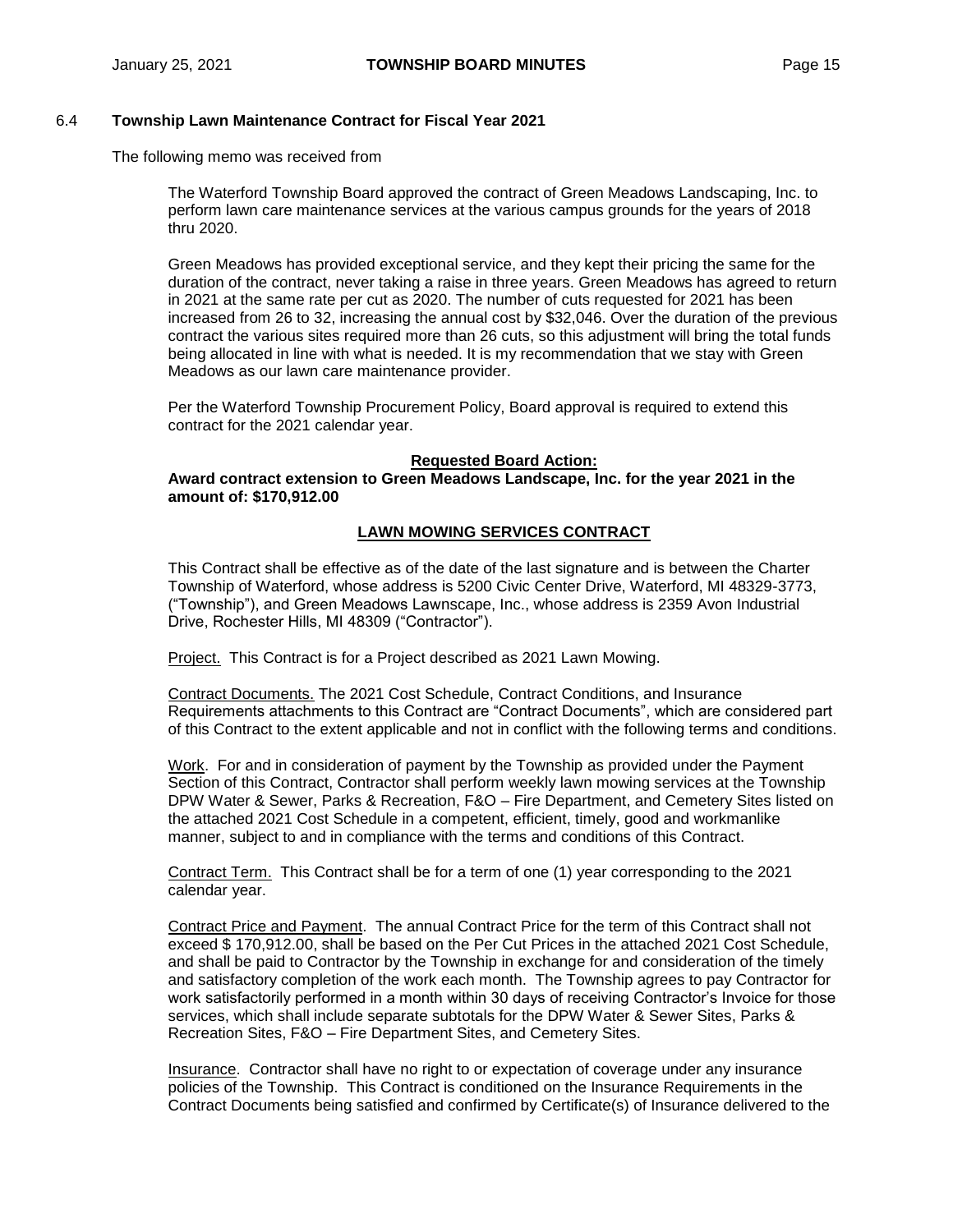Township, with said coverages to be maintained for the life of this Contract and the Township entitled to prior written notice of cancellation, changes or non-renewal. All Liability Insurance shall name the Township and its officials, employees, and agents as primary, noncontributory additional insureds. Contractor shall provide the Township with a copy of each insurance policy within seven (7) days of a written request.

Time of Work. The work shall be commenced during a week in April agreed to by the parties and confirmed in a Township Notice to Proceed to Contractor and shall thereafter be performed on a weekly basis for a total of 32 consecutive weeks unless the parties agree otherwise. These requirements are of the essence of this Contract and failure to meet them shall permit Township to exercise its rights and remedies for default as provided in this Contract, whether or not work has been commenced.

Liability. Contractor shall be liable for any injury or damage occurring on account of the performance of its work under this Contract. Consistent with this liability, the Contractor agrees to indemnify, defend, pay on behalf of, and hold harmless the Township, its agents and others working on the Township's behalf against any and all claims, demands, suits, losses and settlements, including actual attorney fees incurred and all costs connected therewith, for any damages which may be asserted, claimed or recovered against the Township by reason of personal injury and/or property damage which arise out of or are in any way connected or associated with this Contract and are attributable to the fault of Contractor or its agents or subcontractors, including claims under the worker's compensation laws of the State of Michigan.

Inspections, Notices and Remedies Regarding Work. During the performance of the work by Contractor, Township shall have the right to inspect the work and its progress to assure that it complies with this Contract. If such inspections reveal a defect in the work performed or other default in this Contract, Township shall provide Contractor with written notice to correct the defect or default within a specified number of days of the notice. Upon receiving such a notice, Contractor shall correct the defects or defaults within the time specified. Upon Contractor's failure to do so, the Township may exercise one or more of its rights as provided in the Contract Documents and/or may terminate this Contract by written notice and finish the work through whatever method it deems appropriate, with the cost in doing so a valid claim and charge against Contractor, or, preserve the claims of defects or defaults without termination by written notice to Contractor.

Resolution of Disputes. Disputes between the Township and Contractor shall be resolved under the process provided in the Contract Conditions.

Independent Contractor. Contractor is and shall perform under this Contract as an Independent Contractor with complete control over its employees, agents, subcontractors and operations. No employee, agent or representative of Contractor shall represent, act or be considered as an agent, representative or employee of the Township and nothing in this Contract shall create any contractual relationship between the Township and any subcontractor of the Contractor.

Non-Discrimination. Contractor and its subcontractors shall not discriminate against an employee or applicant for employment with respect to hire, tenure, terms, conditions, or privileges of employment, or any matter directly or indirectly related to employment, because of race, color, religion, national origin, age, sex, height, weight, marital status, disability, or other classification that is protected from discrimination by law.

Compliance with and Governing Laws. This Contract and all of Contractor's work shall be subject to all applicable state, federal and local laws, rules or regulations, including without limitation, those which apply because Township is a public governmental agency or body. Contractor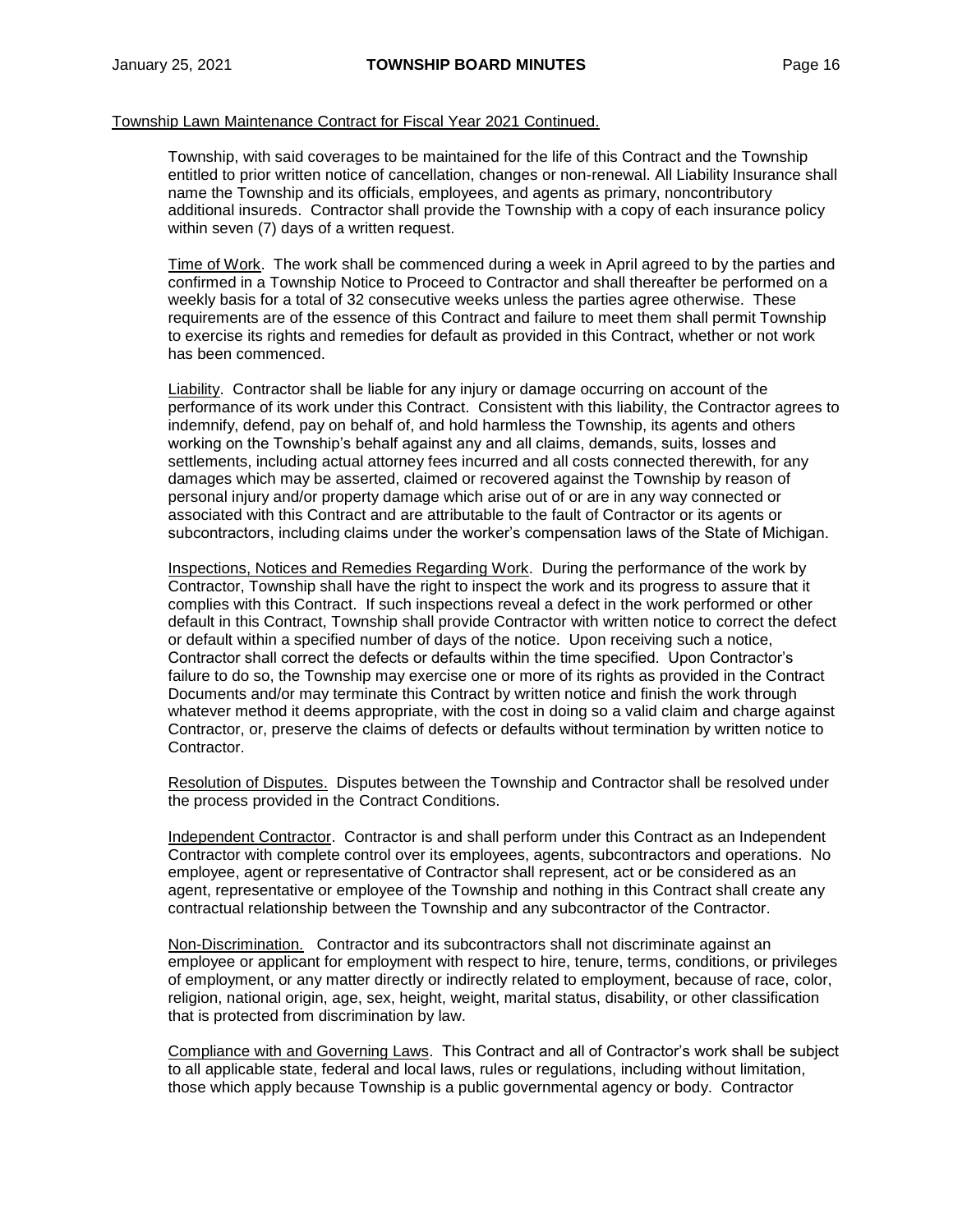represents that it is in compliance with all such laws and eligible and qualified to enter into this Contract. This Contract shall be governed by the laws of the State of Michigan.

Assignment and Subcontracts. Contractor shall not assign or subcontract the performance of this Contract or any part thereof without the written consent of the Township. This Contract shall be binding on the parties, their successors, assigns and legal representatives.

Notices. Written notices under this Contract shall be given to the parties at their addresses contained in this Contract by personal, registered mail, or overnight delivery to the attention of the following persons:

- Township: Supervisor and DPW Facilities and Operations Superintendent (at 5240 Civic Center Drive)
- Contractor: Thomas D. DeClerck, Resident Agent, and Daniel D. DeClerck, President

Changes and Waivers. Any changes in the provisions of this Contract must be in writing and signed by the Township and Contractor. No waiver of any term or condition of this Contract shall be binding and effective unless in writing and signed by all parties, with any such waiver being limited to that circumstance only and not applicable to subsequent actions or events.

Witnesses and Dates of Signatures CHARTER TOWNSHIP OF WATERFORD

|       | Gary D. Wall, Supervisor<br>By:                |
|-------|------------------------------------------------|
| Date: | GREEN MEADOWS LAWNSCAPE, INC.                  |
|       |                                                |
|       | Daniel D. DeClerck<br>By:<br>President<br>lts: |

Date: \_\_\_\_\_\_\_\_\_\_\_\_\_\_\_\_\_\_\_\_\_\_\_\_\_\_\_\_\_

#### **2021 Cost Schedule**

| <b>DPW-Water &amp; Sewer Sites</b> |                      |      |              |
|------------------------------------|----------------------|------|--------------|
| <b>Address</b>                     | <b>Per Cut Price</b> | Cuts | Amount       |
| Sewer Site 2-1 - 3930 Anoka        | \$<br>25.00          | 32   | \$<br>800.00 |
| Sewer Site 3-1 - 4261 Sashabaw     | \$<br>25.00          | 32   | \$<br>800.00 |
| Sewer Site 3-2 - 3950 Island Park  | \$<br>25.00          | 32   | \$<br>800.00 |
| Sewer Site 3-3 - 4428 Lamson       | \$<br>25.00          | 32   | \$<br>800.00 |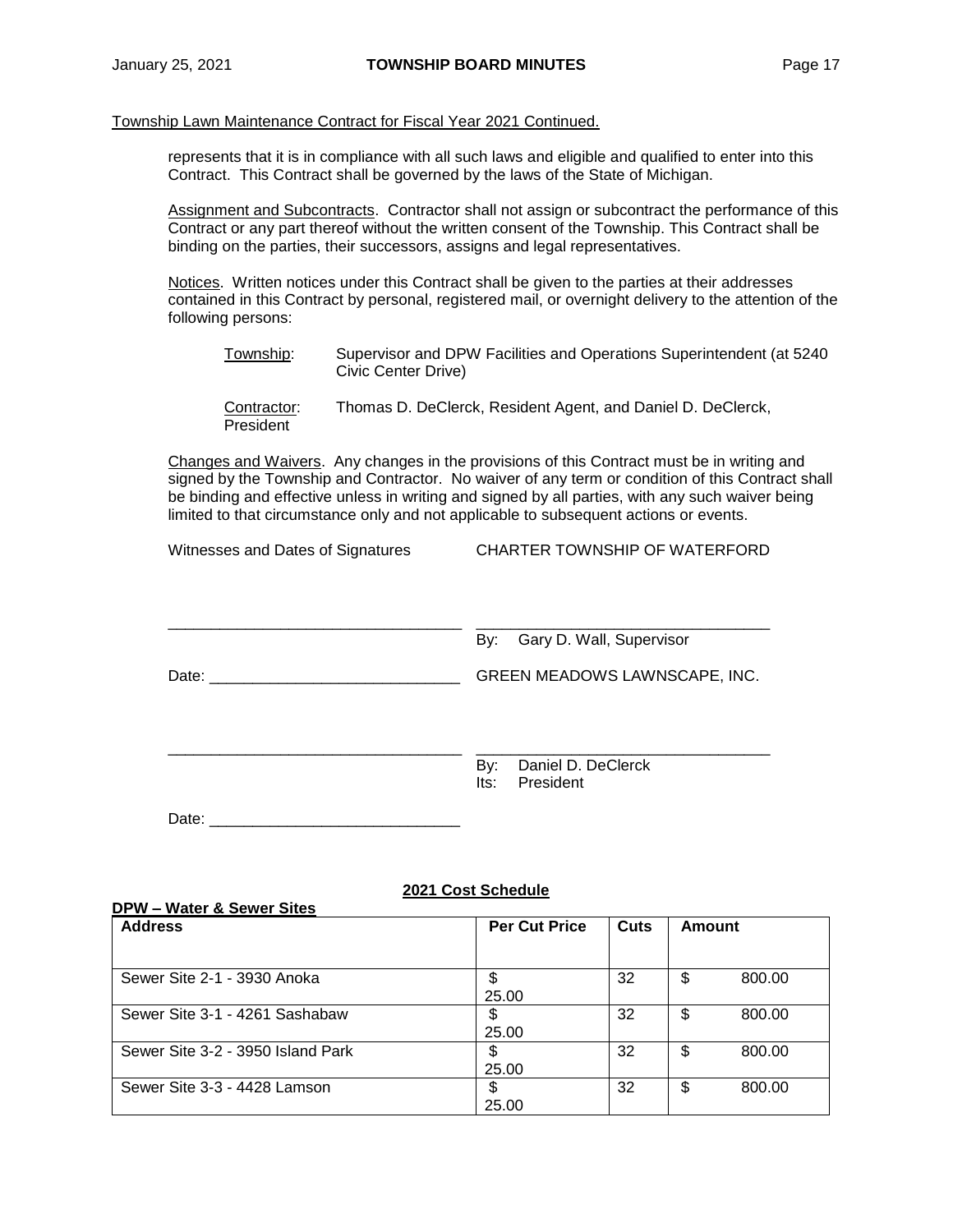| Sewer Site 4-1 - 5178 Eagle Lake Rd      | \$<br>25.00 | 32 | \$<br>800.00 |
|------------------------------------------|-------------|----|--------------|
| Sewer Site 5-1 - 4281 Lotus Drive        | \$<br>25.00 | 32 | \$<br>800.00 |
| Sewer Site 5-2 - 6640 Longworth          | S<br>25.00  | 32 | \$<br>800.00 |
| Sewer Site 5-3 - 6535 Harper             | \$<br>25.00 | 32 | \$<br>800.00 |
| Sewer Site 5-4 - 6230 Waterfront         | \$<br>25.00 | 32 | \$<br>800.00 |
| Sewer Site 5-5 - 6862 Longworth          | \$<br>25.00 | 32 | \$<br>800.00 |
| Sewer Site 6-1 - 3870 Iris               | \$<br>25.00 | 32 | \$<br>800.00 |
| Sewer Site 6-2 - 7717 Maceday Lk Rd      | \$<br>25.00 | 32 | \$<br>800.00 |
| Sewer Site 6-3 - 7130 Terrell            | \$<br>25.00 | 32 | \$<br>800.00 |
| Sewer Site 6-4 - 3645 Dorothy Ln         | \$<br>25.00 | 32 | \$<br>800.00 |
| Sewer Site 6-5 - 4220 Blaine Island      | \$<br>25.00 | 32 | \$<br>800.00 |
| Sewer Site 7-1 - 2835 Caterham           | \$<br>25.00 | 32 | \$<br>800.00 |
| Sewer Site 8-1 - 2999 Sunshine Terr      | \$<br>25.00 | 32 | \$<br>800.00 |
| Sewer Site 8-2 - Rowley                  | \$<br>25.00 | 32 | \$<br>800.00 |
| Sewer Site 9-1 - 5477 Lockwood           | \$<br>25.00 | 32 | \$<br>800.00 |
| Sewer Site 11-1 - 3320 Gilcrist          | \$<br>25.00 | 32 | \$<br>800.00 |
| Sewer Site 11-2 - 3890 Saginaw Trail     | \$<br>25.00 | 32 | \$<br>800.00 |
| Sewer Site 11-3 - 2978 Lola Ct           | \$<br>25.00 | 32 | \$<br>800.00 |
| Sewer Site 12-1 - 327 Wormer             | s)<br>25.00 | 32 | \$<br>800.00 |
| Sewer Site 12-2 - 2630 Omira             | \$<br>25.00 | 32 | \$<br>800.00 |
| Sewer Site 14-1 - 3030 McCormick         | \$<br>25.00 | 32 | \$<br>800.00 |
| Sewer Site 14-2 - 3491 Lexington         | \$<br>25.00 | 32 | \$<br>800.00 |
| Sewer Site 14-3 - 3784 Lakewood          | \$<br>25.00 | 32 | \$<br>800.00 |
| Sewer Site 14-4 - 3295 Watkins Lake Road | \$<br>25.00 | 32 | \$<br>800.00 |
| Sewer Site 15-1 - 1598 Eason             | \$<br>25.00 | 32 | \$<br>800.00 |
| Sewer Site 17-1 - 6805 Forestlawn        | \$<br>25.00 | 32 | \$<br>800.00 |
| Sewer Site 18-1 - 7467 Highland Road     | \$<br>25.00 | 32 | \$<br>800.00 |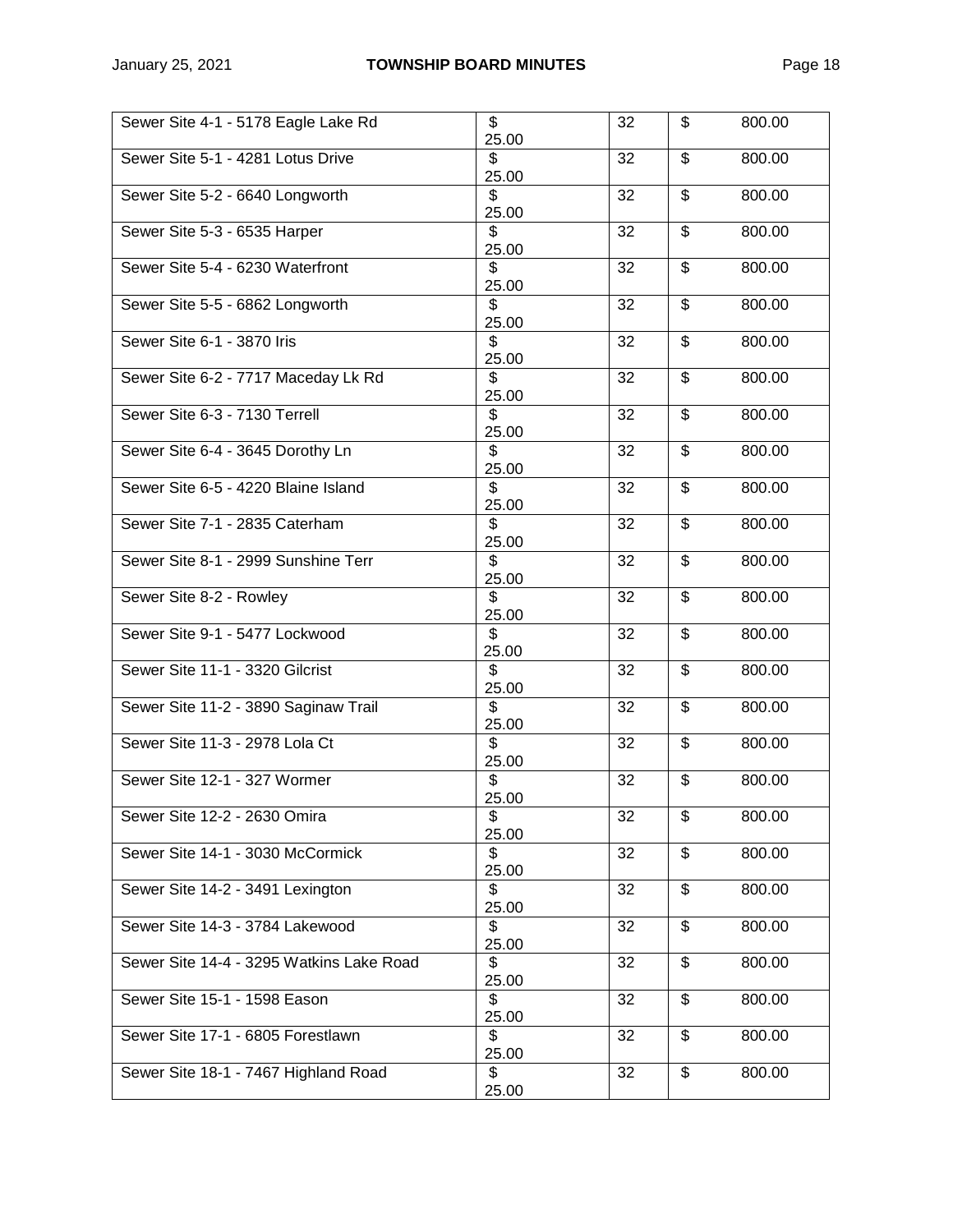| Sewer Site 18-2 - 7301 S Shaker                     | \$<br>25.00  | 32 | \$<br>800.00 |
|-----------------------------------------------------|--------------|----|--------------|
| Sewer Site 19-1 192 Donna Ct                        | \$<br>25.00  | 32 | \$<br>800.00 |
| Sewer Site 21-1 5025 Highland Rd (Clinton<br>River) | \$.<br>25.00 | 32 | \$<br>800.00 |
| Sewer Site 22-1 - 4235 Crocus                       | \$<br>25.00  | 32 | \$<br>800.00 |
| Sewer Site 22-2 - 4757 Irwindale                    | S<br>25.00   | 32 | \$<br>800.00 |
| Sewer Site 24-1 - 2214 Mall Dr                      | \$<br>25.00  | 32 | \$<br>800.00 |
| Sewer Site 25-1 - 2881 Chadwick                     | \$<br>25.00  | 32 | \$<br>800.00 |
| Sewer Site 25-2 -                                   | \$<br>25.00  | 32 | \$<br>800.00 |
| Sewer Site 26-1 - 3030 W Huron                      | \$<br>25.00  | 32 | \$<br>800.00 |
| Sewer Site 27-1 - 31 Lyford                         | \$<br>25.00  | 32 | \$<br>800.00 |
| Sewer Site 27-2 - 94 Leslie Lane                    | \$<br>25.00  | 32 | \$<br>800.00 |
| Sewer Site 28-1 - 445 Hickory Nut                   | \$<br>25.00  | 32 | \$<br>800.00 |
| Sewer Site 28-2 - 5364 Cooley Lake                  | \$<br>25.00  | 32 | \$<br>800.00 |
| Sewer Site 29-1 - 160 Lochaven                      | \$<br>25.00  | 32 | \$<br>800.00 |
| Sewer Site 30-1 - 460 Cove View                     | \$<br>25.00  | 32 | \$<br>800.00 |
| Sewer Site 30-2 - 380 Lodge (Parkside Preserve)     | \$<br>25.00  | 32 | \$<br>800.00 |
| Sewer Site 32-1 - 6864 Cooley Lake Rd               | \$<br>25.00  | 32 | \$<br>800.00 |
| Sewer Site 32-2 - 6116 Meadowgreen                  | \$<br>25.00  | 32 | \$<br>800.00 |
| Sewer Site 33-1 - 5608 Millpointe                   | \$<br>25.00  | 32 | \$<br>800.00 |
| Sewer Site 33-2 - 1481 Oregon                       | \$<br>25.00  | 32 | \$<br>800.00 |
| Sewer Site 34-1 - 4174 Wenohah                      | \$<br>25.00  | 32 | \$<br>800.00 |
| Sewer Site 35-1 - 1090 Wyman                        | \$<br>25.00  | 32 | \$<br>800.00 |
| Sewer Site 35-2 - 1185 S Cass Lk Rd                 | \$<br>25.00  | 32 | \$<br>800.00 |
| Sewer Site 35-3 - 1444 Grinnell                     | \$<br>25.00  | 32 | \$<br>800.00 |
| Sewer Site 35-4 - 3351 Otter Beach                  | \$<br>25.00  | 32 | \$<br>800.00 |
| Sewer Site 36-1 - 2761 Sylvan Shores                | \$<br>25.00  | 32 | \$<br>800.00 |
| Sewer Site 36-2 - 132 Calvert                       | \$<br>25.00  | 32 | \$<br>800.00 |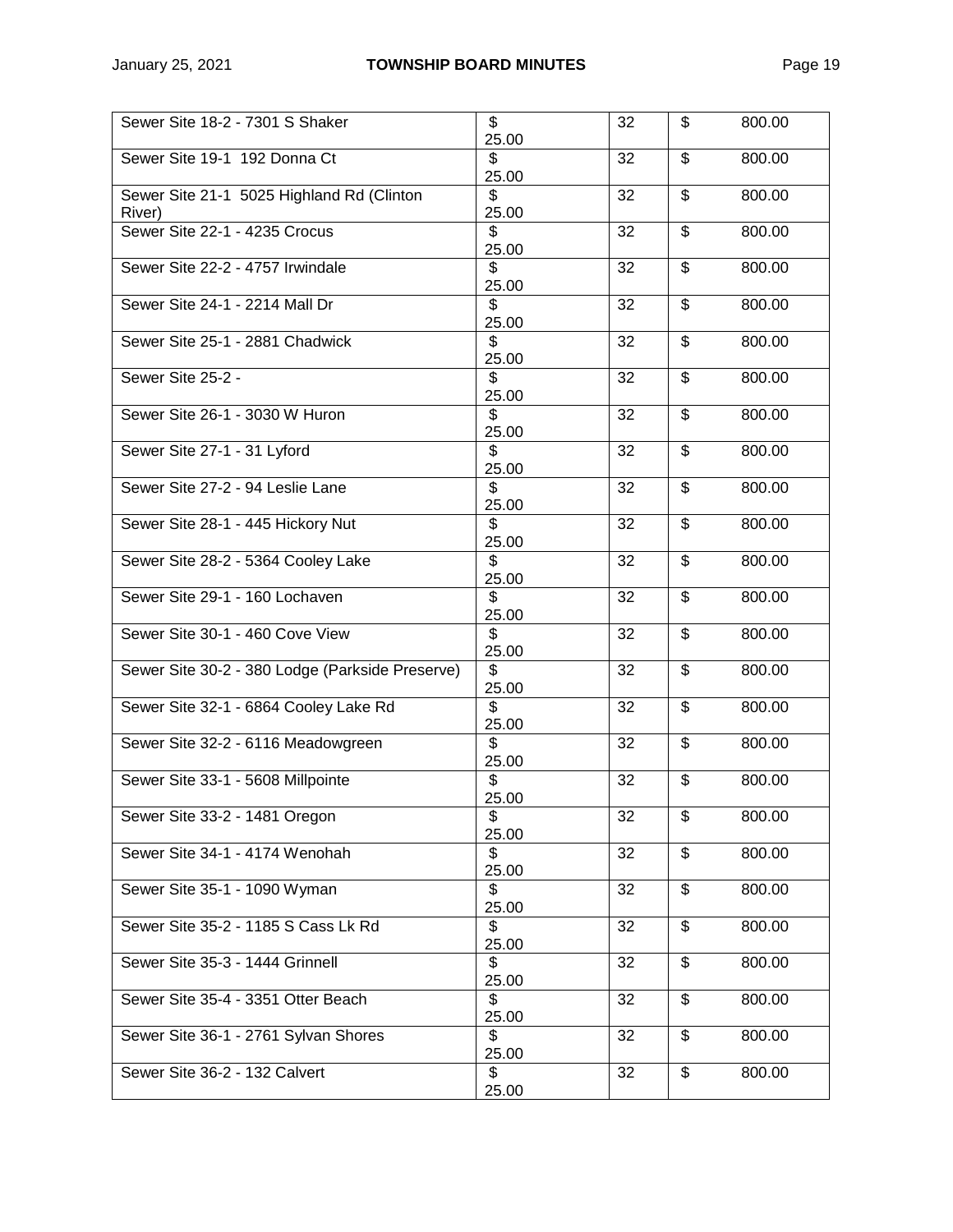| Sewer Site 36-3 - 161 S Tilden         |                    | \$<br>25.00                       |                 | 32          | \$            | 800.00        |
|----------------------------------------|--------------------|-----------------------------------|-----------------|-------------|---------------|---------------|
|                                        |                    |                                   |                 |             |               |               |
| <b>SEWER SITES COST</b>                |                    | 59054-92200                       |                 |             | \$            | 47,200.00     |
|                                        |                    |                                   |                 |             |               |               |
| Plant 28-1 - 5475 Crescent Drive       |                    | \$<br>25.00                       |                 | 32          | \$            | 800.00        |
| Plant 19-1 - 891 Daffodil              |                    | \$<br>25.00                       |                 | 32          | \$            | 800.00        |
| Plant 5-1 - 3725 David K               |                    | s)<br>25.00                       |                 | 32          | \$            | 800.00        |
| Plant 12-1 - 2829 Golfhill             |                    | \$<br>25.00                       |                 | 32          | \$            | 800.00        |
| Plant 25-1 - 2945 W Huron              |                    | \$<br>25.00                       |                 | 32          | \$            | 800.00        |
| Plant 32-1 - 1190 Lockhaven            |                    | \$<br>25.00                       |                 | 32          | \$            | 800.00        |
| Plant 14-1 - 3706 Lorena Drive         |                    | \$<br>25.00                       |                 | 32          | \$            | 800.00        |
| Plant 24-1 - 520 Marion                |                    | \$<br>25.00                       |                 | 32          | \$            | 800.00        |
| Tank MS-1 - 3301 Main Street           |                    | \$                                |                 | 32          | \$            | 800.00        |
| Plant 16-1 - 5125 Ridgetop             |                    | 25.00<br>\$                       |                 | 32          | \$            | 1,120.00      |
| Tank 23-TK-1 - 684 N Cass Lk Rd        |                    | 35.00<br>$\overline{\mathcal{S}}$ |                 | 32          | \$            | 1,600.00      |
| Plant 2-1 - 3826 Mariner               |                    | 50.00<br>$\overline{\mathbf{S}}$  |                 | 32          | \$            | 800.00        |
| Tank 5-TK-1 - 6935 Terrell             |                    | 25.00<br>\$                       |                 | 32          | \$            | 800.00        |
| <b>Nelsey Booster Station</b>          |                    | 25.00<br>\$30.00                  |                 | 32          |               | \$960.00      |
|                                        |                    |                                   |                 |             |               |               |
| <b>WELL HOUSE/PUMPING Station Cost</b> |                    | 59041-92180                       |                 |             | \$            | 12,480.00     |
|                                        |                    |                                   |                 |             |               |               |
|                                        |                    |                                   |                 |             |               |               |
| Water & Sewer Total Cost:              |                    | <b>TOTAL:</b>                     |                 |             | $\mathbf{\$}$ | 59,680.00     |
| <b>Parks &amp; Recreation Sites</b>    |                    |                                   |                 |             |               |               |
| Location                               | <b>Address</b>     |                                   | Per Cut<br>Cost | <b>Cuts</b> |               | <b>Amount</b> |
| Rec Center (CAI)                       | 5640 Williams Lk   |                                   | \$<br>122.00    | 32          | \$            | 3,904.00      |
| Hess-Hathway Park                      | 825 S. Williams Lk |                                   | \$<br>525.00    | 0           | \$            |               |
| <b>Shell Park</b>                      | 4373 Dixie Hwy     |                                   | \$<br>180.00    | 32          | \$            | 5,760.00      |
| Fish Hatchery Park                     | 4490 Hatchery Rd   |                                   | \$              | 32          | \$            | 1,600.00      |

50.00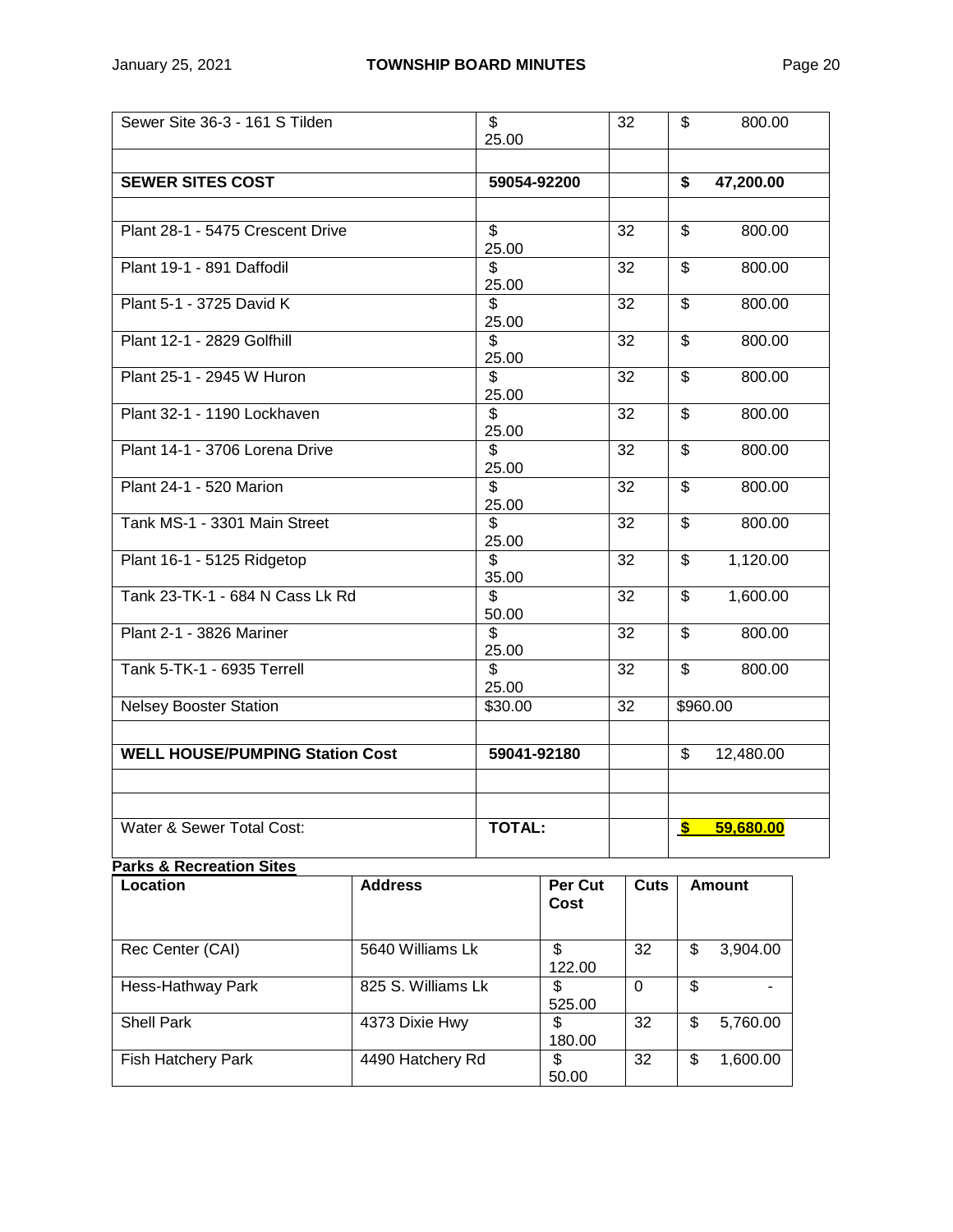| <b>Hatchery Road Frontage</b>     | 4490 Hatchery Rd       | \$<br>18.00   | 32       | \$                       | 576.00    |
|-----------------------------------|------------------------|---------------|----------|--------------------------|-----------|
| Rotary Park Baseball              | 5485 Tubbs Rd          | \$<br>175.00  | 32       | \$                       | 5,600.00  |
| Rotary Park Soccer                | 5485 Tubbs Rd          | \$.<br>390.00 | $\Omega$ | $\overline{\mathcal{S}}$ |           |
| <b>Civic Center Soceer Fields</b> | 5200 Civic Center      | \$<br>272.00  | 32       | \$                       | 8,704.00  |
| <b>Optimist Park</b>              | 5320 Elizabeth Lk Rd   | \$<br>162.00  | 32       | \$                       | 5,184.00  |
| <b>Marion Street Park</b>         | 520 Marion Ave         | \$<br>20.00   | 32       | \$                       | 640.00    |
| Elizabeth Lake Woods Park (1)     | 525 Lochaven Rd        | \$.<br>18.00  | 32       | \$                       | 576.00    |
| Elizabeth Lake Woods Park (2)     | 524 River Ridge Dr     | \$<br>18.00   | 32       | \$                       | 576.00    |
| Elizabeth Lake Woods Park (3)     | 545 Lochaven Rd        | \$.<br>18.00  | 32       | \$                       | 576.00    |
| <b>Clinton River Canoe Site</b>   | 5971 Elizabeth Lk Rd   | \$<br>18.00   | 32       | \$                       | 576.00    |
| <b>Haviland School</b>            | 5305 Cass Elizabeth Rd | \$<br>18.00   | 32       | \$                       | 576.00    |
| Lions Park                        | 4250 Fenmore           | \$.<br>160.00 | 32       | \$                       | 5,120.00  |
| <b>Herrington Park</b>            | 1216 Lochaven Rd       | \$.<br>145.00 | 32       | \$                       | 4,640.00  |
| <b>Nature Center</b>              | Denby                  |               | $\Omega$ | \$                       |           |
|                                   |                        |               |          |                          |           |
|                                   | Parks &<br><b>Rec</b>  | Total:        |          | \$                       | 44,608.00 |

# **F&O – Fire Department**

|                                                       |                      | <b>Number</b> |                |
|-------------------------------------------------------|----------------------|---------------|----------------|
| <b>Address</b>                                        | <b>Per Cut Price</b> | of Cuts       | <b>Amount</b>  |
|                                                       | \$                   |               |                |
| Dixie Hwy between Hatchery & Watkins Lk Rd (2) sites  | 50.00                | 32.00         | \$<br>1,600.00 |
|                                                       | \$                   |               |                |
| Dixie Hwy West of Telegraph by Welcome Sign (2) sites | 35.00                | 32.00         | \$<br>1,120.00 |
|                                                       | \$                   |               |                |
| Silver Lk Rd Vacant Site Adjacent to Big Boy          | 25.00                | 32.00         | \$<br>800.00   |
|                                                       | \$                   |               |                |
| Area Behind Cecile's - Dixie & Frembes                | 25.00                | 32.00         | \$<br>800.00   |
|                                                       | \$                   |               |                |
| Aylesbury Property                                    | 70.00                | 32.00         | \$<br>2,240.00 |
|                                                       | \$                   |               |                |
| Beachland & Kessler                                   | 30.00                | 32.00         | \$<br>960.00   |
|                                                       | \$                   |               |                |
| Vacant Lot - Oregon & Tecumseh                        | 30.00                | 32.00         | \$<br>960.00   |
|                                                       | \$                   |               |                |
| Vacant Lot - Holbrook                                 | 30.00                | 32.00         | \$<br>960.00   |
|                                                       | \$                   |               |                |
| Hatchery & Driftwood (Barker Circle)                  | 75.00                | 32.00         | \$<br>2,400.00 |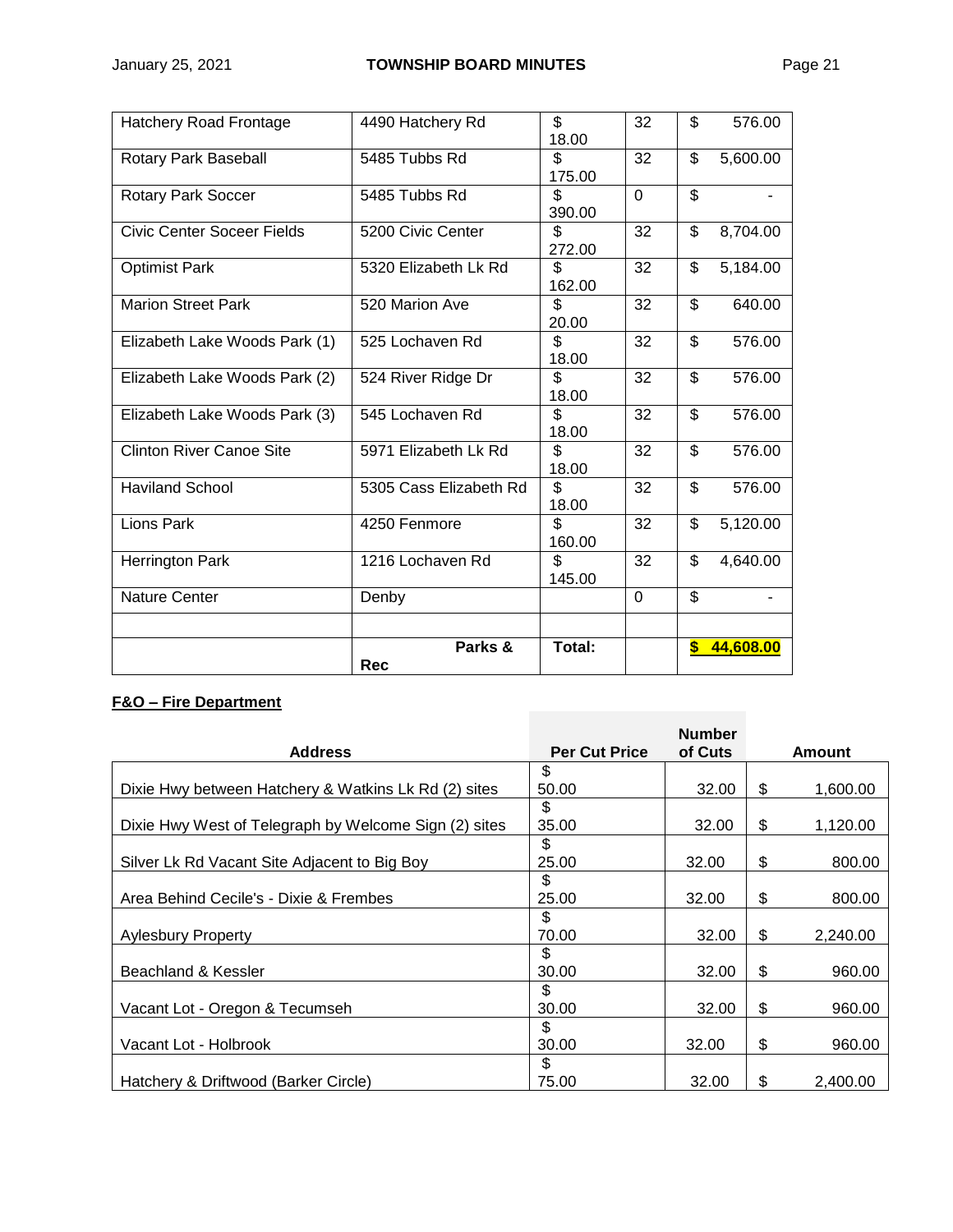| Township Campus/Grounds                                                                                       | \$<br>90.00                       | 32.00           | \$           | 2,880.00  |
|---------------------------------------------------------------------------------------------------------------|-----------------------------------|-----------------|--------------|-----------|
| <b>District Court Grounds</b>                                                                                 | \$<br>50.00                       | 32.00           | \$           | 1,600.00  |
| <b>Library Grounds</b>                                                                                        | \$<br>90.00                       | 32.00           | \$           | 2,880.00  |
| <b>Police Department Grounds</b>                                                                              | \$<br>90.00                       | 32.00           | \$           | 2,880.00  |
| <b>DPW Building Grounds</b>                                                                                   | \$<br>90.00                       | 32.00           | \$           | 2,880.00  |
| DPW-F&O (Cemetery Perimeter, Pond Perimeter, Former<br>F&O Site, Warming House Grounds to Include all Islands | \$                                | 120.00<br>32.00 | \$           | 3,840.00  |
| Parks & Rec (Monteith School)                                                                                 | \$<br>45.00                       | 32.00           | \$           | 1,440.00  |
| Fire Department Headquarters Station #1                                                                       | $\boldsymbol{\mathsf{S}}$         | 115.00<br>32.00 | \$           | 3,680.00  |
| Fire Station #2                                                                                               | \$<br>25.00                       | 32.00           | \$           | 800.00    |
| Fire Station #3                                                                                               | $\overline{\mathcal{S}}$<br>25.00 | 32.00           | \$           | 800.00    |
| Fire Station #4                                                                                               | \$<br>25.00                       | 32.00           | \$           | 800.00    |
| Fire Station #5                                                                                               | \$<br>25.00                       | 32.00           | \$           | 800.00    |
|                                                                                                               |                                   |                 |              |           |
| <b>F&amp;O COST</b>                                                                                           | 12650-92210                       |                 | $\mathbf{s}$ | 37,120.00 |
|                                                                                                               |                                   |                 |              |           |
|                                                                                                               |                                   |                 |              |           |
| Fire Station #6                                                                                               | \$<br>25.00                       | 32.00           | \$           | 800.00    |
| Fire Station #7                                                                                               | \$<br>25.00                       | 32.00           | \$           | 800.00    |
| Fire Station #8                                                                                               | \$<br>30.00                       | 32.00           | \$           | 960.00    |
| Fire Station #9                                                                                               | \$<br>25.00                       | 32.00           | \$           | 800.00    |
| Fire Station #10                                                                                              | \$<br>25.00                       | 32.00           | \$           | 800.00    |
|                                                                                                               |                                   |                 |              |           |
|                                                                                                               | 20630-92190-                      |                 |              |           |
| <b>FIRE DEPT COST</b>                                                                                         | F3000                             |                 | S            | 4,160.00  |
|                                                                                                               |                                   | 32.00           |              |           |
| Cemetery - Crescent Hills                                                                                     | \$                                | 375.00          | \$           | 12,000.00 |
| Cemetery - Drayton Plains                                                                                     | \$                                | 210.00<br>32.00 | \$           | 6,720.00  |
| Cemetery - Waterford Center                                                                                   | \$<br>$\overline{\mathcal{S}}$    | 117.00<br>32.00 | \$           | 3,744.00  |
| Cemetery - Four Towns                                                                                         | 45.00<br>\$                       | 32.00           | \$           | 1,440.00  |
| Cemetery - Waterford Village                                                                                  | 45.00                             | 32.00           | \$           | 1,440.00  |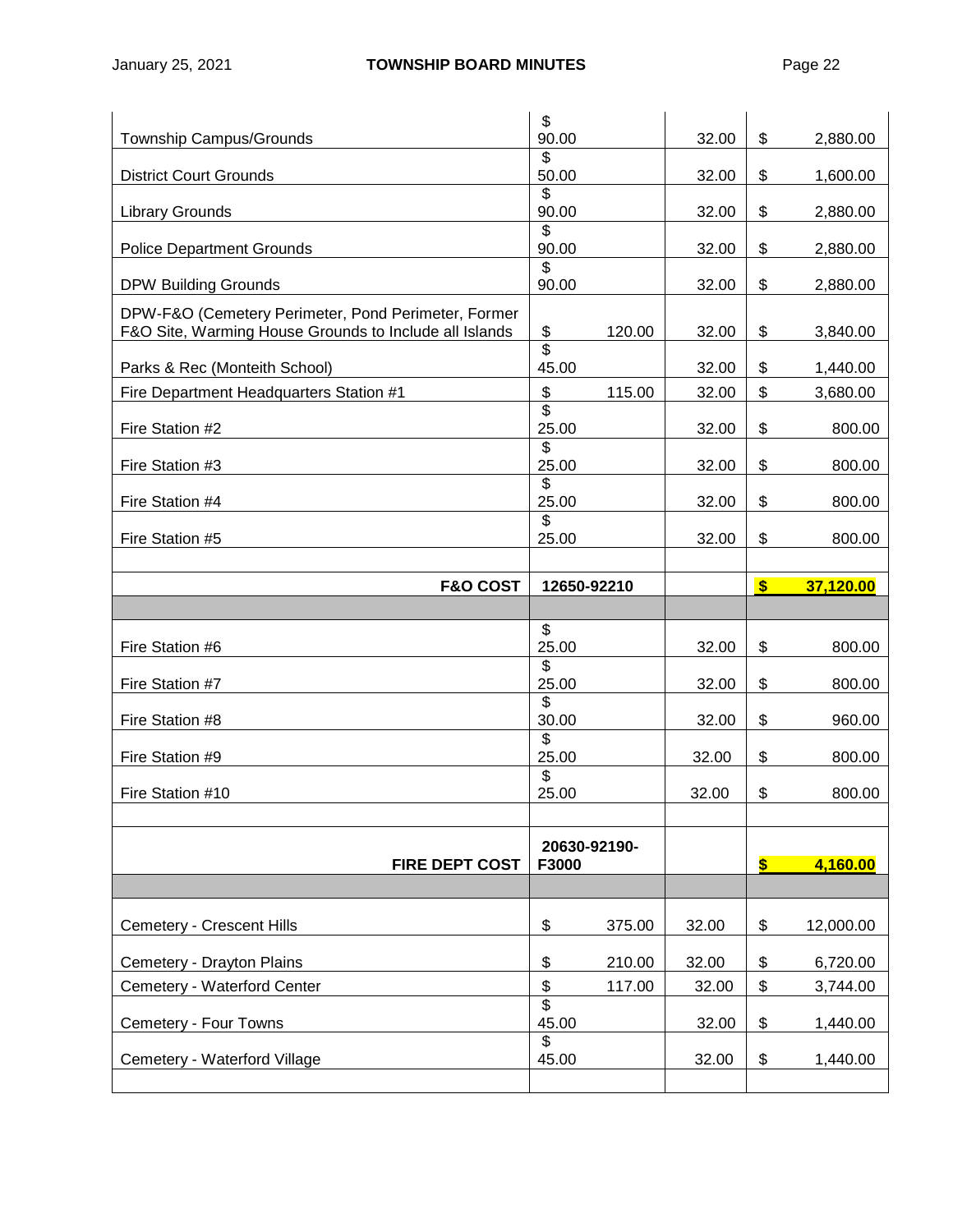| <b>CEMETERY COST</b>              | 12650-92215                                   | 25,344.00 |
|-----------------------------------|-----------------------------------------------|-----------|
| <b>Total Annual Cost Combined</b> | $F&O-Fire$<br><b>Dept Total:</b><br>\$170,912 | 66,624.00 |

# **CONTRACT CONDITIONS**

These Contract Conditions are part of the Lawn Mowing Services Contract between the Charter Township of Waterford ("Township") and Contractor identified in that Contract these Conditions are attached to, and shall apply to the extent not in conflict with provisions of the Contract or Project Specifications.

# **1. Post Contract Award Conferences.**

Contractor shall attend any post Contract award conference required by the Township.

# **2. Contractor Supervisor and Manager Names and Phone Numbers.**

The Contractor shall promptly provide the Township with the names, titles, and phone numbers for Contractor's personnel responsible for supervision and management of the services provided under the Contract, and any updates to that information.

# **3. Progress Meetings, Schedules, and Reports.**

During the course of the work, if necessary, progress meetings may be scheduled by the Township with the Contractor to coordinate, plan, and inform the Township of the Contractor's implementation activities and coordinate the implementation of the Contract.

#### **4. Contractor and Subcontractor Records.**

At no charge, the Contractor and each of its sub-Contractors shall submit to the Township such schedules, reports, estimates, books, records, data, and other documents as the Township may request concerning work performed or to be performed under this Contract for inspection and/or copying.

#### **5. Labor Provisions and Employment Practices**

The Contractor shall employ none but competent and skilled workmen and forepersons in the conduct of work on the Contract. Smoking, using or under the influence of alcohol or drugs are prohibited while working on Township grounds. It will be the Contractor's responsibility to inform and train all employees working on this Contract about methods, policies and procedures necessary to meet all specifications. The Township shall have the authority to order the Contractor to remove from the work any of the Contractor's employees who refuse to obey instructions relating to the carrying out of the provisions and intent of the provisions of the Contract, or who are incompetent, abusive, threatening or disorderly in their conduct and any such person shall not again be employed on this project. The Contractor shall be required to pay the minimum wage rates as established by that portion of the minimum wage and fringe benefit scale compiled and published by the U. S. Department of Labor, Wage and Hour Division, which applies to the Charter Township of Waterford and Oakland County.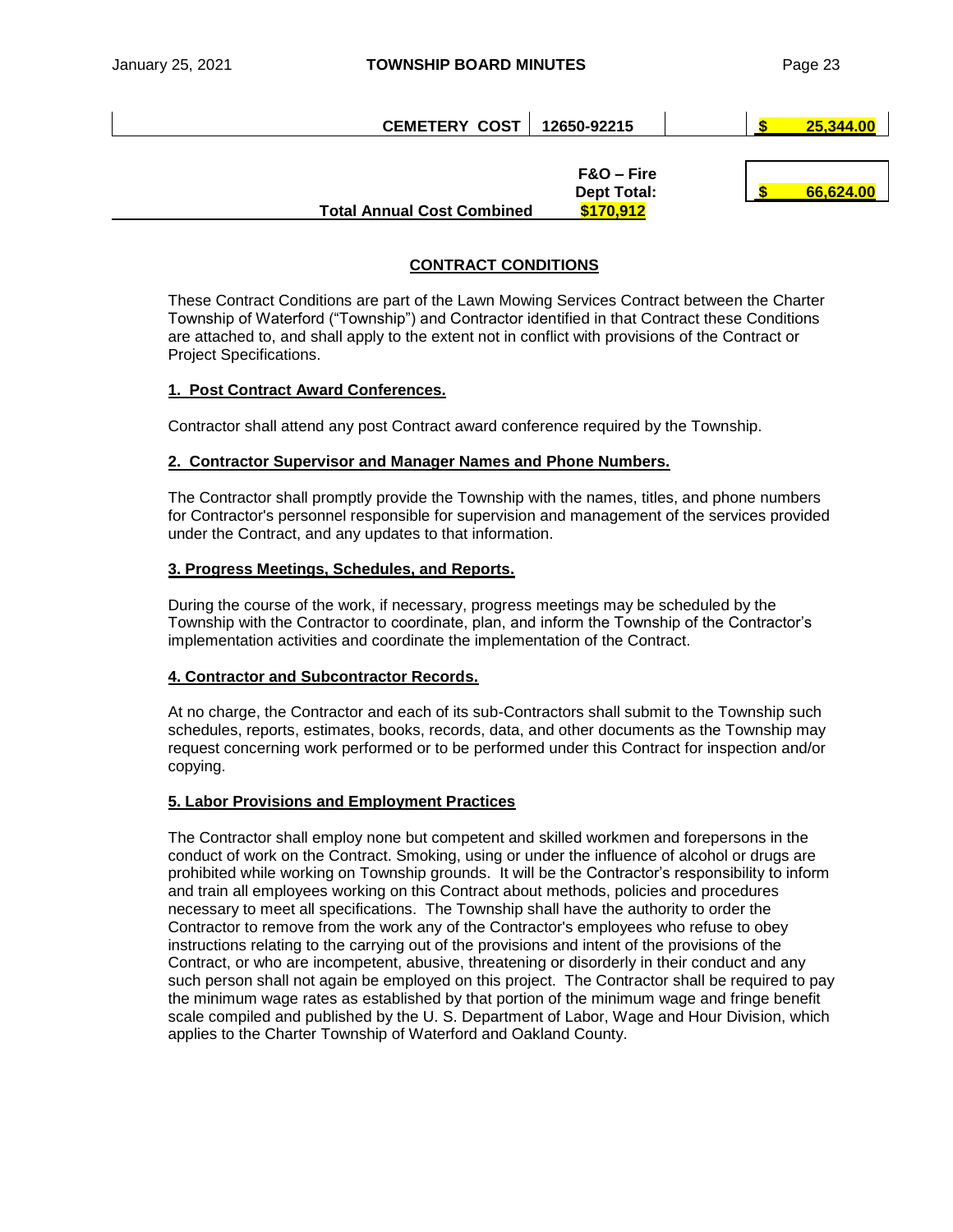#### **6. Non-Liability of Township's Representatives and Officials.**

No official or employee of the Township, or any authorized assistant or agent of any of them, shall be personally responsible for any liability arising under this Contract. The Township shall not be responsible for means, methods, techniques, sequences and procedures, time of performance or for safety precautions and programs in connection with the work. The Township shall not be responsible for the Contractor's failure to carry out the work in accordance with the Contract. The Township shall not be responsible for acts or omissions of the Contractor, any Sub-Contractors, or any of their agents or employees, or any other persons performing any of the work.

#### **7. Authority of Township.**

The Township shall decide all questions which may arise as to the quality and acceptability of the services furnished, the manner of performance, and all questions which may arise as to the interpretation and requirements of the Contract.

#### **8. Safety and Protection.**

The Contractor shall take all responsibility for the work and shall continuously maintain adequate protections of same and from damage of all public property and private abutting property, including but not limited to trees, shrubs, lawns, walks, pavements, roadways, structures and utilities thereon, from injury or loss arising in connection with the Contract.

The Contractor shall comply with all applicable laws, ordinances, rules, regulations, and orders of any public body or agency having jurisdiction for the safety of persons or property or to protect them from damage, injury or loss; and shall implement all necessary safeguards for such safety and protection at is sole cost. Likewise, the Contractor and all its Sub-Contractors and suppliers shall comply with the following:

A. The "Safety and Health Regulations for Construction" and subsequent amendments promulgated by the U.S. Department of Labor. These regulations are identified as XVII of Chapter Title 29, code of Federal Regulations (CFR), Part 1926.

B. The Michigan Occupational Safety and Health Act, Act 154, P.A. of 1974, and Michigan Occupational Safety and Health Rules and Standards, insofar as they apply to the work to be performed under this Contract.

The Contractor shall notify Township of adjacent property and utilities when execution of the work may affect them. All damage, injury or loss to any property caused directly or indirectly, in whole or in part, by the Contractor, its Sub-Contractors, suppliers, or anyone directly or indirectly employed by any of them, shall be restored by the Contractor to a condition similar and equal to that existing before damage or injury was done.

#### **9. Accidents and Reports.**

Contractor shall report all accidents involving its vehicles, equipment, or personnel of Contractor or its Subcontractors to the Township Police Department, and within 24 hours after the accident shall furnish the Township with a copy of the accident report.

The contractor agrees to and requires their employees to disclose immediately or as soon as practical any hazardous conditions that may be found during the performance of this contract. Said report is to be made to the Township Superintendent Facilities and Operations.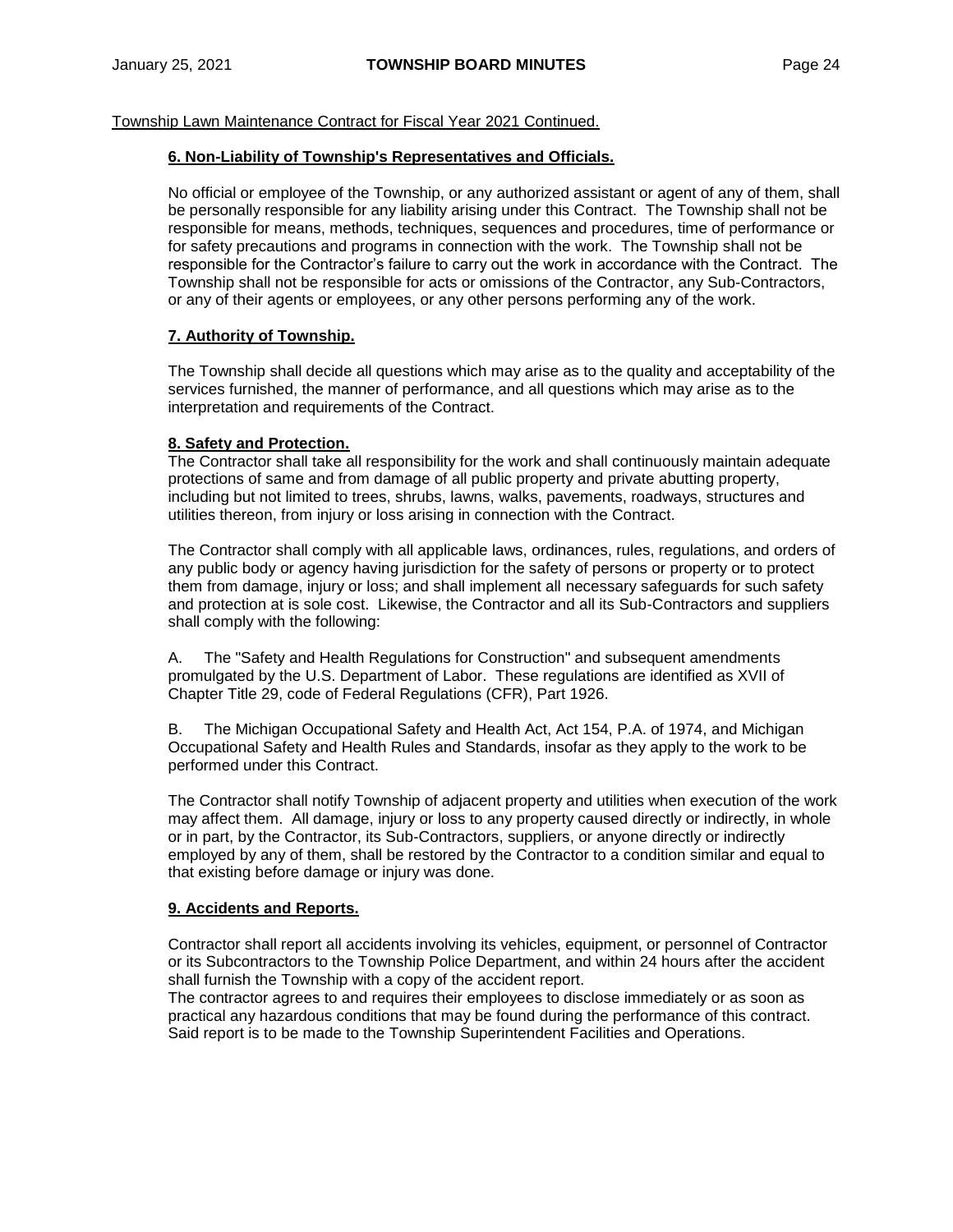#### **10. Inspections and Work Stoppage.**

If the Contract, other Contract documents, the Township's instructions, laws, or ordinances, or any public authority requires any work, vehicle, or equipment to be specially tested or approved, the Contractor shall give the Township timely notice of its readiness for inspection.

The Township shall have the right to order the stoppage of work as necessary to (a) allow proper inspection, (b) avoid irreparable damage to persons or property, or (c) avoid subsequent contamination which could not be readily remediated to an acceptable condition. Such stoppage shall be for a period reasonably necessary for Contractor to adequately address or eliminate the reason for the stoppage.

#### **11. Protection and Restoration of Property.**

The Contractor shall restore at its own expense, any public or private property damaged or injured during prosecution of the work or in consequence of any act or omission on its part, or on the part of its employees or agents to a condition equal or better than that existing before such injury or damage was done. If the Contractor neglects to restore or make good such damage or injury, the Township may upon 48 hours written notice, proceed to restore or make good such

damage or injury and to collect the cost thereof from Contractor by requiring payment within a specified time or deduction from any funds that are or may become due to the Contractor.

#### **12. Payment for Work**

Payment for work performed and approved by the Township, under this Contract, will be made on a monthly basis upon receipt of the Contractor's authorized billing statement. Monthly billing must be submitted within 30 days of the month in which expenses were incurred unless otherwise agreed in writing. The Contractor's single monthly billing for all sites shall be sent to Mr. Justin Westlake; Superintendent of Facilities and Operations Division, DPW, Waterford Township, 5240 Civic Center Drive, Waterford, MI 48329.

If required work is not performed or is not performed in accordance with the Contract, deductions from the payment shall be made in accordance with the unit price established in the 2021 Cost Schedule Contract Document, meaning that no payment will be made for that portion of the work until that work is satisfactorily completed.

The Township may withhold a sufficient amount of any payment otherwise due to the Contractor to cover the cost to the Township of having defective or incomplete work performed by others and for failure of the Contractor to make proper payments to its subcontractors. The Township shall disburse and shall have the right to act as agent for the Contractor in disbursing such funds as have been withheld pursuant to this paragraph to the party or parties who are entitled to payment therefrom. The Township will render to the Contractor a proper account of all funds disbursed on behalf of the Contractor.

#### **13. Default/Termination/Remedies.**

a. Except in the case of repeated defaults, the Township's written notice of default under the Contract shall provide the Contractor with at least 24 hours to cure the defect or default. If Contractor undertakes and completes the actions to cure the default to the satisfaction of the Township within the time allowed, that default shall not be a basis for Contract termination unless it is a recurring default. In such event, the Township may terminate this Contract or resort to its other remedies without written notice and opportunity to cure.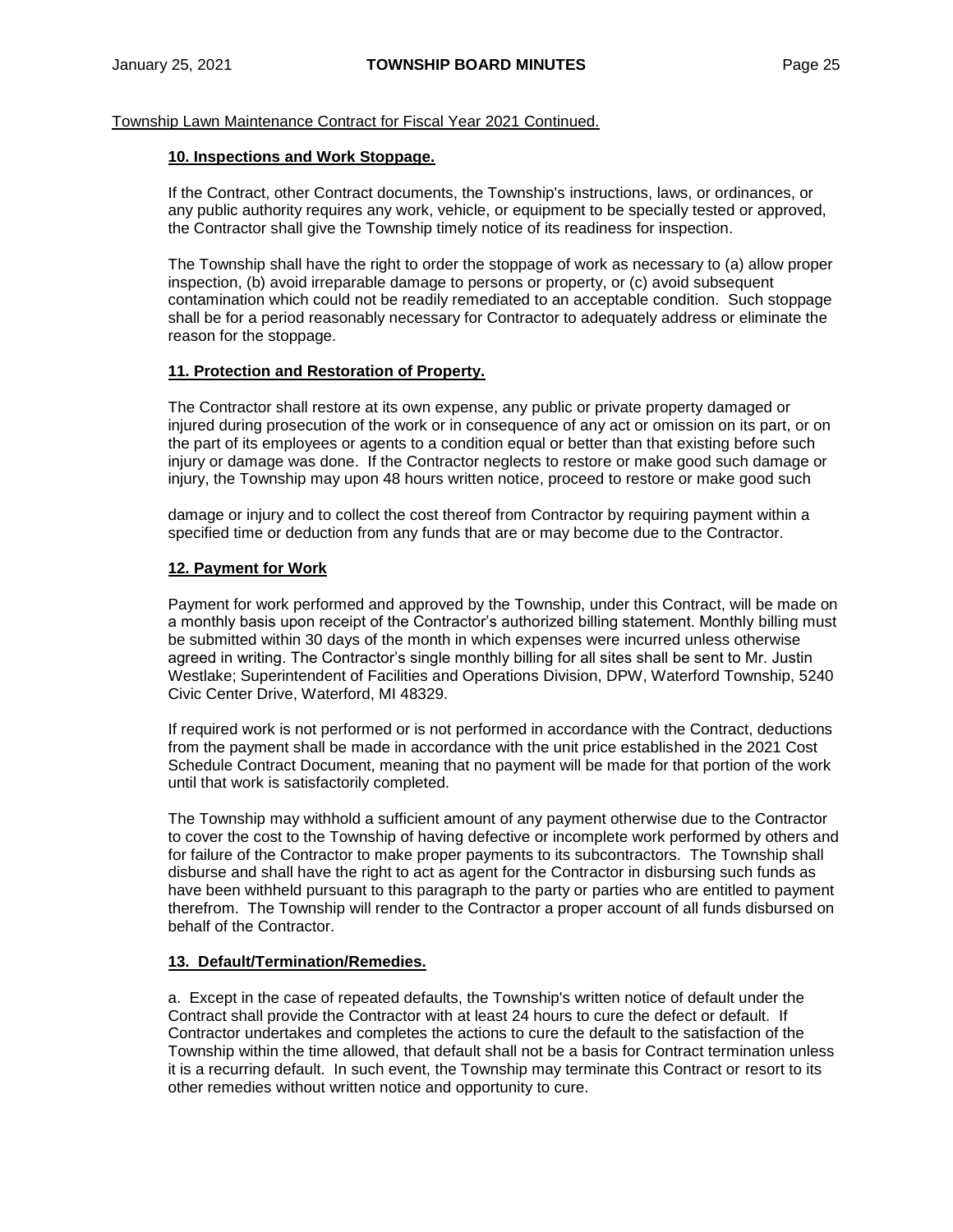b. After an uncured or recurring default as provided above, the Township may terminate the Contract by providing Contractor with a written notice of termination or intention to terminate containing the reasons the Township may terminate the Contract, the actions required by Contractor to avoid such termination (if applicable), and the time within which those actions must be taken or the effective date of the termination, which shall be at least ten (10) days after the providing the notice to Contractor.

c. In addition to a breach of a Contract term, condition, or requirement, the Township may terminate the Contract if Contractor is adjudged bankrupt, makes a general assignment for the benefit of his creditors, has a receiver appointed on account of insolvency or other reason, or ceases conducting business in a normal course.

d. Upon an early termination of the Contract the Township shall immediately have the right to contract with a different provider to perform the services that were required by the Contract for the term remaining on the Contract at the time of termination, with the Contractor liable to the Township, for the benefit of the residents who were being served under the Contract, for any increases in price by the new provider.

e. Upon the occurrence of a default that is not cured in the time and manner required by the Township, Contractor shall be liable to the Township for any damages the Township sustains by virtue of the Contractor's breach, and any reasonable costs the Township incurs enforcing or attempting to enforce this contract, including reasonable attorney fees. The Township may cause to be withheld any payment(s) to the Contractor for the purpose of set-off until such time as the exact amount of damages due to the Township from the Contractor is determined by law or equity, provided the Township promptly pursues said determination. It is expressly understood that the Contractor will remain liable for the above damages and costs the Township sustains in excess of any setoffs.

#### **14. Legal Disputes.**

a. Any disputes between the Township and the Contractor that cannot be resolved by the procedures in this Section shall be resolved by litigation in the Oakland County Circuit Court or 51st Judicial District Court.

b. No litigation shall be filed by either party for at least 30 days after a party provides written notice to the other party of a dispute regarding specified Contract requirements or obligations and the parties have held at least two (2) face-to-face meetings to discuss and attempt to resolve the dispute without litigation or further proceedings.

c. If the parties do not agree to a resolution of the dispute at the second face-to-face meeting, at that meeting they shall discuss and attempt to agree on having the dispute mediated to obtain a non-binding recommendation from a neutral mediator, and/or having the dispute resolved by a binding arbitration process and award.

d. If the parties agree to mediation and/or arbitration, no litigation may be filed until those processes have been completed.

#### **INSURANCE REQUIREMENTS**

The Contractor and all subcontractors shall have the following insurance prior to the Contract being signed by the Township and shall maintain that insurance for all times and work covered by the Contract. Written proof of such insurance shall be provided to the Township Clerk in the form of Certificates of Insurance. Insurance shall be with companies licensed and authorized to do business in the State of Michigan with an AM Best rating of A or higher.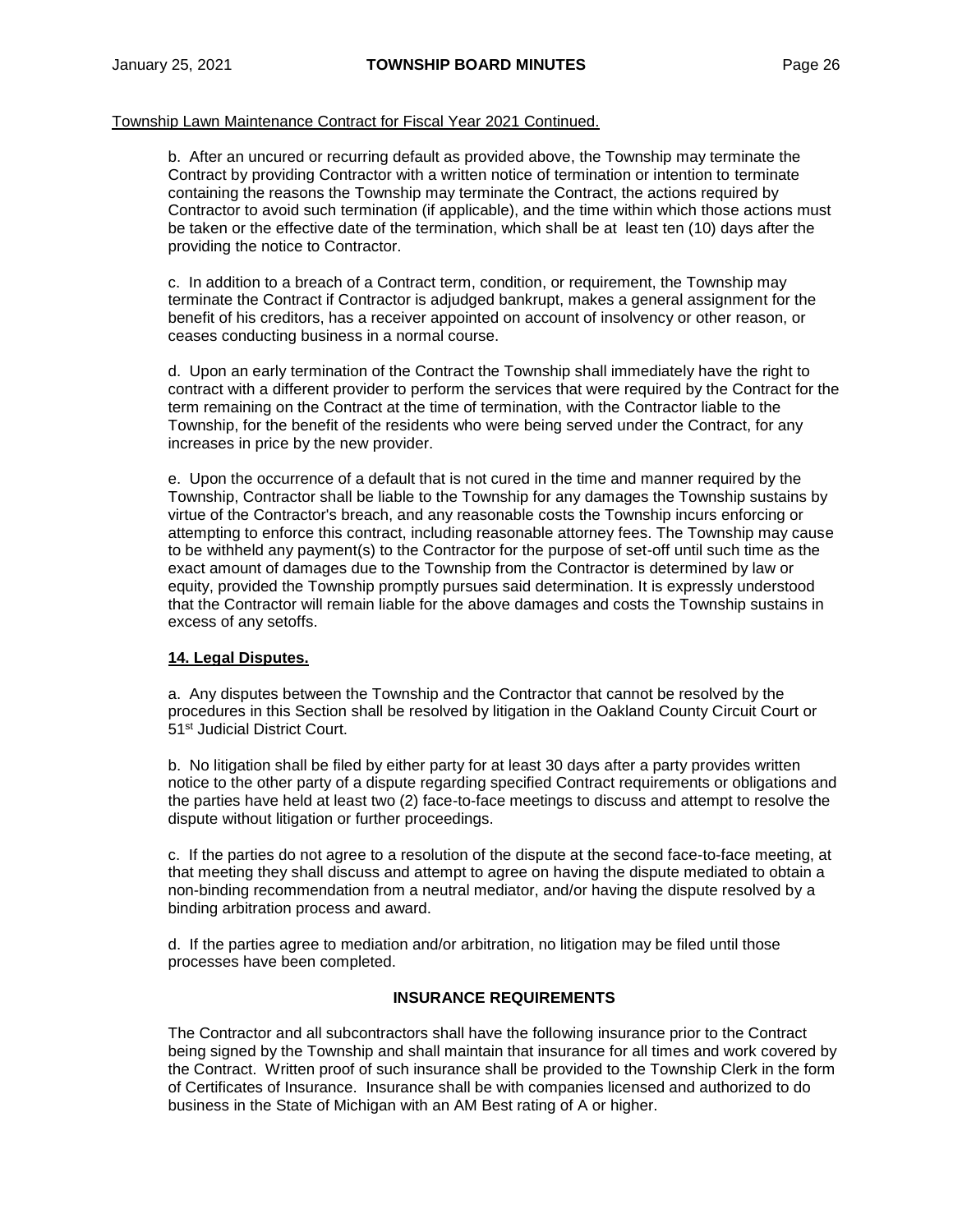**Workers' Compensation Insurance:** Workers' Compensation Insurance, including Employers' Liability Insurance Coverage for all persons employed with statutory liability limits and in accordance with all applicable State and Federal laws.

**Commercial General Liability Insurance:** Commercial General Liability Insurance on an "Occurrence Basis" with limits of liability of not less than \$1,000,000.00 per occurrence and \$2,000,000.00 aggregate for Personal Injury, Bodily Injury, and Property Damage. Coverage shall include: (A) Contractual Liability; (B) Products and Completed Operations; (C) Independent Contractors Liability; (D) Broad Form General Liability Extensions or equivalent; and (E) Deletion of all Explosion, Collapse, and Underground (XCU) Exclusions.

**Motor Vehicle Liability:** Motor Vehicle Liability Insurance, including Michigan No-Fault Coverages, with limits of liability of not less than \$1,000,000.00 per occurrence and \$2,000,000.00 aggregate combined single limit, Bodily Injury, and Property Damage. Coverage shall include all owned vehicles, all non-owned vehicles, and all hired vehicles.

**Excess/Umbrella Coverage:** A policy of Excess or umbrella liability insurance may be relied on to satisfy the minimum limits of any required liability coverage that are not provided by the specified liability policy.

**Additional Insured:** Commercial General Liability, Motor Vehicle Liability, and Pollution Liability Insurance shall include an endorsement of the Charter Township of Waterford and its officials, employees, volunteers and agents as primary, noncontributory additional insureds.

**Notices to Township:** All required insurance policies shall include an endorsement providing prior written notice to the Township at the address below of a termination, cancellation, nonrenewal, or material change in coverage, with such endorsements to be confirmed on the Certificates of Insurance provided to the Township. Charter Township of Waterford, Attn: Clerk, 5200 Civic Center Drive, Waterford, MI 48329-3111

Moved by Bartolotta,

Seconded by Thomas; RESOLVED, to approve and award the lawn maintenance contract to Green Meadows Landscape, Inc. for the year 2021 in the amount of: \$170,912.00; furthermore to authorize Supervisor Wall to sign the contract. A roll call vote was taken.

Ayes: Wall, Markee, Thomas, Bartolotta, Hauswirth, Matsura, and Monohon Nays: None Absent: None

Motion carried unanimously.

#### 6.5 **Library Carpet Replacement Contract**

The following memo was received by Justin Westlake; Facilities & Operations Superintendent.

The Waterford Township Public Library is formally requesting Board approval of the attached contract for materials and labor to install new carpet in the Adult/Teen area at the quoted cost of \$73,650.64. The Township is getting government pricing for materials and labor. Per the Township's Procurement Policy this budgeted expenditure requires board approval.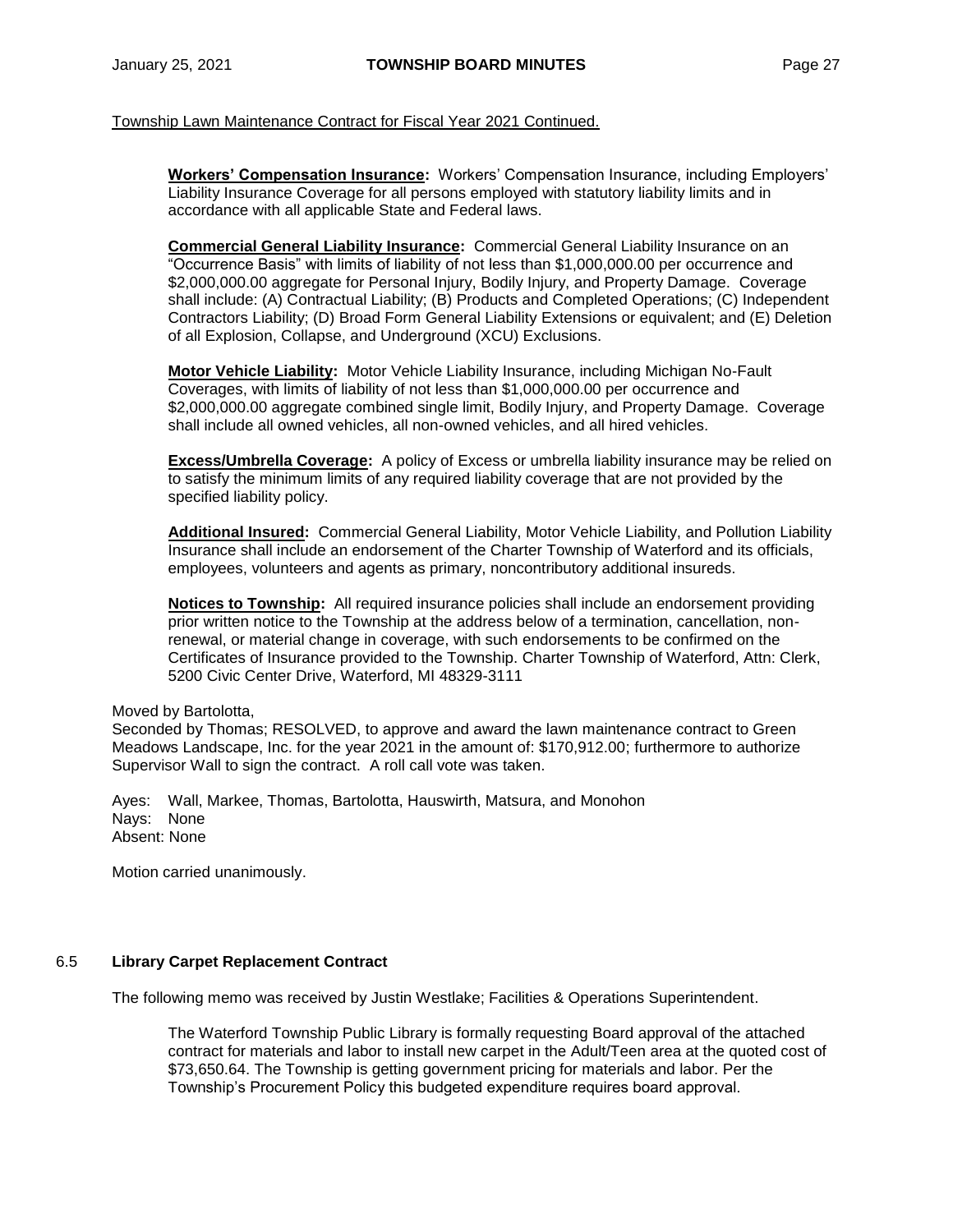#### Library Carpet Replacement Contract Continued.

Expenditure line item: 27790-97160 (Capital Building Improvement). Funds to come from Library Operations Fund Balance.

Daily visitors to the Library average 600+ throughout a normal year. The Adult/Teen area is one of the most heavily used spaces. Carpet installed in 2003-2004 is worn down to the backing in many spots. The frayed edges and loose portions are now presenting trip hazards despite the continuing efforts of F&O staff to control the rate of deterioration. The plan is to purchase carpet squares, which will enable more effective management of such problems going forward. The photographs included in this packet capture how worn the carpet is and highlight the trip hazards. Library staff have actually tripped on raised portions of the carpet and patrons have reported such trip hazards as well.

This quote includes the cost of moving the furniture as part of the project, most of which are loaded book shelves that must be done by professionals. The planning process is completed and the library is ready to implement the project on approval. Under normal circumstances this work would require closing the library for several weeks until the installation is complete. Currently, the library is closed to patrons due to MDHHS restrictions, except for pickup of materials in the

entryway. The plan is to proceed as expeditiously as possible to complete this project with as little delay as possible in reopening the library collections to patrons when the restrictions are lifted.

#### **Township Board Requested Action:**

# **Approval of the contract with Global Office Solutions for the new flooring project in the library's Adult/Teen area for \$73,650.64 from Account 27790-97160.**

Moved by Markee,

Seconded by Bartolotta; RESOLVED, to approve of the contract with Global Office Solutions for the new flooring project in the Library's Adult/Teen area for \$73,650.64 from account 27790-97160 and authorize Supervisor Wall to sign the contract. A roll call vote was taken.

Ayes: Wall, Markee, Thomas, Bartolotta, Hauswirth, Matsura, and Monohon Nays: None Absent: None

Motion carried unanimously.

#### 6.6 **Authorization to Delay the Previously Approved 1-1-2021, Water Rate Adjustment to 2-1-2021**

The following memo was received from Derek Diederich, DPW Administrative Superintendent and Budget Director.

In December of 2018 the Waterford Township Board of Trustees approved a six-year water rate adjustment. The rate adjustment was approved following a rate study conducted by the Township's Financial Service Provider (Baker-Tilly). The rate adjustment is designed to permit infrastructure improvements on the Township's water system. As a reminder, the Township has its own water system that it operates and is responsible for maintaining.

The rate adjustments are to occur on the 1 $st$  of the year from 2019-2024. We are asking that the board delay the 2021 adjustment by one month to coincide with a previously approved sewer rate adjustment. This change will make the administrative implementation much more straight forward and easier to administer with the Township's Quarterly Water-Sewer Utility Billing Schedule.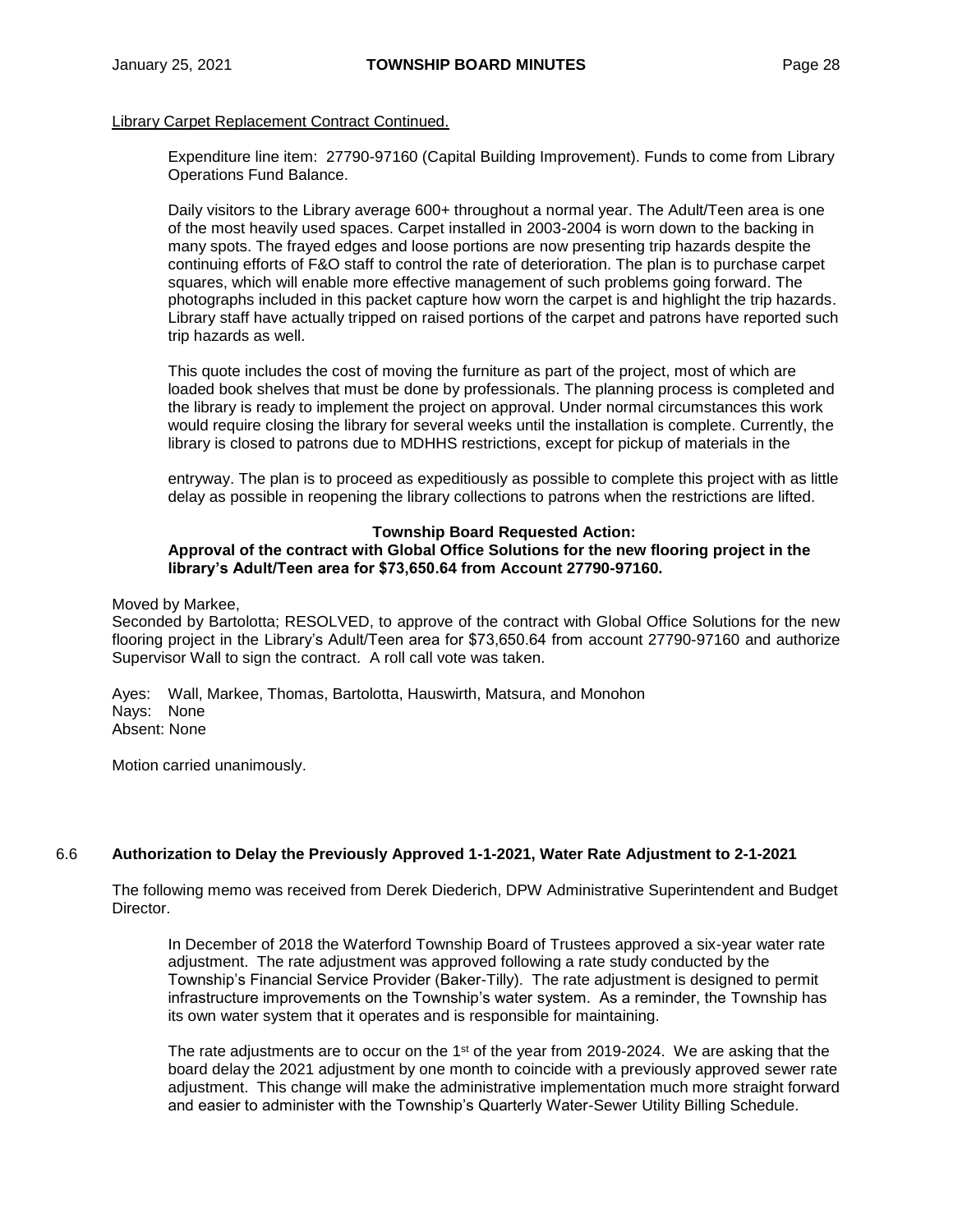#### Authorization to Delay the Previously Approved 1-1-2021, Water Rate Adjustment to 2-1-2021 Continued.

For your edification, the planned rate increase is 4.5% for 2021. Again, these resources are designed for the Waterford Township system. The average residential quarterly impact would be an estimated \$1.68 per customer.

## **Board Recommendation:**

#### **Delay the 1-1-2021 Water Rate Adjustment to 2-1-2021.**

Moved by Bartolotta,

Seconded by Monohon; RESOLVED, to approve the delay the January 1, 2021, Water Rate Adjustment to February 1, 2021. A roll call vote was taken.

Ayes: Wall, Markee, Thomas, Bartolotta, Hauswirth, Matsura, and Monohon Nays: None Absent: None

Motion carried unanimously.

#### 6.7 **Intergovernmental Agreement: Waterford – Keego Harbor, Emergency Water Service**

The following memo was received by Kristin Goetze, P.E., DPW Engineer, Derek Diederich, Township Budget Director and DPW Administrative Superintendent, and Joseph Ashley, DPW Water and Sewer Superintendent.

At the June 22, 2020 Township Board Meeting the contract with Hubbell, Roth & Clark, Inc. (HRC) to design the emergency interconnection between the Township and Keego Harbor was unanimously approved. The documents presented to the Board for that meeting are attached for reference in Appendix A. Plans and specifications for the project have been developed by HRC and reviewed by the DPW. HRC is in the process of applying for the necessary permits for project construction.

Prior to the start of construction an Intergovernmental Agreement between the Township and Keego Harbor must be in place. Attached, in Appendix B, for Board review and approval is the NTERGOVERNMENTAL AGREEMENT BETWEEN THE CHARTER TOWNSHIP OF WATERFORD AND THE CITY OF KEEGO HARBOR FOR THE INSTALLATION OF A METERED INTERCONNECTION AND FOR THE PROVISION OF WATER SERVICE IN THE EVENT OF AN EMERGENCY.

The Township Attorney has reviewed the document, and because Keego Harbor has yet to approve the document, has suggested the Board approve the Agreement with the following motion:

Motion to approve the Intergovernmental Agreement with the City of Keego Harbor for Metered Interconnection and Emergency Water Service between the Township and City Water Systems and authorize the Supervisor to sign that Agreement or any substantially similar Agreement approved by Keego Harbor, if also approved by the Township DPW and Attorney.

The construction of the Keego Harbor Interconnection has been included in the 2021 DPW Budget. Once the Intergovernmental Agreement has been approved and signed by Waterford and Keego Harbor and all construction permits have been acquired the Township will advertise and competitively bid the project for construction.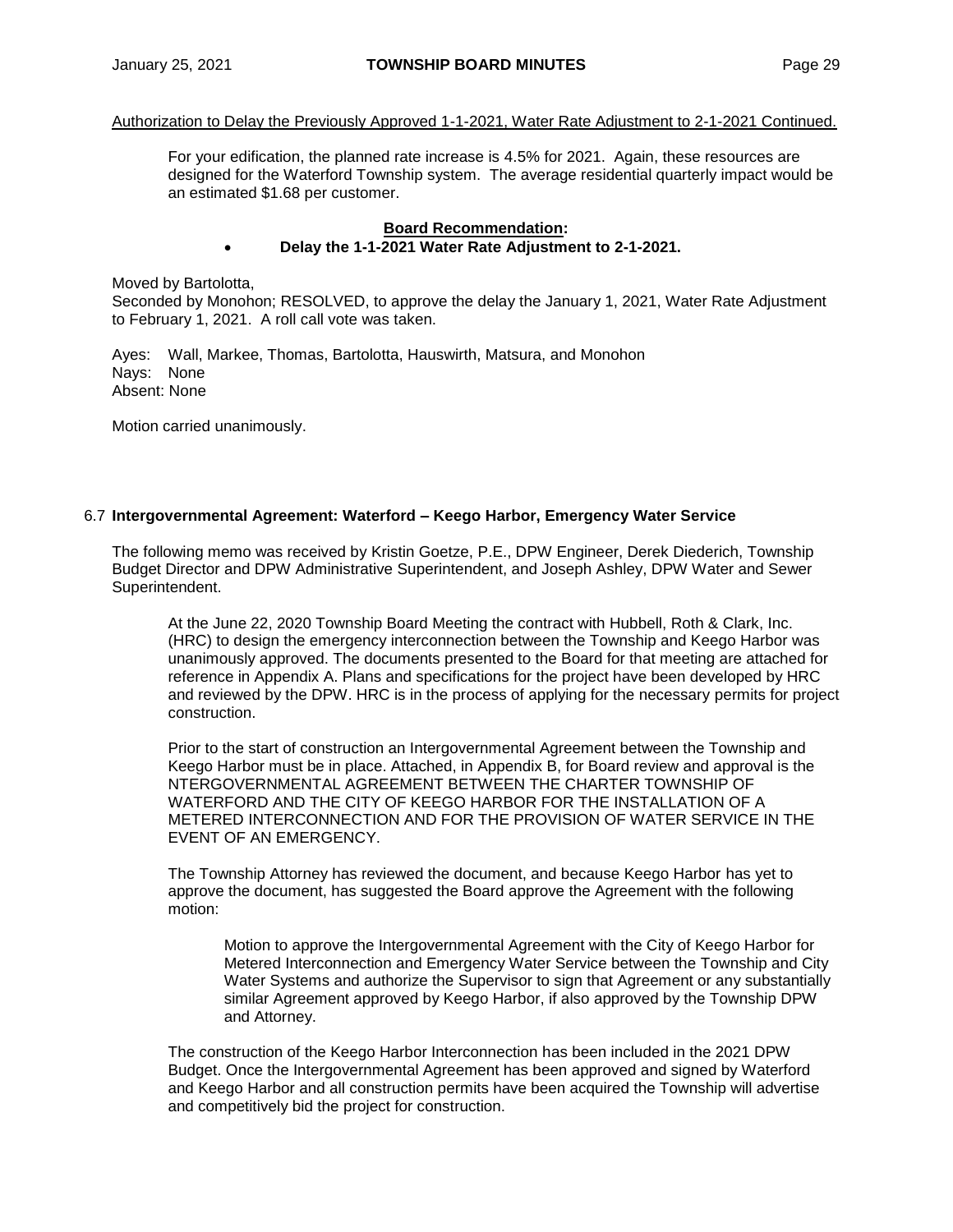Intergovernmental Agreement: Waterford – Keego Harbor, Emergency Water Service Continued.

#### **Recommended Board Action**

#### 1.) Approve the **INTERGOVERNMENTAL AGREEMENT BETWEEN THE CHARTER TOWNSHIP OF WATERFORD AND THE CITY OF KEEGO HARBOR FOR THE INSTALLATION OF A METERED INTERCONNECTION AND FOR THE PROVISION OF WATER SERVICE IN THE EVENT OF AN EMERGENCY** with a motion similar to the one suggested above.

Moved by Bartolotta,

Seconded by Markee; RESOLVED, to approve the Intergovernmental Agreement with the City of Keego Harbor for Metered Interconnection and Emergency Water Service between the Township and City Water Systems and authorize the Supervisor to sign that Agreement or any substantially similar Agreement approved by Keego Harbor, if also approved by the Township DPW and Attorney; furthermore to approve the changes that Keego Harbor made to the agreement on January 25, 2021. A roll call vote was taken.

Ayes: Wall, Markee, Thomas, Bartolotta, Hauswirth, Matsura, and Monohon Nays: None Absent: None

Motion carried unanimously.

# 6.8 **Water – Sewer 202 Vehicle Purchase**

The following memo was received by Joe Ashly, DPW and Derek Diederich, Administrative Superintendent and Budget Director.

As the board is aware, there were three vehicles that were approved for purchase in the Fiscal Year 2021 Waterford Township Budget. All three of these vehicles are budgeted in the Enterprise (590) Fund. The 590 Fund is the Water-Sewer Fund that is supported by user fees (water-sewer utility bills); not tax supported.

All three vehicles are slated to be purchased with cash to avoid interest and fees and with the goal of keeping vehicles related debt off of the Township's financial statements. All vehicles are quoted with governmental pricing and no sales tax.

The Water-Sewer Division takes care of water and sanitary sewer services for the Township's 72,000 residents. 63 Sewer pump stations and 14 water treatment facilities and over 360 miles of water and sewer main are at the heart of the Township's system. The proposed vehicles will aide in the execution of the tasks related to this essential public health and welfare service.

#### **Requested Board Actions: (Please See attached Quotes):**

| 1.) Ford Service Van (4WD)<br>Water Service Branch<br>Dealer: Gorno Ford       | \$34,222.00 | 59045-97125 |
|--------------------------------------------------------------------------------|-------------|-------------|
| 2.) (2) GMC ¾ Ton Picks<br>(1) Plow Package<br>Dealer: Todd Wenzel - Buick GMC | \$78,668    | 59055-97136 |

Should you have any questions or comments please do not hesitate to contact our office. Thank you for your time and consideration.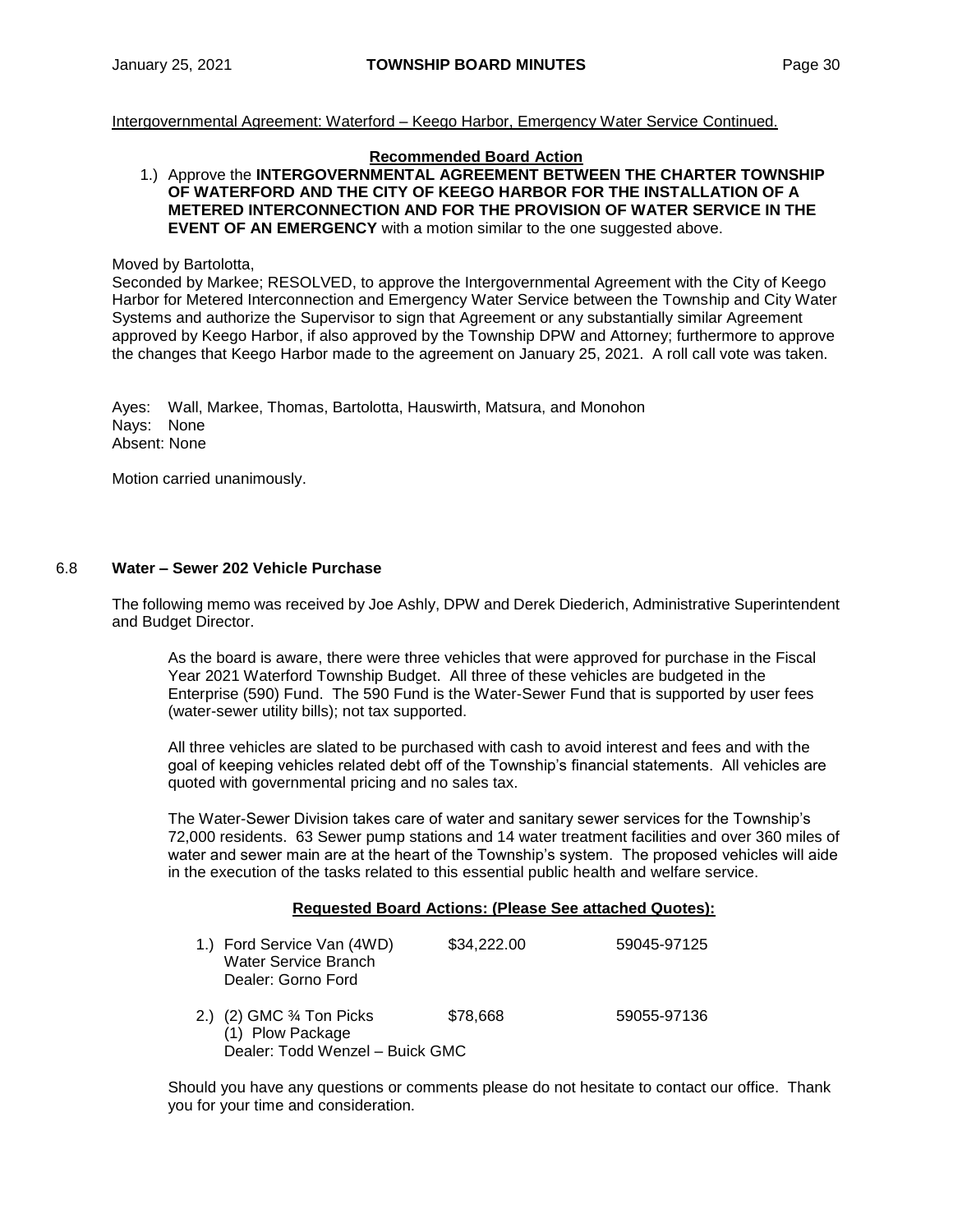#### Water – Sewer 202 Vehicle Purchase Continued.

Mr. Ashley addressed the Board of Trustees questions.

Moved by Monohon,

Seconded by Hauswirth; RESOLVED, to approve purchase of one (1) Ford Service Van (4 WD) in the amount of \$34,222.00, utilizing funds from account number 59045-97125 and the purchase of two (2) GMC ¾ Ton Pick Ups and one (1) plow package for a combined amount of \$78,668 utilizing funds from account number 59055-97136. A roll call vote was taken.

Ayes: Wall, Markee, Thomas, Bartolotta, Hauswirth, Matsura, and Monohon Nays: None Absent: None

Motion carried unanimously.

#### 6.9 **911 Dispatch Center Upgrade Request**

The following memo was received by Police Chief Underwood.

The Waterford Police Department moved into our current facility almost twenty years ago. The approximately 630 square foot 911-dispatch center is located on the lower level of our building and houses all dispatch functions. Since occupying that space in 2001 our dispatch operation has expanded way beyond its original function of receiving 911 phone calls and dispatching police units to traffic crashes and calls for service.

We have since become a regional 911-dispatch center, providing not only 911 police service for Waterford Township but also 911 fire and emergency medical services for Waterford Township, the City of Pontiac, and the City of Lake Angeles. This has naturally caused an increased amount of incoming 911 calls as well as overall dispatched calls for service of all types. Our 911-dispatch center is also responsible for LEIN services of the 51st District Court and monitoring live video feeds throughout the Waterford Township Civic Center campus as well as most Waterford School District facilities. As you can see, the workload of our 911-dispatch center has grown immensely.

While we have seen some advances in technology, we are clearly behind the curve when it comes to our ability to provide safer and more efficient response in all areas. We see this dispatch upgrade project as an opportunity to remedy that problem.

Our project will bring together our 911-dispatch center with an adjacent emergency operations area to facilitate inter-agency communication and response to all emergency situations; police, fire, medical, storms, flood, tornado, oil spill, water contamination, utility failure, major transportation accidents and even a pandemic. We will include electronic and vide4o traffic management/monitoring capabilities, real-time crime monitoring, and on-line information monitoring to aggregate and mine social media data in an effort to organize and coordinate the appropriate response with accuracy, speed, and efficiency.

We will re-locate the 911-dispatch center to the first floor of police headquarters, in an 1100 square foot area with the adjacent space that can serve as an emergency operations area. With the expanded footprint we will include rest room facilities as well as a kitchen and eating area. The area will be configured with the same number of 911 operator workstations, five, but will allow for proper distancing to provide a safer, healthier work environment. There will also be several windows allowing for more natural sunlight which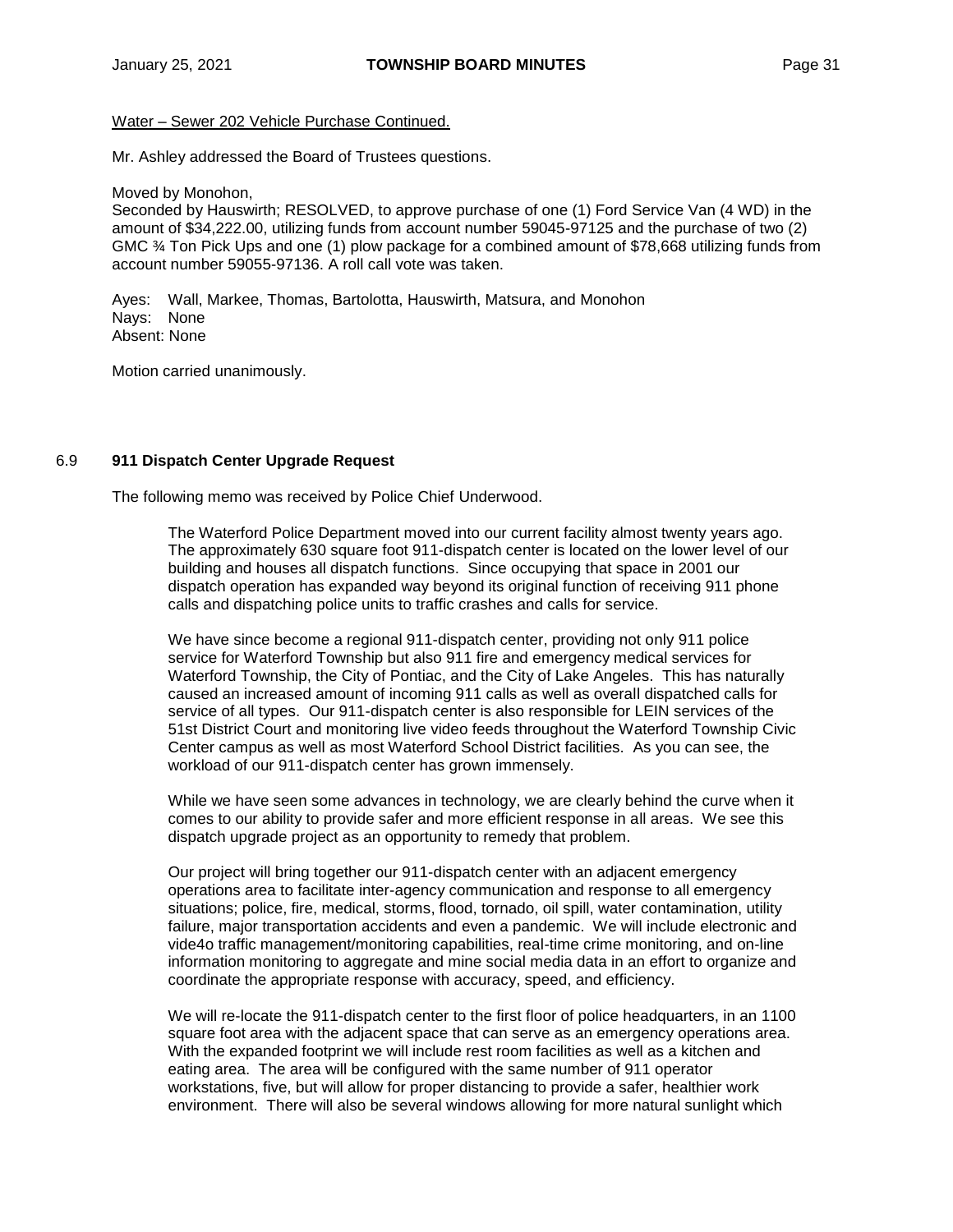### 911 Dispatch Center Upgrade Request Continued.

promotes better mental health and well-being. There is no natural light in our current 911 dispatch center.

Our current technology does not allow us to access live video feeds from the Oakland County Road Commission or Michigan Department of Transportation where they are able to provide those feeds. We are also unable to access live video from private businesses that may be interested in providing those feeds to our 911-dispatch center and we have no way of mining social media data that may be pertinent to our jurisdictions and/or of great interest to first responders and investigators.

With the ability to access live video feeds of local roadways our dispatchers can assess matters in real-time. This will allow us to properly respond, or in some cases not respond, eliminating the need for first responders to use emergency equipment, reducing risk of accidents and injuries resulting from unnecessary emergency response. Dispatchers will also be better equipped to direct police officers into high risk situations and provide accurate information before arrival, thereby limiting Officers exposure and increasing everyone's level of safety to help prevent injury or loss of life.

The current space designated as the emergency operations area, where decision makers may come together in an emergency situation or large scale disaster, is nowhere near our dispatch center and has limited technological capabilities.

An emergency operations area directly adjacent to the 911 dispatch center is essential to facilitating both inter-department and inter-agency communication and response to all emergency situations; police, fire, medical, storms, and even a pandemic. With the close proximity to available technology and enhanced communication flow, decision makers will be better positioned to evaluate and act without unnecessary delay, in the best interest of the people they lead and the people they serve.

Our current 630 square foot configuration is not optimal for distancing, causes employees to leave the dispatch center to use the rest room, get food or drink, and to take a few minutes to see sunlight or get fresh air. This leaves dispatchers unable to hear potential radio transmissions and see live video feeds.

Our current configuration is also inefficient in terms of access to supervision, physical setup, and exposure to natural light. Patrol shift supervisors are positioned at the front desk of police headquarters, one floor up from the dispatch center. They could be in other areas on the first floor at any particular time, making it more difficult for dispatchers to locate a supervisor when needed in any particular emergency situation.

With the increased use of social media across the world, it is imperative that law enforcement understands these platforms and more importantly uses them to anticipate, deter, prevent, and solve crimes. Using specific software, we will be able to aggregate data from popular social media platforms and mine specific data that is pertinent to our jurisdictions. Once again this will allow us to assess and evaluate these situations so we can better formulate a proper response, be more effective and efficient, and help prevent injury or loss of life to our employees as well as the communities we serve.

The air handling system that serves the current dispatch center is shared with our lock-up facility, there is no natural light in this location, and the current configuration makes adhering to recently recommended distancing requirements a challenge. This project will allow us to provide natural light to help with employees mental well-being as well as a more robust air handling system which is not shared with the lock-up facility and a larger space to allow for proper distancing, both of which will also help ensure their physical well-being.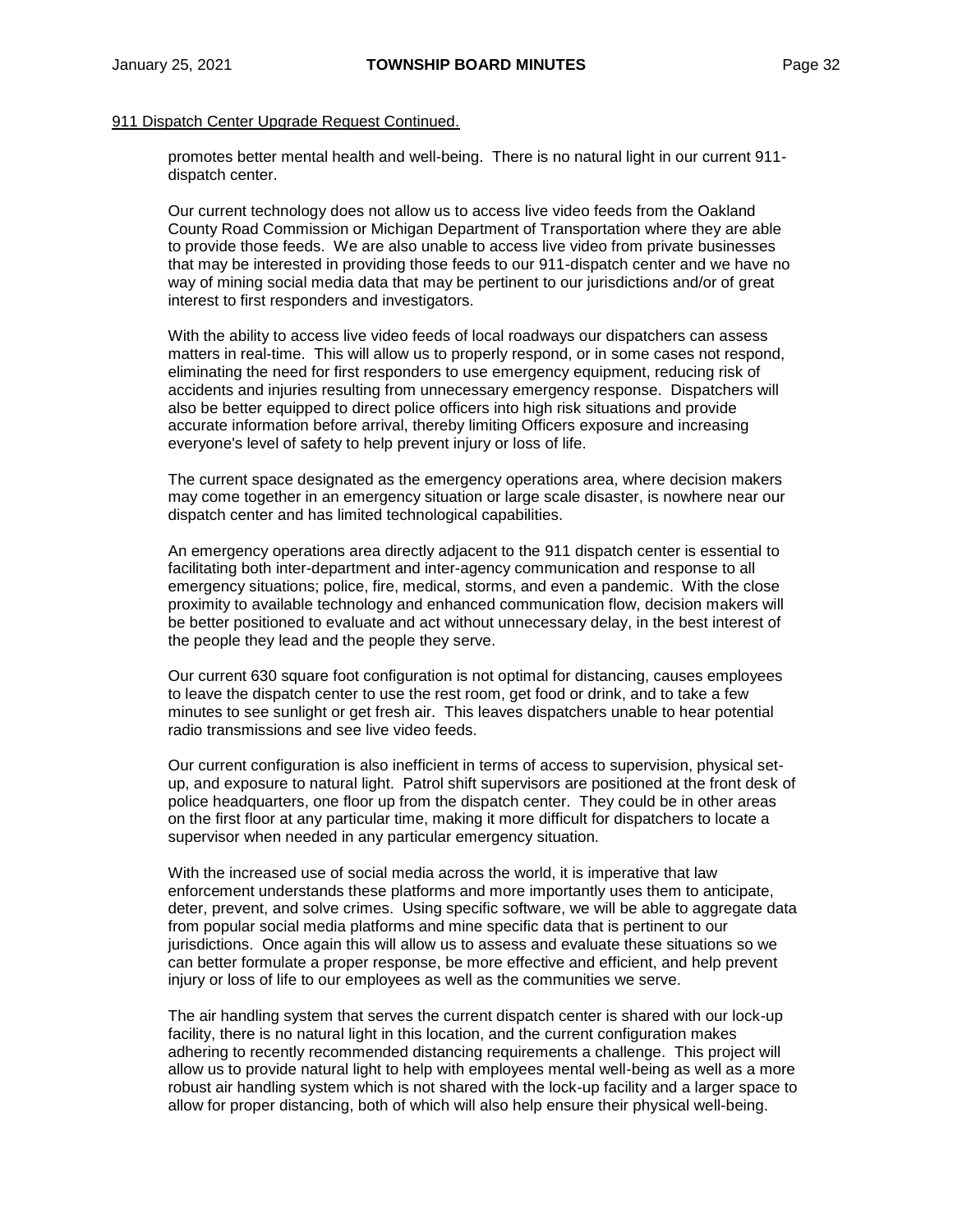# 911 Dispatch Center Upgrade Request Continued.

| <b>Total Project Cost</b>          |              |
|------------------------------------|--------------|
| Construction cost                  | \$60,000.00  |
| Furniture                          | \$90,000.00  |
| Appliances                         | \$2.000.00   |
| Video wall w/associated technology | \$292,000.00 |
| <b>Total</b>                       | \$444,000.00 |

We have identified and have funding already in place from the following sources.

| <b>Total</b>                                            | \$444,000.00 |
|---------------------------------------------------------|--------------|
| <b>MMRMA Grant Funding (requested)</b>                  | \$222,000.00 |
| 2021 Police Budgeted Funds                              | \$35,000.00  |
| Restricted use-DOJ Federal Forf. Funds 20830-97106DEA   | \$47,000.00  |
| Restricted use-US Treasury Forf. Funds 20830-96420DEATR | \$70,000.00  |
| Restricted use-Michigan PSAP Funds 20830-96350          | \$70,000.00  |
|                                                         |              |

As you can see, half of our total project cost is already in place. In October 2020 we submitted a grant application to the Michigan Municipal Risk Management Authority (MMRMA) for the remaining \$222,000.00 of our total cost. We anticipate a decision on our application within the next sixty days and we are optimistic in that regard.

In the alternative, we would seek to fund the remaining \$222,000.00 cost through the Police Capital Improvement Fund.

With the new Oakland County public safety radio system slated to be implemented in 2021, there will be cabling and equipment installation taking place at Police headquarters. Beginning this project now, will allow us to plan ahead for that work to begin with the understanding our 911-dispatch center will located in a different location than it is currently.

Based on the information set forth above, we respectfully request this honorable body grant approval to move forward with this project using the funds we have identified. Additionally, in the event our MMRMA grant funding is not approved, that we be authorized to fund that portion of the project using funds from the Police Capital Improvement Fund. All purchases made in accordance with Township procurement policy.

If you have any questions or need further information, please don't hesitate to contact me.

Chief Underwood discussed the funding of the project with the Board of Trustees.

Moved by Markee, Seconded by Hauswirth, RESOLVED, to approve the 911 dispatch center for a total amount of \$444,000.00. A roll call vote was taken.

Ayes: Wall, Markee, Thomas, Bartolotta, Hauswirth, Matsura, and Monohon Nays: None Absent: None

Motion carried unanimously.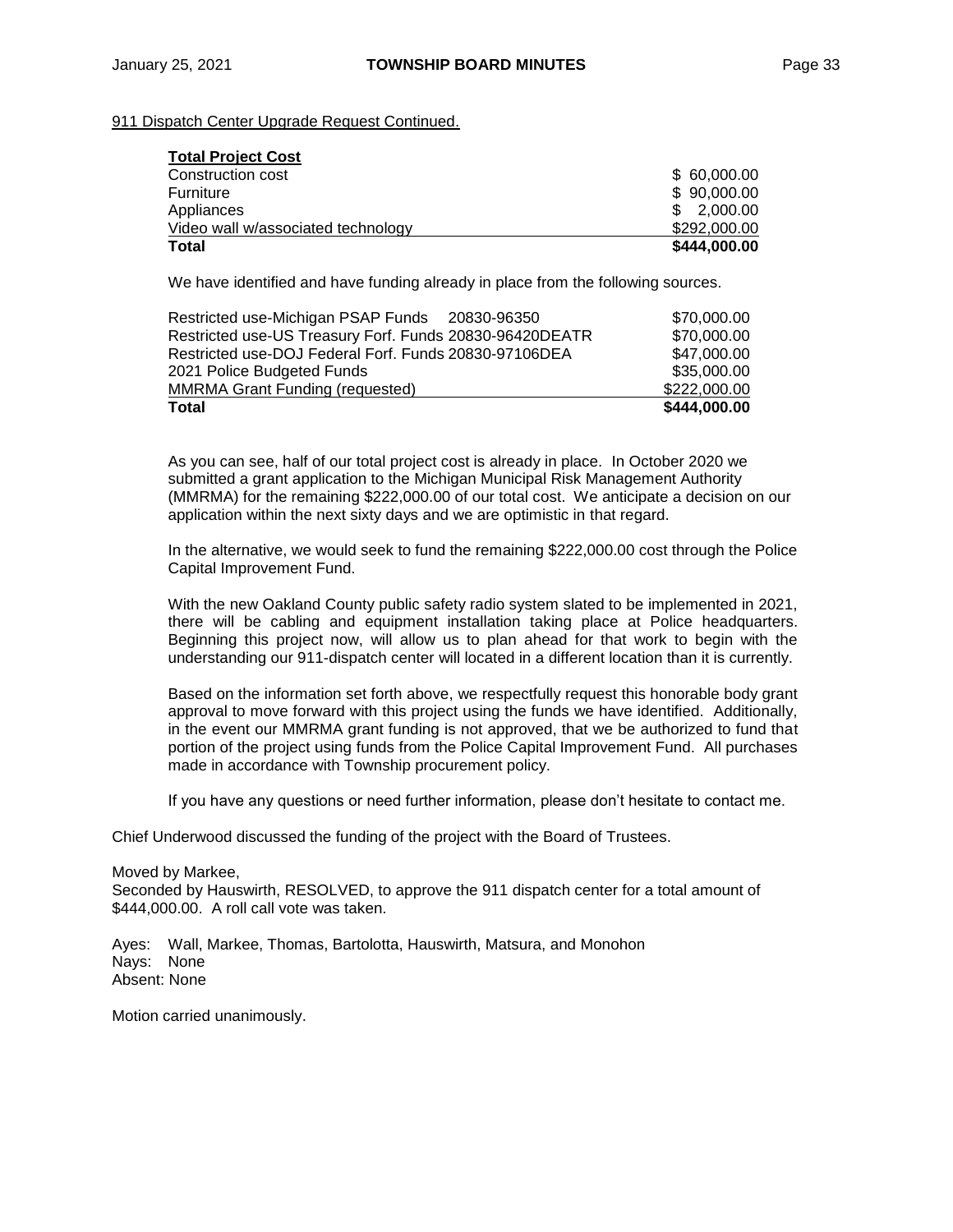# 6.10 **Oakland County Restaurant Relief Program Interlocal Agreement**

A draft copy of the Oakland County Restaurant Relief Program Interlocal Agreement was presented to the Board of Trustees.

Trustee Hauswirth stated that the restaurants are in need and this will assist them in getting the supplies they need.

Moved by Markee,

Seconded by Thomas; RESOLVED, to allow Supervisor Gary Wall to sign the Oakland County Restaurant Relief Program Interlocal Agreement for Phase II, once available. A roll call vote was taken.

Ayes: Wall, Markee, Thomas, Bartolotta, Hauswirth, Matsura, and Monohon Nays: None Absent: None

Motion carried unanimously.

# 6.11 **Public Comments limited to Three (3) Minutes per Speaker**

Ms. Marilyn Brennan addressed the Board regarding a neighbor complaint. Supervisor Wall stated that it is a civil complaint and is not the Township's authority.

#### **ADJOURNMENT**

Moved by Thomas, Seconded by Monohon, RESOLVED, to adjourn the meeting at 7:05 p.m. A roll call vote was taken.

Ayes: Wall, Markee, Thomas, Bartolotta, Hauswirth, Matsura, and Monohon Nays: None Absent: None

Motion carried unanimously.

Kim Markee, Clerk

Gary Wall, Supervisor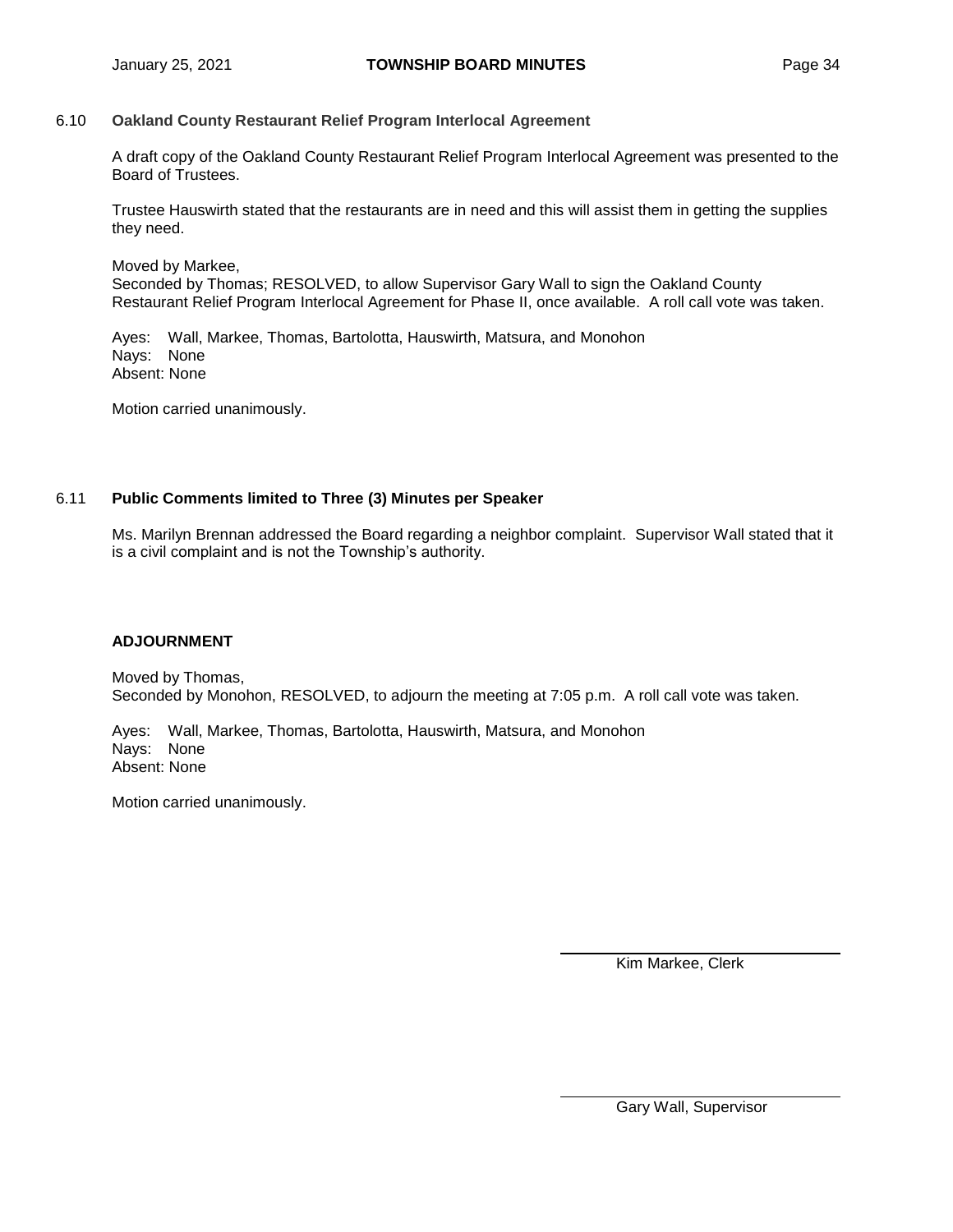#### 01/21/2021 08:49 | WATERFORD TOWNSHIP AP CHECK RECONCILIATION REGISTER llievois

FOR CASH ACCOUNT: 70000 01000

FOR: Uncleared

| CHECK # CHECK DATE TYPE              | VENDOR NAME |                                                            | UNCLEARED  | CLEARED BATCH CLEAR DATE |  |  |
|--------------------------------------|-------------|------------------------------------------------------------|------------|--------------------------|--|--|
|                                      |             |                                                            |            |                          |  |  |
|                                      |             | 293265 01/07/2021 PRINTED 011198 ALADTEC INC               | 8,864.00   |                          |  |  |
|                                      |             | 293266 01/07/2021 PRINTED 011730 ARROW PRINTING            | 255.90     |                          |  |  |
|                                      |             | 293267 01/07/2021 PRINTED 023872 BUSSARD APPL PARTS INC    | 7.69       |                          |  |  |
|                                      |             | 293268 01/07/2021 PRINTED 030064 MI CONSTRUCTION & CONSULT | 600.00     |                          |  |  |
|                                      |             | 293269 01/07/2021 PRINTED 030114 NEW BABCOCK HOMES         | 400.00     |                          |  |  |
|                                      |             | 293270 01/07/2021 PRINTED 030144 DALE VERHEY               | 1,000.00   |                          |  |  |
|                                      |             | 293271 01/07/2021 PRINTED 030145 LAKE & LAND CUSTOM HOMES  | 400.00     |                          |  |  |
|                                      |             | 293272 01/07/2021 PRINTED 030146 BDG REAL ESTATE PARTNERS  | 1,200.00   |                          |  |  |
|                                      |             | 293273 01/07/2021 PRINTED 030147 MICHAEL MANNINO           | 100.00     |                          |  |  |
|                                      |             | 293274 01/07/2021 PRINTED 030148 PATRICK ALLSTEADT         | 100.00     |                          |  |  |
|                                      |             | 293275 01/07/2021 PRINTED 030149 PRO-TECH RESTORATION      | 600.00     |                          |  |  |
|                                      |             | 293276 01/07/2021 PRINTED 030150 MICHIGAN SOLAR SOLUTIONS  | 100.00     |                          |  |  |
|                                      |             | 293277 01/07/2021 PRINTED 030151 SUMPTER SOLAR SERVICES    | 100.00     |                          |  |  |
|                                      |             | 293278 01/07/2021 PRINTED 030152 KRYSTLE SIGMANN           | 100.00     |                          |  |  |
|                                      |             | 293279 01/07/2021 PRINTED 030153 SCOUT SERVICES            | 100.00     |                          |  |  |
|                                      |             | 293280 01/07/2021 PRINTED 031095 MILES BRADLEY BLDG & REMD | 100.00     |                          |  |  |
|                                      |             | 293281 01/07/2021 PRINTED 032121 TOWNSEND HOMES LLC        | 400.00     |                          |  |  |
|                                      |             | 293282 01/07/2021 PRINTED 032710 GILBERT CUSTOM HOMES      | 100.00     |                          |  |  |
|                                      |             | 293283 01/07/2021 PRINTED 032735 PH HOMES INC              | 400.00     |                          |  |  |
|                                      |             | 293284 01/07/2021 PRINTED 032947 THE GREEN PANEL           | 100.00     |                          |  |  |
|                                      |             | 293285 01/07/2021 PRINTED 033401 INTERCITY NEON INC        | 100.00     |                          |  |  |
|                                      |             | 293286 01/07/2021 PRINTED 033721 ROSS HOMES INC            | 100.00     |                          |  |  |
|                                      |             | 293287 01/07/2021 PRINTED 035791 SANICK PROPERTIES INC     | 500.00     |                          |  |  |
|                                      |             | 293288 01/07/2021 PRINTED 038407 DIAMOND CREEK HOMES       | 100.00     |                          |  |  |
|                                      |             | 293289 01/07/2021 PRINTED 039446 CEDAR WORKS INC           | 100.00     |                          |  |  |
|                                      |             | 293290 01/07/2021 PRINTED 039912 RJ HOFFMAN MANAGEMENT     | 100.00     |                          |  |  |
|                                      |             | 293291 01/07/2021 PRINTED 041495 CMP DISTRIBUTORS INC      | 2,360.00   |                          |  |  |
|                                      |             | 293292 01/07/2021 PRINTED 043626 CONSUMERS ENERGY          | 2,926.55   |                          |  |  |
|                                      |             | 293293 01/07/2021 PRINTED 043626 CONSUMERS ENERGY          | 11,689.73  |                          |  |  |
|                                      |             | 293294 01/07/2021 PRINTED 053253 DTE ENERGY                | 638.79     |                          |  |  |
|                                      |             | 293295 01/07/2021 PRINTED 053253 DTE ENERGY                | 2.165.04   |                          |  |  |
|                                      |             | 293296 01/07/2021 PRINTED 053253 DTE ENERGY                | 24 684 94  |                          |  |  |
|                                      |             | 293297 01/07/2021 PRINTED 093594 GOOSE BUSTERS             | 227.50     |                          |  |  |
|                                      |             | 293298 01/07/2021 PRINTED 143218 KEEP MICHIGAN BEAUTIFUL I | 25.00      |                          |  |  |
|                                      |             | 293299 01/07/2021 PRINTED 153367 LIBRARY NETWORK, THE      | 11 773.18  |                          |  |  |
|                                      |             | 293300 01/07/2021 PRINTED 161700 MMRMA UNDERWRITING DEPT   | 498,071.00 |                          |  |  |
|                                      |             | 293301 01/07/2021 PRINTED 193713 ORKIN, LLC                | 337.50     |                          |  |  |
|                                      |             | 293302 01/07/2021 PRINTED 204910 OAKLAND CNTY TREASURERS O | 16,370.52  |                          |  |  |
|                                      |             | 293303 01/07/2021 PRINTED 243254 REGIONAL ALLIANCE FOR FIR | 2,530.00   |                          |  |  |
|                                      |             | 293304 01/07/2021 PRINTED 253293 HOWARD L SHIFMAN, P.C.    | 10,000.00  |                          |  |  |
| 293305 01/07/2021 PRINTED 261360 TIA |             |                                                            | 3.000.00   |                          |  |  |
|                                      |             | 293306 01/07/2021 PRINTED 263582 THOMSON REUTERS-WEST      | 440.64     |                          |  |  |
|                                      |             | 293307 01/07/2021 PRINTED 271016 US BANK EQUIPMENT FINANCE | 125.82     |                          |  |  |
|                                      |             | 293308 01/07/2021 PRINTED 273533 UNIFIRST CORP             | 115.91     |                          |  |  |
|                                      |             | 293309 01/07/2021 PRINTED 281009 VGWF 405, LLC             | 2,706.00   |                          |  |  |
|                                      |             | 293310 01/07/2021 PRINTED 293016 WATERFORD AREA CHAMBER OF | 195,00     |                          |  |  |
|                                      |             | 293311 01/07/2021 PRINTED 293272 WESTERN OAKLAND TRANSPORT | 185,000.00 |                          |  |  |
|                                      |             | 293312 01/07/2021 PRINTED 293355 WILBUR WHITE JR           | 2,550.00   |                          |  |  |
|                                      |             | 293313 01/07/2021 PRINTED 304360 WATERFORD TOWNSHIP        | 15,000.00  |                          |  |  |
|                                      |             | 293314 01/11/2021 PRINTED 011730 ARROW PRINTING            | 475.90     |                          |  |  |
|                                      |             | 293315 01/11/2021 PRINTED 013376 AIR HANDLERS SERVICE CORP | 270.00     |                          |  |  |
|                                      |             | 293316 01/11/2021 PRINTED 013506 AMERICAN LIBRARY ASSOC    | 225.00     |                          |  |  |

#### $\begin{array}{ccc} \mid \textbf{P} & \textbf{1} \end{array}$ apchkrcn

 $\sim$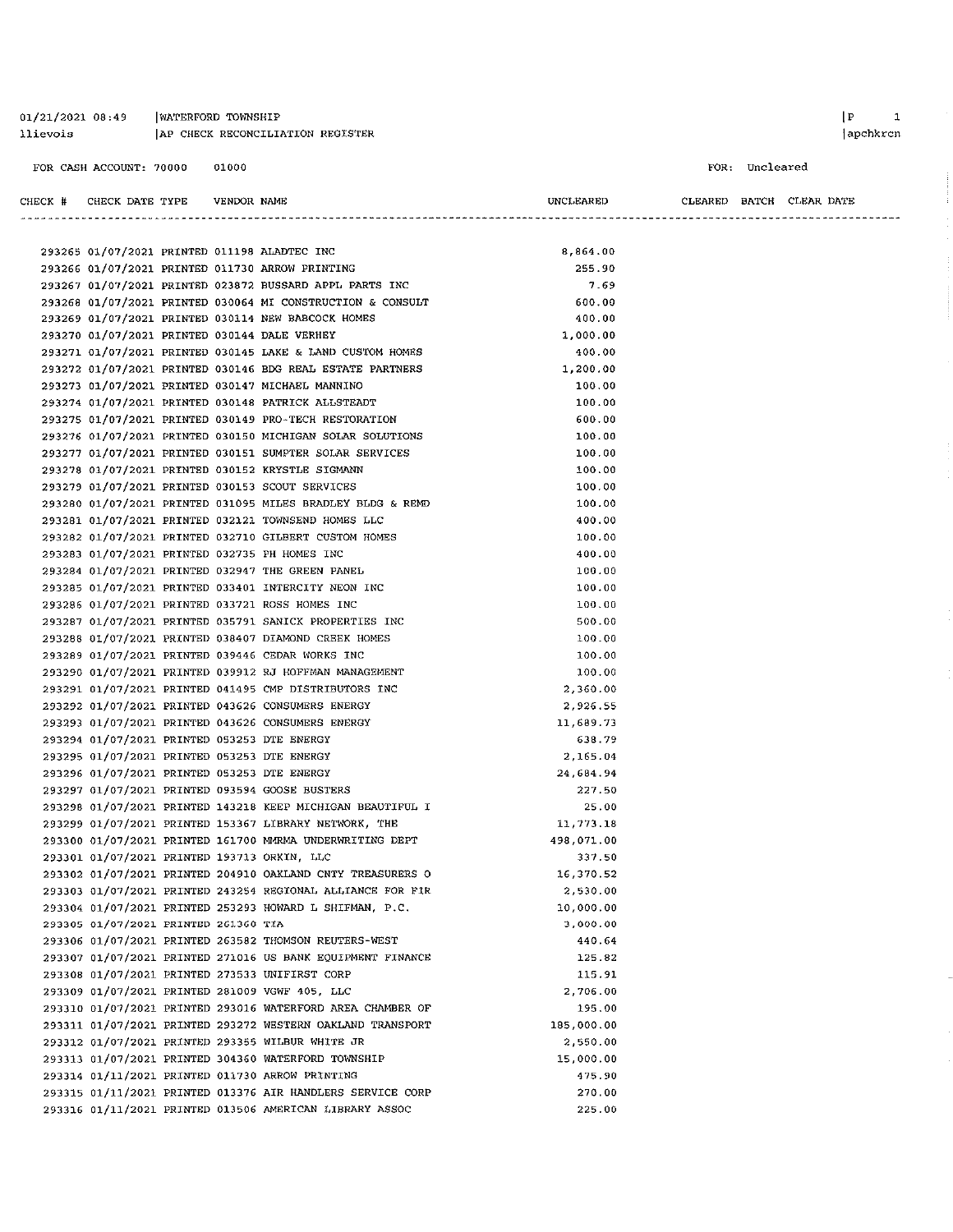01/21/2021 08:49 *NATERFORD TOWNSHIP* llievois TAP CHECK RECONCILIATION REGISTER FOR CASH ACCOUNT: 70000 01000 CHECK # CHECK DATE TYPE VENDOR NAME UNCLEARED CLEARED BATCH CLEAR DATE

293317 01/11/2021 PRINTED 013665 APOLLO FIRE EQUIPMENT CO 4.012.66 293318 01/11/2021 PRINTED 021079 BAKER & TAYLOR BOOKS 931.52 293319 01/11/2021 PRINTED 021079 BAKER & TAYLOR BOOKS 1,180.20 293320 01/11/2021 PRINTED 023068 K & Q LAW, PC 725.00 293321 01/11/2021 PRINTED 023460 BLACKSTONE AUDIO, INC 215.33 293322 01/11/2021 PRINTED 023733 BREATHING AIR SYSTEMS 816.73 293323 01/11/2021 PRINTED 023736 BUILDING TECHNOLOGIES SER 270.00 293324 01/11/2021 PRINTED 041192 CDW GOVERNMENT INC 2.735.11 293325 01/11/2021 PRINTED 041460 CLYDES FRAME & WHEEL SERV 2.724.55 293326 01/11/2021 PRINTED 041495 CMP DISTRIBUTORS INC 499.17 293327 01/11/2021 PRINTED 043364 AT&T MOBILITY 68.98 293328 01/11/2021 PRINTED 051038 DC DENTAL 119.45 293329 01/11/2021 PRINTED 051204 DELUXE BUSINES CHECKS & S 493.35 293330 01/11/2021 PRINTED 051445 DLZ MICHIGAN, INC. 5,636.01 293331 01/11/2021 PRINTED 053224 DELL COMPUTER CORP. 8,230.69 293332 01/11/2021 PRINTED 053253 DTE ENERGY 15.60 293333 01/11/2021 PRINTED 053389 LUNGHAMER GMC INC 795.78 293334 01/11/2021 PRINTED 053867 DUBOIS CHEMICALS INC 13,926.65 293335 01/11/2021 PRINTED 053963 INACOMP 2.031.25 293336 01/11/2021 PRINTED 063021 EASTERN OIL CO 1.599.87 293337 01/11/2021 PRINTED 063025 EJ USA. INC. 938 40 293338 01/11/2021 PRINTED 063546 ENABLE POINT INC 863.50 293339 01/11/2021 PRINTED 074963 ALLISON GEARY 55.00 293340 01/11/2021 PRINTED 083407 FIRE SERVICE MANAGEMENT 1,177.45 293341 01/11/2021 PRINTED 093451 GLOBAL OFFICE SOLUTIONS 1,645.51 293342 01/11/2021 PRINTED 093608 GOYETTE MECHANICAL CO, IN 19.836.00 293343 01/11/2021 PRINTED 093705 GRATNGER 1.145.53 293344 01/11/2021 PRINTED 093833 GUARDIAN ENVIRONMENTAL SE 3.582.26 293345 01/11/2021 PRINTED 101950 HYDRO CORP 7.132.00 293346 01/11/2021 PRINTED 103018 DERWOOD HAINES JR 200.00 293347 01/11/2021 PRINTED 103031 HALT FIRE INC 13.512.79 293348 01/11/2021 PRINTED 103143 HALLAHAN & ASSOCIATES, PC 1.689.50 293349 01/11/2021 PRINTED 103584 JOHN H HOLMES 950.00 293350 01/11/2021 PRINTED 103841 HUTCHINSONS ELECTRIC INC 1,237.50 293351 01/11/2021 PRINTED 111009 IO SOLUTIONS INC 763.00 293352 01/11/2021 PRINTED 113542 INGRAM LIBRARY SERVICES 19.56 293353 01/11/2021 PRINTED 113551 NICHOLS PAPER & SUPPLY CO 865.19 293354 01/11/2021 PRINTED 113701 IRON MOUNTAIN 465.66 293355 01/11/2021 PRINTED 121003 POWER PLAN 1.260.88 293356 01/11/2021 PRINTED 121011 J&B MEDICAL SUPPLY 3.134.17 293357 01/11/2021 PRINTED 123047 ROBERT JAVERY 30.20 293358 01/11/2021 PRINTED 143019 MARSHA KOSMATKA 100.00 293359 01/11/2021 PRINTED 143707 KRONOS SAASHR, INC 1,217.94 293360 01/11/2021 PRINTED 151011 LTM AUTO TRUCK AND TRAILE 2,064.94 293361 01/11/2021 PRINTED 153240 LESLIE TIRE 1,833.00 293362 01/11/2021 PRINTED 153367 LIBRARY NETWORK, THE 2.473.50 293363 01/11/2021 PRINTED 153601 LOCKSMITH AROUND THE CLOC 10,955.00 293364 01/11/2021 PRINTED 161140 MCNABS HARDWARE 24.27 293365 01/11/2021 PRINTED 163095 MAZZA AUTO PARTS INC 312.67 293366 01/11/2021 PRINTED 163270 METCOM 823.33 293367 01/11/2021 PRINTED 163476 MIDWEST TAPE 2,083.37 293368 01/11/2021 PRINTED 163485 PAULETTE MICHEL LOFTIN 300.00

 $|P|$  $\overline{2}$ apchkrcn

FOR: Uncleared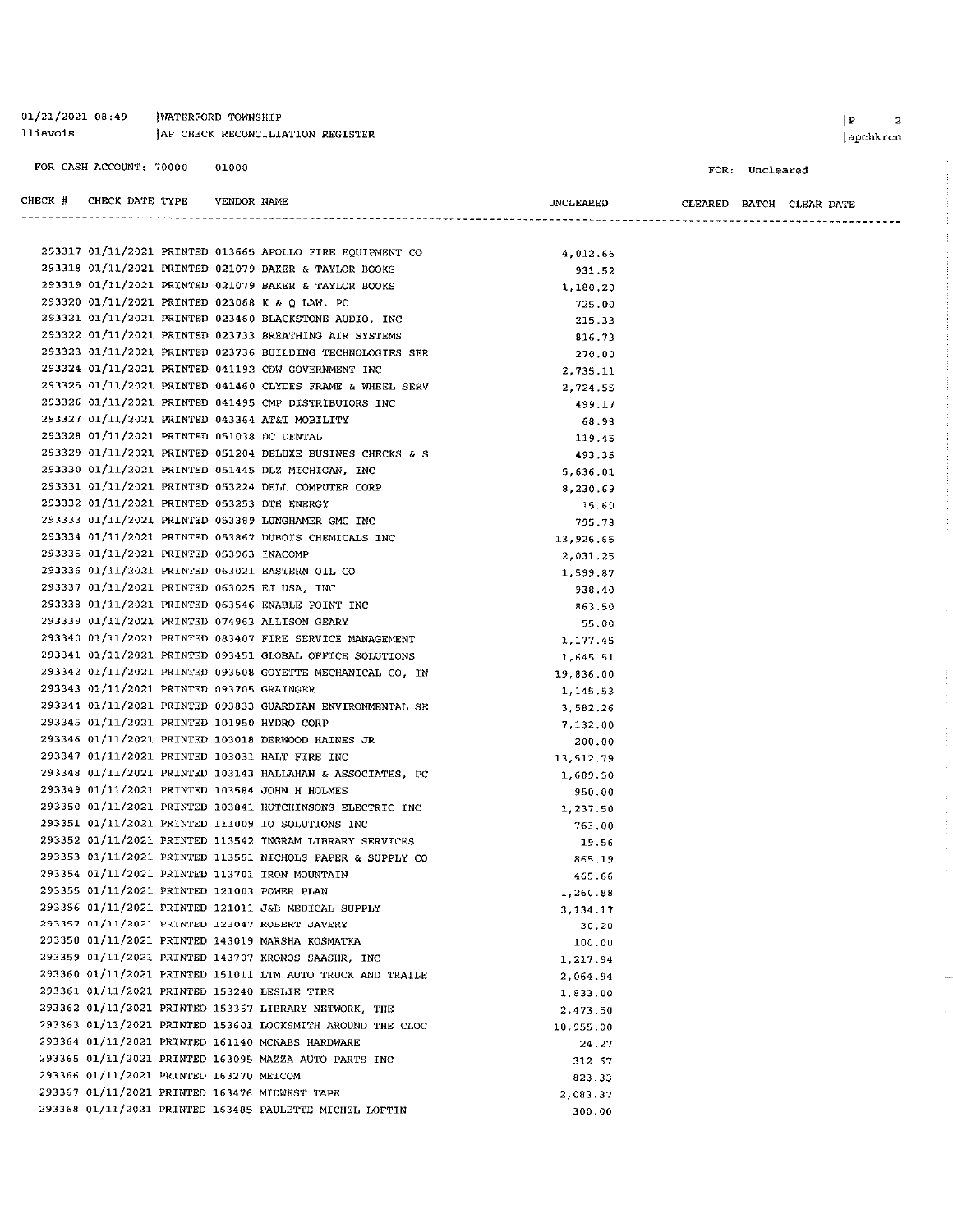| 01/21/2021 08:49 |  | <b>WATERFORD TOWNSHIP</b>        |  |
|------------------|--|----------------------------------|--|
| llievois         |  | AP CHECK RECONCILIATION REGISTER |  |

CHECK # CHECK DATE TYPE VENDOR NAME

FOR: Uncleared

CLEARED BATCH CLEAR DATE

UNCLEARED

|                                             |  | 293369 01/11/2021 PRINTED 163508 FERGUSON WATERWORKS #3386 | 30,249.93  |
|---------------------------------------------|--|------------------------------------------------------------|------------|
|                                             |  | 293370 01/11/2021 PRINTED 163858 TYLER BUSINESS FORMS      | 400.06     |
|                                             |  | 293371 01/11/2021 PRINTED 174044 MICHIGAN DEPT OF ENVIRONM | 54.00      |
|                                             |  | 293372 01/11/2021 PRINTED 174159 STATE OF MICHIGAN         | 3,632.50   |
|                                             |  | 293373 01/11/2021 PRINTED 174456 STATE OF MICHIGAN         | 230.00     |
|                                             |  | 293374 01/11/2021 PRINTED 183269 SPRINT SOLUTIONS          | 9.30       |
|                                             |  | 293375 01/11/2021 PRINTED 183952 NYE UNIFORM COMPANY       | 2,800.27   |
|                                             |  | 293376 01/11/2021 PRINTED 183952 NYE UNIFORM COMPANY       | 628.50     |
|                                             |  | 293377 01/11/2021 PRINTED 191884 OVERHEAD DOOR WEST COMMER | 2,341.18   |
|                                             |  | 293378 01/11/2021 PRINTED 193010 OAKLAND FUELS INC         | 28.30      |
|                                             |  | 293379 01/11/2021 PRINTED 193074 21C ADVERTISING           | 2,005.44   |
|                                             |  | 293380 01/11/2021 PRINTED 193273 OFFICE DEPOT              | 297.26     |
|                                             |  | 293381 01/11/2021 PRINTED 193456 DOUGLAS K OLIVER          | 225.00     |
| 293382 01/11/2021 PRINTED 193713 ORKIN, LLC |  |                                                            | 45.00      |
|                                             |  | 293383 01/11/2021 PRINTED 204665 OAKLAND COUNTY TREASURER  | 750,304.87 |
|                                             |  | 293384 01/11/2021 PRINTED 204910 OAKLAND CNTY TREASURERS O | 392.50     |
|                                             |  | 293385 01/11/2021 PRINTED 213403 PIPELINE MANAGEMENT COMPA | 2,320.00   |
|                                             |  | 293386 01/11/2021 PRINTED 213454 NANCY PLASTERER           | 90.00      |
|                                             |  | 293387 01/11/2021 PRINTED 233852 QUALITY FIRE SERVICES     | 3,762.90   |
|                                             |  | 293388 01/11/2021 PRINTED 241008 RKA PETROLEUM COMPANIES.  | 10,041.28  |
|                                             |  | 293389 01/11/2021 PRINTED 243664 ROSE PEST SOLUTIONS       | 48.00      |
|                                             |  | 293390 01/11/2021 PRINTED 253160 SCRAMLIN FEEDS            | 447.00     |
|                                             |  | 293391 01/11/2021 PRINTED 253954 SYMBOL ARTS               | 220.00     |
|                                             |  | 293392 01/11/2021 PRINTED 254796 STONECO INC               | 1.168.91   |
|                                             |  | 293393 01/11/2021 PRINTED 263243 TELEFLEX LLC              | 1,115.50   |
|                                             |  | 293394 01/11/2021 PRINTED 263255 TESTAMERICA LABORATORIES  | 249.00     |
| 293395 01/11/2021 PRINTED 271536 UPS STORE  |  |                                                            | 12.44      |
|                                             |  | 293396 01/11/2021 PRINTED 273533 UNIFIRST CORP             | 848.24     |
|                                             |  | 293397 01/11/2021 PRINTED 274551 UNIVERSAL LIFT PARTS, INC | 2,232.06   |
| 293398 01/11/2021 PRINTED 281012 E VANHORN  |  |                                                            | 50.00      |
|                                             |  | 293399 01/11/2021 PRINTED 283242 VERIZON WIRELESS          | 225.30     |
|                                             |  | 293400 01/11/2021 PRINTED 283242 VERIZON WIRELESS          | 1 053 74   |
|                                             |  | 293401 01/11/2021 PRINTED 283242 VERIZON WIRELESS          | 1,330.80   |
|                                             |  | 293402 01/11/2021 PRINTED 291365 PRAXAIR DISTRIBUTION INC  | 35.44      |
|                                             |  | 293403 01/11/2021 PRINTED 291365 PRAXAIR DISTRIBUTION INC  | 158.66     |
|                                             |  | 293404 01/11/2021 PRINTED 293348 WHITLOCK BUSINESS SYSTEMS | 1.977.97   |
|                                             |  | 293405 01/11/2021 PRINTED 304881 STEVEN K THOMAS TREASURER | 853.53     |
|                                             |  | 293406 01/11/2021 PRINTED 343012 ZAX AUTO WASH             | 392.00     |
| 293407 01/11/2021 PRINTED 500246 MI MED INC |  |                                                            | 557.46     |
|                                             |  | 293408 01/11/2021 PRINTED 500427 TRI-TECH FORENSICS, INC   | 330.00     |
|                                             |  | 293410 01/14/2021 PRINTED 011730 ARROW PRINTING            | 479.91     |
|                                             |  | 293411 01/14/2021 PRINTED 013685 APPLIED IMAGING           | 1,989.00   |
| 293412 01/14/2021 PRINTED 013801 AT&T       |  |                                                            | 222.05     |
|                                             |  | 293413 01/14/2021 PRINTED 023068 K & Q LAW, PC             | 600.00     |
|                                             |  | 293414 01/14/2021 PRINTED 023592 BOSTICK TRUCK CENTER LLC  | 227,98     |
|                                             |  | 293415 01/14/2021 PRINTED 041192 CDW GOVERNMENT INC        | 817.04     |
|                                             |  | 293416 01/14/2021 PRINTED 043134 CAMBRIDGE CONSULTING GROU | 716.00     |
|                                             |  | 293417 01/14/2021 PRINTED 043381 CITY OF PONTIAC           | 1,517.89   |
|                                             |  | 293418 01/14/2021 PRINTED 043626 CONSUMERS ENERGY          | 4,844.37   |
|                                             |  | 293419 01/14/2021 PRINTED 051227 DEWOLF & ASSOCIATES       | 4,770.00   |
|                                             |  | 293420 01/14/2021 PRINTED 053253 DTE ENERGY                | 15,787.18  |
|                                             |  | 293421 01/14/2021 PRINTED 053959 DYNAMIC DJ ENTERTAINMENT  | 324.00     |
|                                             |  |                                                            |            |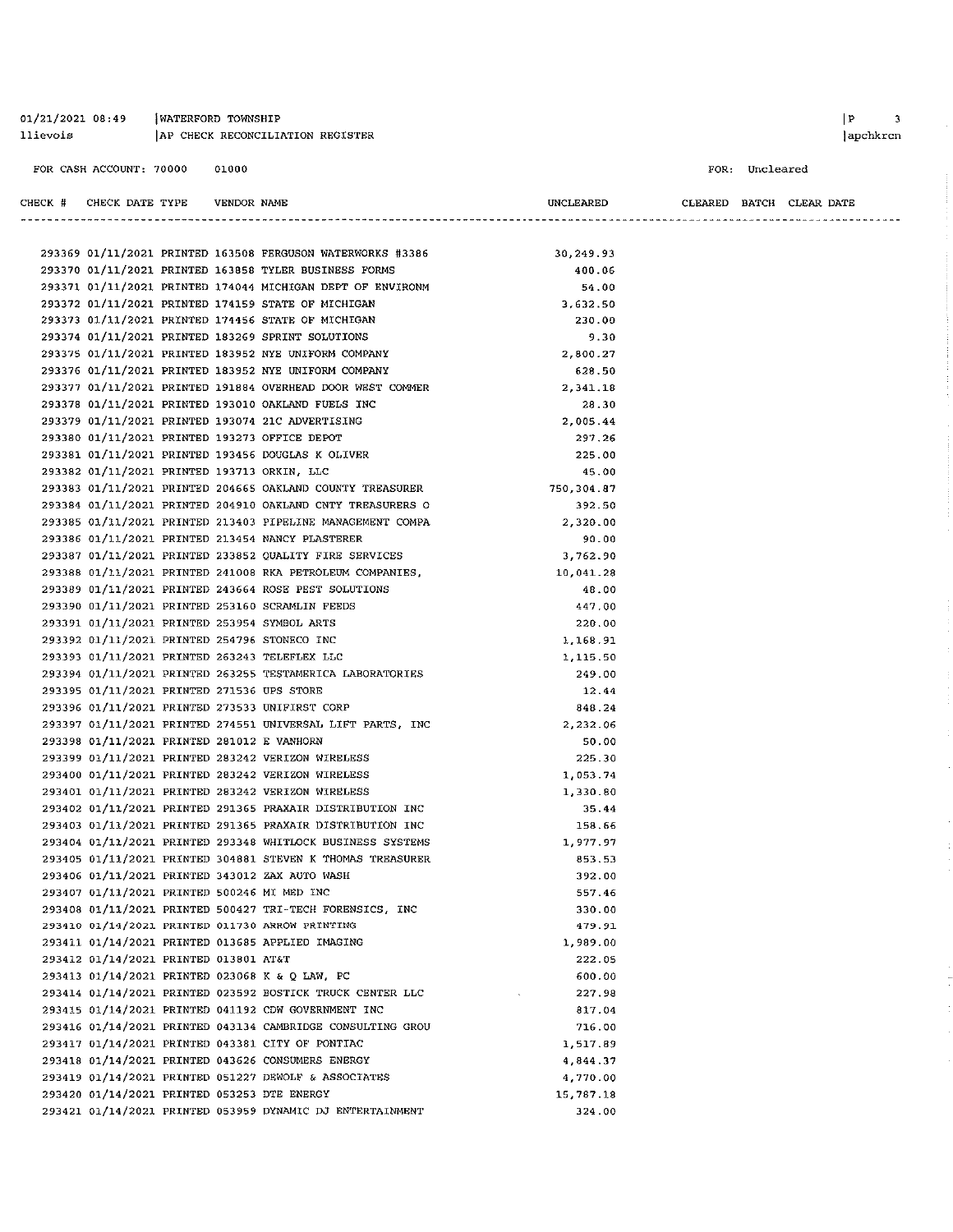01/21/2021 08:49 | WATERFORD TOWNSHIP AP CHECK RECONCILIATION REGISTER llievois

Ļ.

FOR: Uncleared

| CHECK # | CHECK DATE TYPE VENDOR NAME                 |  |                                                            | <b>UNCLEARED</b><br>--------------- |  | CLEARED BATCH CLEAR DATE |  |
|---------|---------------------------------------------|--|------------------------------------------------------------|-------------------------------------|--|--------------------------|--|
|         |                                             |  |                                                            |                                     |  |                          |  |
|         |                                             |  | 293422 01/14/2021 PRINTED 093451 GLOBAL OFFICE SOLUTIONS   | 4,044.33                            |  |                          |  |
|         |                                             |  | 293423 01/14/2021 PRINTED 093594 GOOSE BUSTERS             | 227.50                              |  |                          |  |
|         |                                             |  | 293424 01/14/2021 PRINTED 103018 DERWOOD HAINES JR         | 300.00                              |  |                          |  |
|         |                                             |  | 293425 01/14/2021 PRINTED 111113 IDUMESARO LAW FIRM, PLLC  | 150.00                              |  |                          |  |
|         |                                             |  | 293426 01/14/2021 PRINTED 143600 SCOTT C KOZAK             | 175.00                              |  |                          |  |
|         |                                             |  | 293427 01/14/2021 PRINTED 151211 LGC GLOBAL ENERGY FM LLC  | 11,049.74                           |  |                          |  |
|         |                                             |  | 293428 01/14/2021 PRINTED 153240 LESLIE TIRE               | 1,130.00                            |  |                          |  |
|         |                                             |  | 293429 01/14/2021 PRINTED 153604 HAROLD J LOVE, PLLC       | 1,300.00                            |  |                          |  |
|         |                                             |  | 293430 01/14/2021 PRINTED 163082 HYLAND SOFTWARE           | 50,305.20                           |  |                          |  |
|         |                                             |  | 293431 01/14/2021 PRINTED 163485 PAULETTE MICHEL LOFTIN    | 100.00                              |  |                          |  |
|         |                                             |  | 293432 01/14/2021 PRINTED 163858 MUNIS DIVISION            | 124.91                              |  |                          |  |
|         |                                             |  | 293433 01/14/2021 PRINTED 183289 VERIZON CONNECT NWF INC   | 1,149.49                            |  |                          |  |
|         |                                             |  | 293434 01/14/2021 PRINTED 193456 DOUGLAS K OLIVER          | 300.00                              |  |                          |  |
|         | 293435 01/14/2021 PRINTED 193713 ORKIN, LLC |  |                                                            | 450.00                              |  |                          |  |
|         |                                             |  | 293436 01/14/2021 PRINTED 241008 RKA PETROLEUM COMPANIES,  | 1,172.75                            |  |                          |  |
|         |                                             |  | 293437 01/14/2021 PRINTED 243608 ROCKET ENTERPRISE INC     | 1,575.00                            |  |                          |  |
|         |                                             |  | 293438 01/14/2021 PRINTED 271016 US BANK EQUIPMENT FINANCE | 97.66                               |  |                          |  |
|         |                                             |  | 293439 01/14/2021 PRINTED 283242 VERIZON WIRELESS          | 1,158.34                            |  |                          |  |
|         |                                             |  | 293440 01/14/2021 PRINTED 283242 VERIZON WIRELESS          | 1,774.93                            |  |                          |  |
|         |                                             |  | 293441 01/14/2021 PRINTED 283243 AMERICAN MESSAGING        | 153.50                              |  |                          |  |
|         | 293442 01/15/2021 PRINTED 011015 TRACTION   |  |                                                            | 355.85                              |  |                          |  |
|         |                                             |  | 293443 01/15/2021 PRINTED 013181 ADLERS TOWING             | 280.00                              |  |                          |  |
|         |                                             |  | 293444 01/15/2021 PRINTED 013376 AIR HANDLERS SERVICE CORP | 4,972.86                            |  |                          |  |
|         |                                             |  | 293445 01/15/2021 PRINTED 013665 APOLLO FIRE EQUIPMENT CO  | 1,038.35                            |  |                          |  |
|         |                                             |  | 293446 01/15/2021 PRINTED 014472 ALPHA DIRECTIONAL BORING  | 1,000.00                            |  |                          |  |
|         |                                             |  | 293447 01/15/2021 PRINTED 014474 ALCOHOL DRUG ADMINISTRATI | 808.00                              |  |                          |  |
|         |                                             |  | 293448 01/15/2021 PRINTED 021002 BREENS LANDSCAPE & SUPPLY | 1,082.00                            |  |                          |  |
|         |                                             |  | 293449 01/15/2021 PRINTED 021079 BAKER & TAYLOR BOOKS      | 1,547.24                            |  |                          |  |
|         |                                             |  | 293450 01/15/2021 PRINTED 023460 BLACKSTONE AUDIO, INC     | 223.27                              |  |                          |  |
|         |                                             |  | 293451 01/15/2021 PRINTED 023592 BOSTICK TRUCK CENTER LLC  | 146.44                              |  |                          |  |
|         |                                             |  | 293452 01/15/2021 PRINTED 023602 BOUND TREE MEDICAL LLC    | 2,530.00                            |  |                          |  |
|         |                                             |  | 293453 01/15/2021 PRINTED 043582 COMPREHENSIVE RISK SERV I | 6.870.00                            |  |                          |  |
|         |                                             |  | 293454 01/15/2021 PRINTED 043904 COMERICA COMMERCIAL CARD  | 4, 288.27                           |  |                          |  |
|         |                                             |  | 293455 01/15/2021 PRINTED 051445 DLZ MICHIGAN, INC         | 1,107.60                            |  |                          |  |
|         |                                             |  | 293456 01/15/2021 PRINTED 051845 DUO-SAFETY LADDER         | 494.06                              |  |                          |  |
|         |                                             |  | 293457 01/15/2021 PRINTED 053867 DUBOIS CHEMICALS INC      | 250.00                              |  |                          |  |
|         |                                             |  | 293458 01/15/2021 PRINTED 063025 EJ USA, INC               | 950.88                              |  |                          |  |
|         |                                             |  | 293459 01/15/2021 PRINTED 063181 MICHAEL J EBERLE          | 129.00                              |  |                          |  |
|         |                                             |  | 293460 01/15/2021 PRINTED 064008 ELECTRONIC MONITORING SYS | 157.50                              |  |                          |  |
|         |                                             |  | 293461 01/15/2021 PRINTED 073199 ROBERT DIEBALL            | 75.00                               |  |                          |  |
|         |                                             |  | 293462 01/15/2021 PRINTED 083452 SUBURBAN FORD OF WATERFOR |                                     |  |                          |  |
|         |                                             |  | 293463 01/15/2021 PRINTED 083580 FORSTER BROTHERS          | 10,567.52                           |  |                          |  |
|         |                                             |  | 293464 01/15/2021 PRINTED 093565 GOODYEAR AUTO SERV CTR    | 124.00                              |  |                          |  |
|         |                                             |  |                                                            | 855.94                              |  |                          |  |
|         |                                             |  | 293465 01/15/2021 PRINTED 093565 GOODYEAR AUTO SERV CTR    | 1, 182.36                           |  |                          |  |
|         |                                             |  | 293466 01/15/2021 PRINTED 093594 GOOSE BUSTERS             | 227.50                              |  |                          |  |
|         | 293467 01/15/2021 PRINTED 093705 GRAINGER   |  |                                                            | 4.20                                |  |                          |  |
|         |                                             |  | 293468 01/15/2021 PRINTED 093840 LOOMIS FARGO & CO         | 750.28                              |  |                          |  |
|         | 293469 01/15/2021 PRINTED 103023 HESCO      |  |                                                            | 467.50                              |  |                          |  |
|         |                                             |  | 293470 01/15/2021 PRINTED 103641 HOME CONFINEMENT          | 511.50                              |  |                          |  |
|         |                                             |  | 293471 01/15/2021 PRINTED 113542 INGRAM LIBRARY SERVICES   | 58.01                               |  |                          |  |
|         |                                             |  | 293472 01/15/2021 PRINTED 123023 JAIL ALTERNATIVES FOR MIC | 406.00                              |  |                          |  |
|         |                                             |  | 293473 01/15/2021 PRINTED 163489 DAVE MILLER LLC           | 159.00                              |  |                          |  |